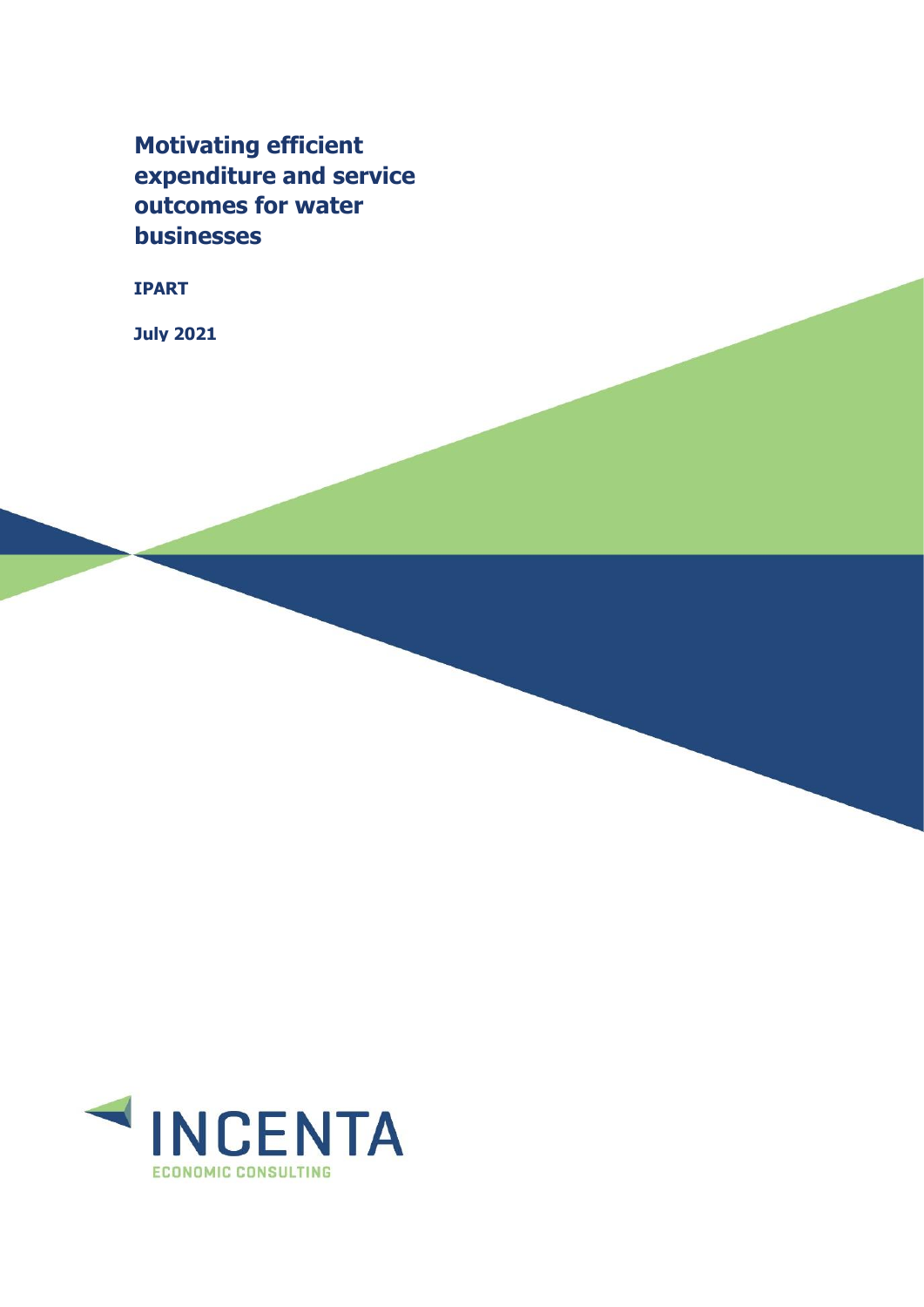### Contact us:

#### **Incenta Economic Consulting**

Unit 1, 19-35 Gertrude Street Fitzroy, Victoria, 3065 Telephone: +61 3 8514 5119 Website: www.incenta.com.au



#### Disclaimer:

*This report has been prepared by Incenta Economic Consulting ("Incenta") at the request of the client and for the purpose described herein. This document is not intended to be utilised or relied upon by any other persons or for any other purpose. Accordingly, Incenta accepts no responsibility and will not be liable for the use of this report by any other persons or for any other purpose.*

*The information, statements, statistics and commentary contained in this report have been prepared by Incenta from information provided by, or purchased from, others and publicly available information. Except to the extent described in this report, Incenta has not sought any independent confirmation of the reliability, accuracy or completeness of this information. Accordingly, whilst the statements made in this report are given in good faith, Incenta accepts no responsibility and will not be liable to any person for any errors in the information provided to or obtained by us, nor the effect of any such errors on our analysis, our conclusions or for any other aspect of the report.*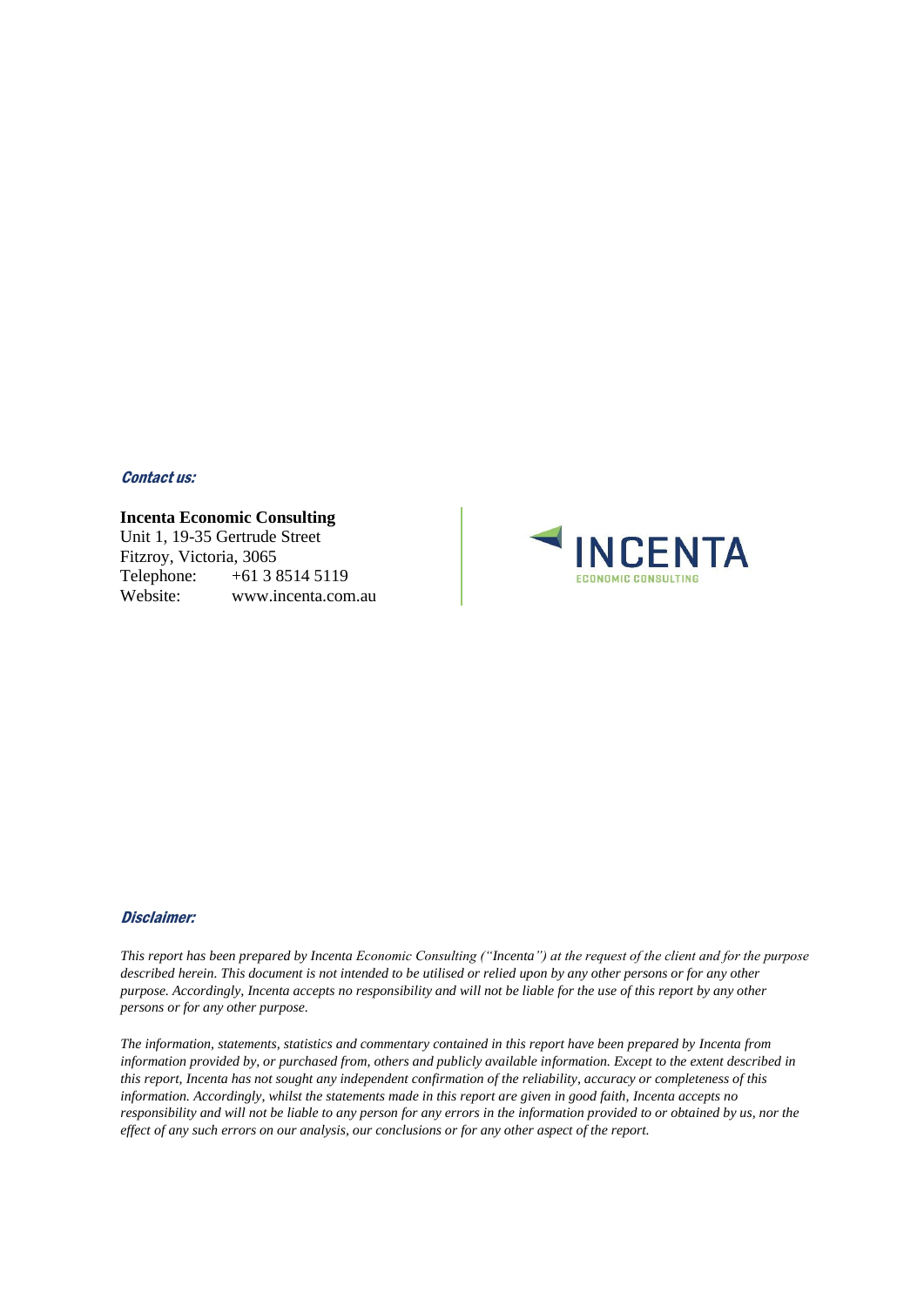

# **Table of Contents**

| $\mathbf{1}$ . |     |       |                                                                      |  |  |  |  |  |
|----------------|-----|-------|----------------------------------------------------------------------|--|--|--|--|--|
|                | 1.1 |       |                                                                      |  |  |  |  |  |
|                | 1.2 |       |                                                                      |  |  |  |  |  |
|                |     |       |                                                                      |  |  |  |  |  |
|                |     |       |                                                                      |  |  |  |  |  |
|                |     |       |                                                                      |  |  |  |  |  |
|                |     |       |                                                                      |  |  |  |  |  |
|                | 1.3 |       |                                                                      |  |  |  |  |  |
| 2.             |     |       |                                                                      |  |  |  |  |  |
|                | 2.1 |       |                                                                      |  |  |  |  |  |
|                | 2.2 |       |                                                                      |  |  |  |  |  |
|                |     | 2.2.1 | Role for financial incentives with financially conservative firms 12 |  |  |  |  |  |
|                |     | 2.2.2 |                                                                      |  |  |  |  |  |
|                | 2.3 |       |                                                                      |  |  |  |  |  |
|                |     | 2.3.1 |                                                                      |  |  |  |  |  |
|                |     | 2.3.2 |                                                                      |  |  |  |  |  |
|                |     | 2.3.3 |                                                                      |  |  |  |  |  |
|                |     | 2.3.4 |                                                                      |  |  |  |  |  |
| 3.             |     |       |                                                                      |  |  |  |  |  |
|                | 3.1 |       |                                                                      |  |  |  |  |  |
|                | 3.2 |       |                                                                      |  |  |  |  |  |
|                | 3.3 |       |                                                                      |  |  |  |  |  |
|                | 3.4 |       |                                                                      |  |  |  |  |  |
|                |     | 3.4.1 |                                                                      |  |  |  |  |  |
|                |     | 3.4.2 |                                                                      |  |  |  |  |  |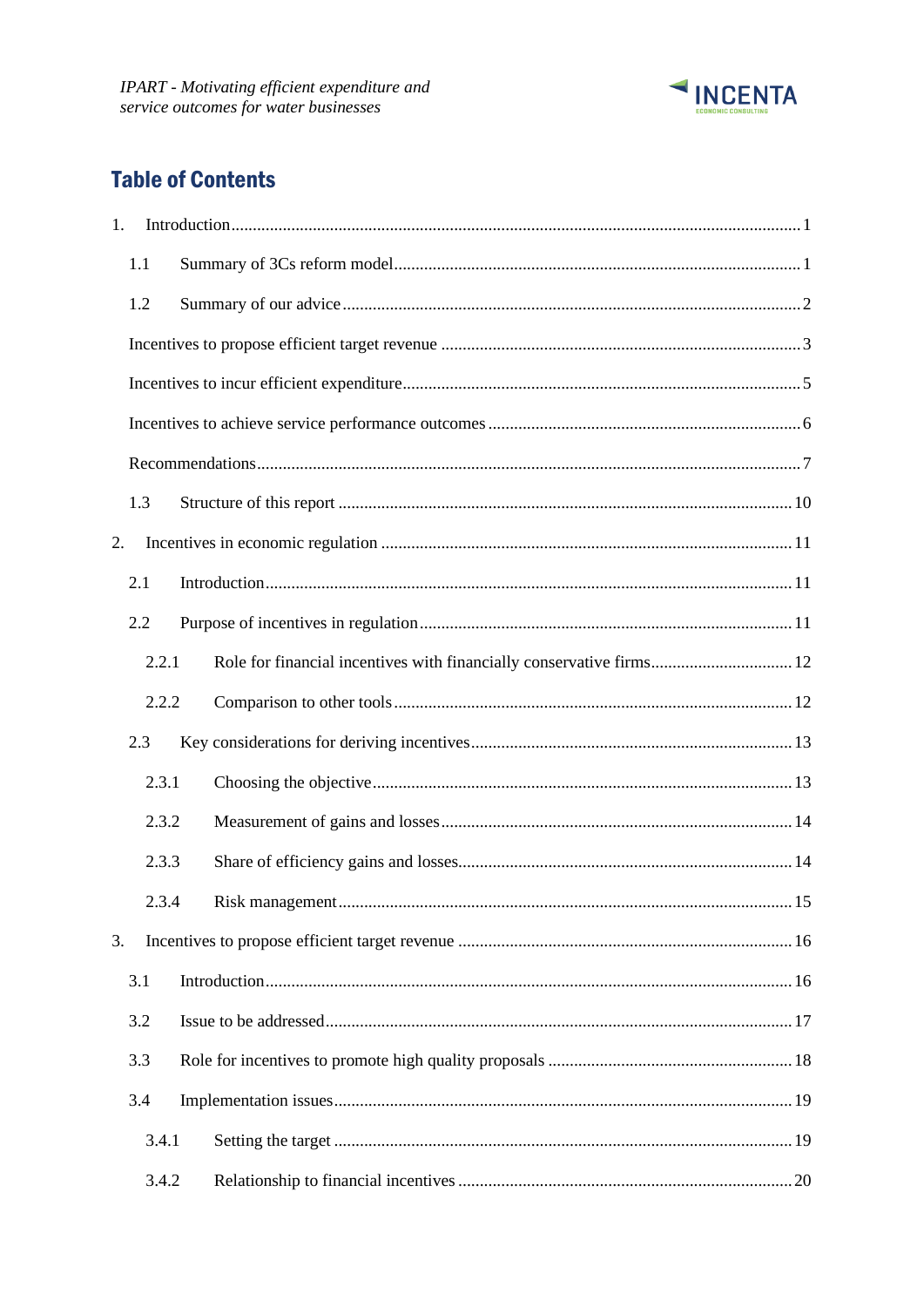

|    | 3.5   |  |                                                                                  |  |
|----|-------|--|----------------------------------------------------------------------------------|--|
|    | 3.5.1 |  |                                                                                  |  |
|    | 3.5.2 |  |                                                                                  |  |
| 4. |       |  |                                                                                  |  |
|    | 4.1   |  |                                                                                  |  |
|    | 4.2   |  |                                                                                  |  |
|    | 4.3   |  |                                                                                  |  |
|    | 4.4   |  |                                                                                  |  |
|    | 4.4.1 |  |                                                                                  |  |
|    | 4.4.2 |  |                                                                                  |  |
|    | 4.4.3 |  | Relationship between operating expenditure incentive and expenditure forecast 31 |  |
|    | 4.5   |  |                                                                                  |  |
| 5. |       |  |                                                                                  |  |
|    | 5.1   |  |                                                                                  |  |
|    | 5.2   |  |                                                                                  |  |
|    | 5.3   |  |                                                                                  |  |
|    | 5.3.1 |  |                                                                                  |  |
|    | 5.3.2 |  |                                                                                  |  |
|    | 5.4   |  |                                                                                  |  |
|    | 5.4.1 |  |                                                                                  |  |
|    | 5.4.2 |  |                                                                                  |  |
|    | 5.4.3 |  |                                                                                  |  |
|    | 5.4.4 |  |                                                                                  |  |
|    | 5.4.5 |  |                                                                                  |  |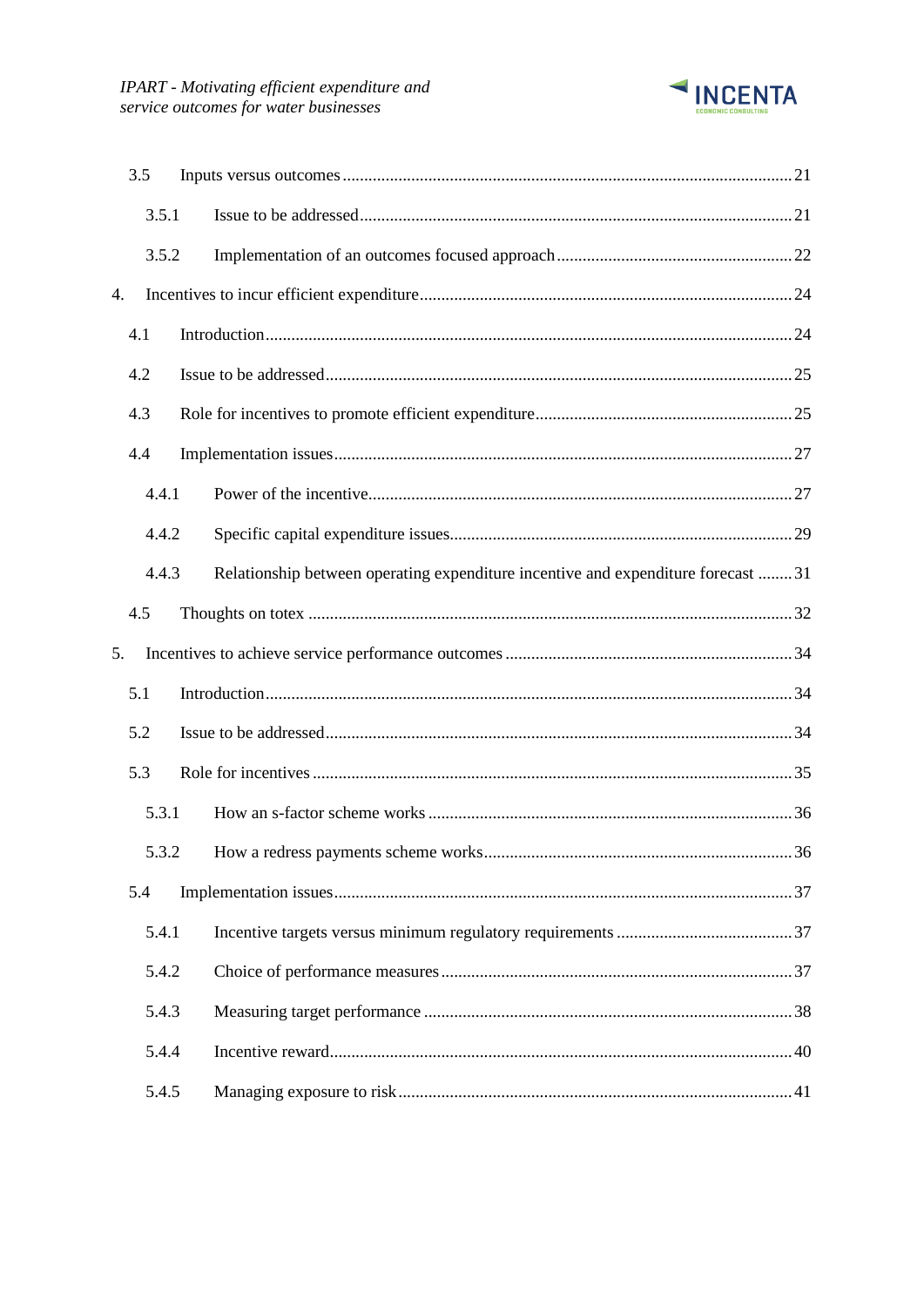

# <span id="page-4-0"></span>1. Introduction

IPART has asked Incenta Economic Consulting (Incenta) to assist with its strategic review of the regulatory framework for water utilities. This report is focused on the issues that arise when looking at reforms to enhance incentives for efficient expenditure and service performance. At the commencement of the engagement IPART presented us with a proposed model for regulatory reform. Therefore, we have sought to frame our advice within the context of this proposed model with the aim of informing the next stage of its development.

Specifically, this report considers the purpose and implementation of incentives with respect to:

- expenditure forecasting
- within period capital and operating expenditure, and
- service performance.

In addition, while we have not been asked to provide a comprehensive review of IPART's proposed model for reform of water utility regulation, where appropriate, we provide some commentary on the merits of certain aspects of the model.

### <span id="page-4-1"></span>1.1 Summary of 3Cs reform model

The 3Cs is a proposed reform to the regulatory arrangements that we understand has been developed by IPART staff. The 3Cs represents the focus of the proposed approach, namely: 'customers, costs and credibility'. We understand the key features of the model are as follows:

- Grading of expenditure proposals having regard to three focus areas: 'customers, costs and credibility'
- A 'standard' ranking will provide a firm with only a limited range of incentives and a simpler framework.
- 'Ambitious' or 'leading' proposals will permit a broader range of mechanisms, specifically:
	- An upfront efficiency dividend payment
	- More incentive based schemes (expenditure sharing mechanism, possibility of Totex, service performance and option for a customer service scheme)
	- Options for greater pricing flexibility
	- Increased scope for material cost pass through
	- Potential acceptance of negotiated outcomes on parts of the expenditure proposal with customer groups, along with less burdensome and more targeted efficiency reviews
- Firms to identify 5-10 customer outcome targets, advanced or leading proposals need to assign delivery targets to each and place revenue at risk, eg 10-30% of the annual dividend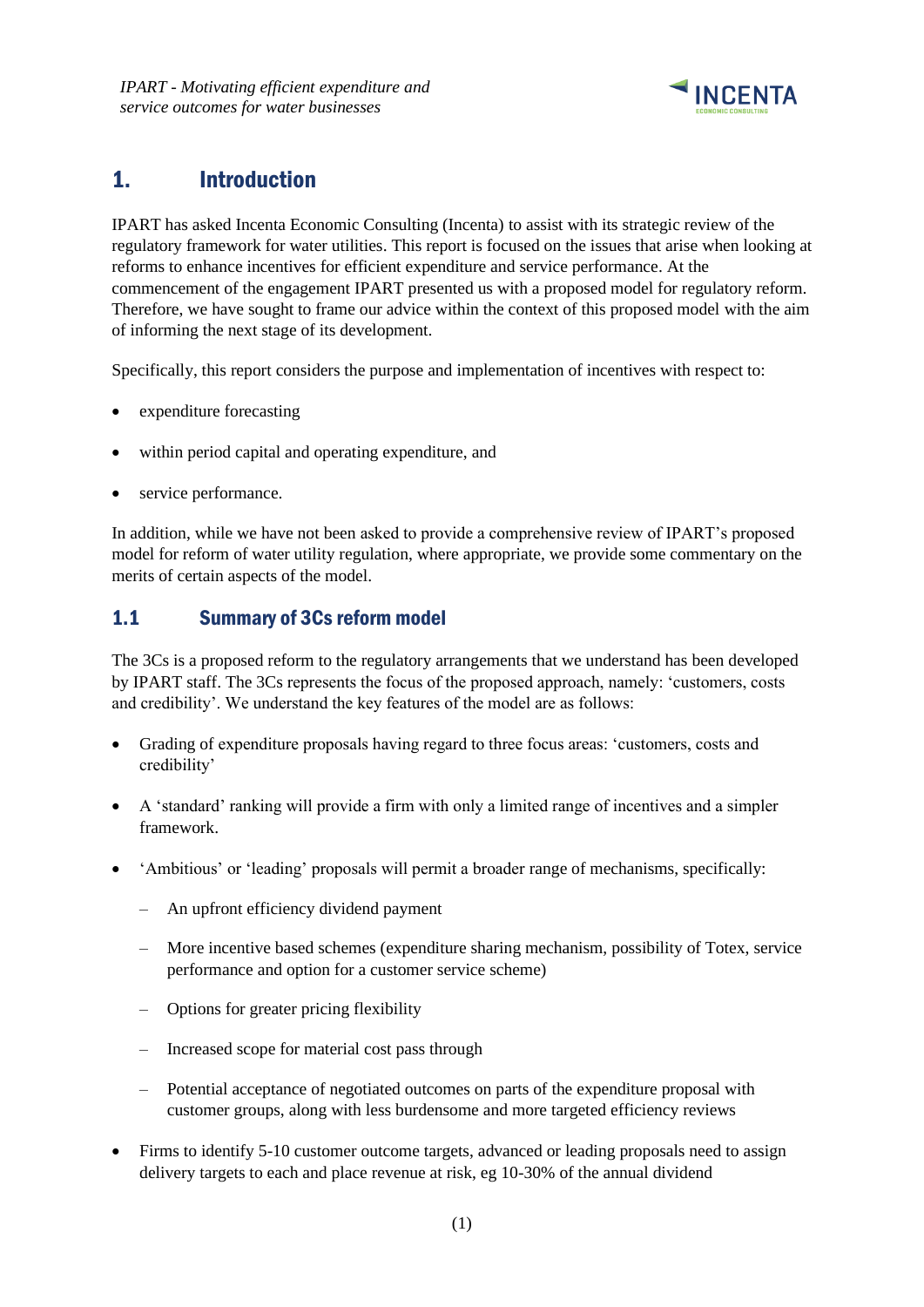

The framework has some similarities to the PREMO framework adopted by the Essential Services Commission in Victoria (ESCV) but with a key enhancement. That enhancement is the inclusion of within period incentives in addition to an efficiency dividend for 'good' proposals.

Given IPART's proposal for reform we have sought to frame our advice within the context of the proposed model. However, we note that our advice would also apply to other models where there is an aim to enhance the incentives within the framework and so is not constrained to the 3Cs model.

# <span id="page-5-0"></span>1.2 Summary of our advice

The objective of incentives in economic regulation is to align the commercial interests of businesses with the interests of their customers. Financial incentives are achieved by aligning the regulated business' financial rewards or penalties with certain outcomes with the benefits and costs those outcomes create for customers. Reputational incentives can be achieved by exposing the performance outcomes of firms to customers, including through 'competition by comparison'. The primary focus of our analysis is on financial incentives.

The principal aims of financial incentives in economic regulation are to motivate:

- the delivery of the service quality desired by customers at its lowest sustainable costs, and
- investment and service improvement where the value customers place on that service improvement is greater than the cost.

While financial incentives are designed under the assumption that firms are financially motivated to improve profits, they can also be effective for more financially conservative firms. Financial incentives can motivate improved outcomes for financially conservative firms in the following ways:

- Motivating behaviours to avoid losses, recognising that financial incentives typically include penalties as well as rewards, such that behaving efficiently can avoid a penalty under an incentive scheme.
- Financial incentives would be expected to be taken into account when management and boards consider internal business cases for new expenditure, so that the payoffs that financial incentives deliver may "unblock" innovative projects that would not pass normal business plan hurdles in the absence of financial incentives.
- It would not be unusual for the KPIs for key management even in a financially conservative firm to be linked to outcomes in the regulatory framework, including incentive based outcomes. An example being that there may be a target to achieve, or retain, a certain ranking for a regulatory proposal, or a target to avoid penalties associated with certain service performance metrics.<sup>1</sup>

<sup>&</sup>lt;sup>1</sup> We note a feature of the regime is to permit firms to self-select how ambitious they are with respect to identifying and implementing efficiency improvements. A natural consequence of this is that some businesses may prefer 'the simple life' and so be satisfied with minimal financial incentive being imposed. For smaller entities with lower levels of sophistication this may be an appropriate position. In this case reputational incentives – through exposing performance outcomes – may play a greater role in avoiding poor efficiency outcomes.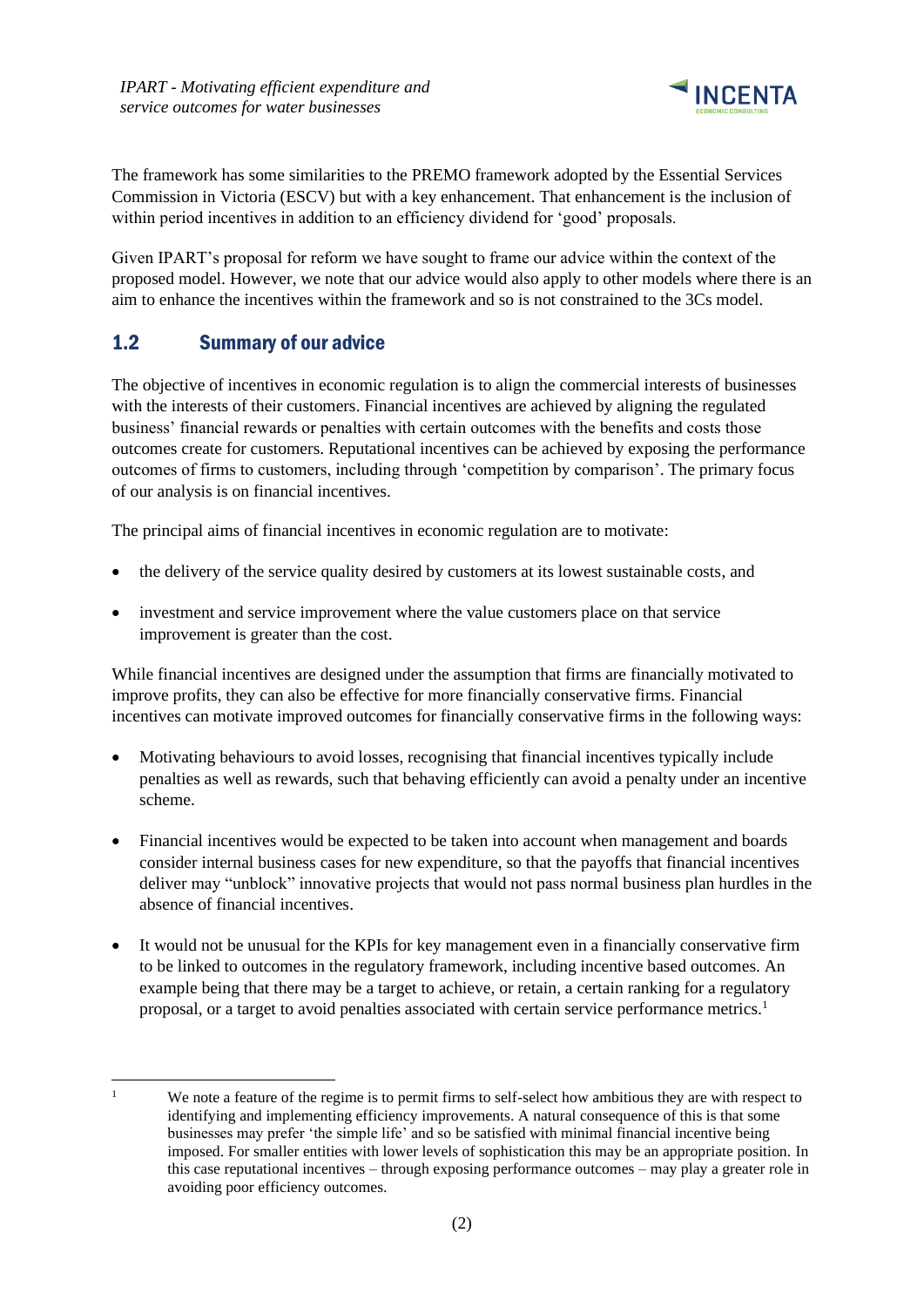

While financial incentives are typically considered a lower cost form of delivering desirable outcomes compared to alternatives such as central planning or administrative arrangements, getting the design and calibration of the incentives right so that the incentives are clear – and the risk of perverse responses is avoided – will require some upfront investment. Key factors to have regard to when designing incentive schemes include:

- the choice of the objective, which should be something customers care about
- how to measure gains and losses under the scheme so that they match the societal gains and losses
- deciding on the power of the incentive, that is, the share of the benefits or losses that are retained by the business, $2$  and
- deciding how risk should be managed in the scheme, including whether exclusions from the scheme are needed so that risk is maintained to tolerable levels.

### <span id="page-6-0"></span>Incentives to propose efficient target revenue

An important aspect of the 3Cs model as summarised above is to provide encouragement for the businesses to advance more robust and better-articulated proposals during regulatory reviews, which we understand is viewed as not being provided sufficient priority at present by the businesses (which is a stark contrast to the situation of privatised firms). This aspect of the 3Cs model has, in our view, clear merit because the receipt of better articulated proposals should improve regulatory outcomes (even if more work is created to understand and respond to the proposals), and we also think that when businesses provide more thoughtful and better-articulated proposals that they will naturally bear more responsibility for the outcomes of the regulatory process.

However, a further key feature of the proposed 3Cs model that has been put forward by IPART staff is the ranking and subsequent rewarding of the expenditure proposals of the businesses in order to provide an incentive for businesses to provide forecasts that are efficient. This aspect of the model is clearly a greater challenge and would amount to an advance on the standard model of regulation that is applied to the largely privatised sectors (i.e., the energy networks). However, if this aspect of the model can be made to work, there would be substantial benefits. Under the standard application of the building block approach with prices fixed for a period of time, firms have a natural financial incentive to 'talk up' expenditure requirements, and the information asymmetry between the regulator and the regulated business makes it a challenging process for the regulator to overcome this asymmetry. Therefore, there is merit in exploring whether it is possible to provide an incentive for firms to reveal the efficient forecast in advance. The concept would be that a business would perceive itself as better off by offering their true opinion of the efficient forecast of expenditure at the outset rather than from being rewarded during the period, whilst also ensuring that any upfront efficiency reward is only retained if the promised benefits are delivered. Such an incentive scheme would naturally provide an

<sup>&</sup>lt;sup>2</sup> Many of the incentive schemes implemented in Australia have been designed to provide a benefit to be retained for a pre-determined period, so that the incentive rate would depend on the length of that retention period (which in turn has normally been aligned with the length of the regulatory period) and the prevailing cost of capital. However, these incentive schemes can be respecified as an NPV form of calculation, so that any incentive rate can be provided. As an example, the AER's expenditure incentive schemes include a retention period model for opex and NPV model for capex (although why the AER has chosen a different calculation framework for the difference cost streams is not at all clear).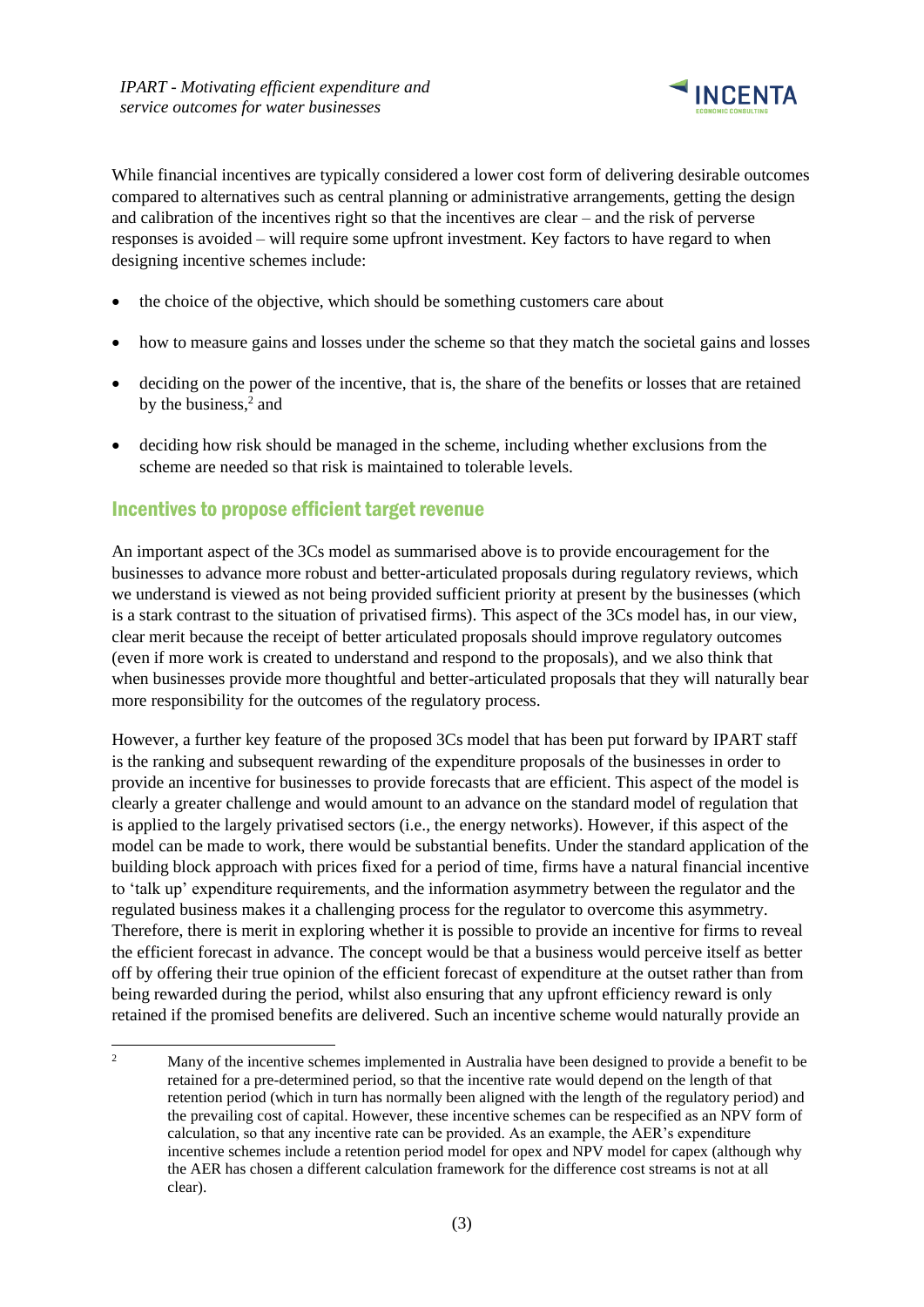

incentive for businesses to submit well-argued justifications for the proposal, including a clear demonstration that forecast projects meet the needs of customers, as they would bear the burden of demonstrating the efficiency of the proposals, whilst also reducing the susceptibility of the regulator to the asymmetric information concerns noted earlier.

Where an incentive is offered to promote efficient expenditure proposals, implementation issues that emerge include:

- How to give transparency and predictability to the raking that a particular proposal would achieve. Firms should know that if they submit a proposal with certain features that it is likely the regulator will rank it in a certain way.<sup>3</sup> This will give firms the confidence to do the work required to achieve a certain ranking.
	- It is unlikely that IPART can impose a highly objective target for determining the ranking as occurs in the United Kingdom. In the United Kingdom the regulator's best view of the required benchmark expenditure can be used to rank proposals because the number and characteristics of the regulated firms makes benchmarking far more feasible than in NSW. While some form of baseline will be required to rank businesses, creating this might involve additional qualitative analysis. Establishing a robust baseline will be a key to ensuring that any that regulated businesses are only rewarded for promising efficiency gains that exceed what would have been set under a standard regulatory review of expenditure and service level proposals.
- There is a need to consider the relationship between the assessment of proposals and the potential provision (and magnitude) of financial rewards, including:
	- Balancing any upfront efficiency dividend reward with the within-period incentives, with the key issue being to ensure that the business cannot be made materially worse off from identifying efficiency improvements in advance, given this prospect might discourage revealing efficient or ambitious forecasts, whilst also providing sufficient incentive to reveal efficiencies upfront so that these can be passed onto consumers sooner. This will be a function of both the total payoff available between various rankings of proposals and also the balance between upfront rewards and within period rewards.
	- Aligning the expenditure assessment approach with the design of within period financial incentives for efficient expenditure, including so that permanent gains in operating expenditure efficiency are properly rewarded.

It is also our view that IPART should continue on its path to move from input focused output measures to a focus on the outcomes that are actually delivered by regulated businesses. We consider, however, that not all outcomes should be proposed by the businesses themselves and instead IPART should establish a core list of outcomes that are consistent across all regulated water utilities. This

<sup>&</sup>lt;sup>3</sup> Delivering a model that is predictable and transparent is likely to require that IPART establish some sort of baseline that permits ranking against that baseline. Establishing this baseline might require a combination of quantitative and qualitative assessment. Developing the baseline, and associated criteria, is a complex task with many factors to take into account, and so is beyond the scope of this paper. We consider that developing this framework is a key task for the next phase in developing the 3Cs model.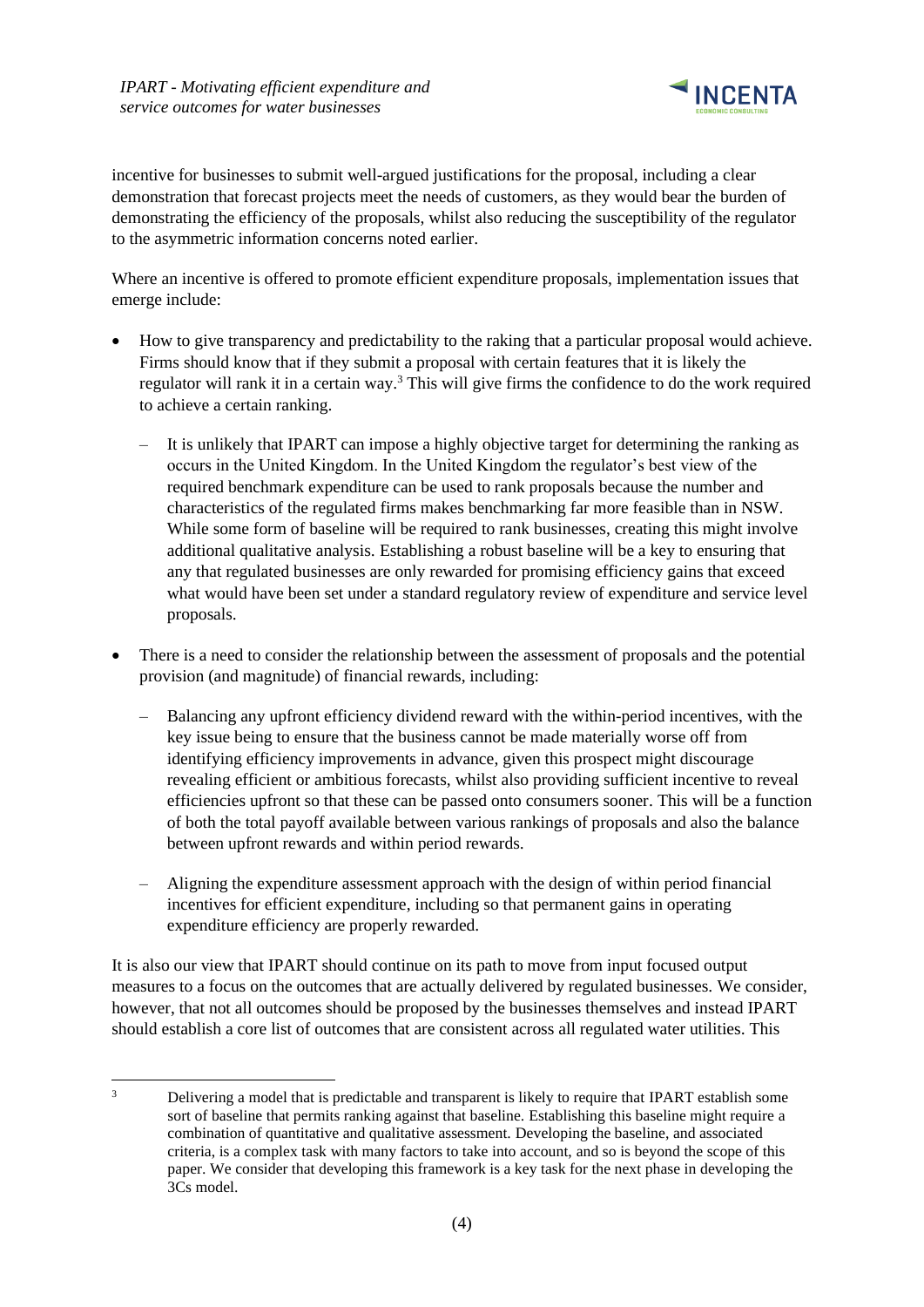

ensures the most important outcomes are captured and permits consistency and comparison between businesses.

### <span id="page-8-0"></span>Incentives to incur efficient expenditure

A known problem with merely fixing prices for a period of time is that the power of the incentive to incur efficient expenditure declines over the regulatory control period. The consequence is that businesses may have an incentive to delay expenditure until late in the regulatory period, even when customers would benefit from that expenditure being incurred earlier. Further, in the context of the proposed 3Cs model, within period financial incentives will have a role of holding firms accountable to the claims in their regulatory proposal, such that any efficiency dividend payment is returned to customers where projected efficiency improvements are not achieved.

Given the problem with just fixing prices for a period of time, expenditure incentives focus on providing an incentive to continuously find ways to lower overall input costs. This is done by supplementing end of period incentives so that the business has an equal incentive to minimise expenditure in each year of the regulatory control period.

Implementation issues that emerge in the context of within period financial incentives include:

- How to set the power of the incentive, with the considerations for this decision including:
	- What level of confidence is available that expected outcomes can be achieved? For this question the 3Cs model is expected to play an important role in motivating well argued proposals supported by customer preferences. The general approach being that a higher degree of confidence in the expenditure forecast can warrant a higher powered incentive, and vice versa.
	- How difficult is it to achieve efficiency improvements? Recognising that additional efficiency improvements will be more challenging for more ambitious regulatory proposals, such that higher powered incentives may be warranted in this case.
	- The payoffs that might be available in other incentive mechanisms. This includes the interaction within any efficiency dividend under the 3Cs model, as well as rewards and penalties available under service performance schemes.
	- Whether the scheme should provide symmetric or asymmetric payoffs, with an influence on this decision being whether gains may be harder to achieve than losses where efficiencies have already been revealed in an expenditure proposal.
- There are several issues that need to be addressed specifically in the context of the application of a capital expenditure EBSS, with four of the more prominent issues being:
	- The rewards for shifting projects between regulatory periods. Here the main concern is that businesses would be over-rewarded (under-rewarded) where projects are deferred (or advanced) between periods, unless an adjustment is made.
	- Where actual demand varies from what was forecast for the purpose of setting the forecast expenditure allowance there is the potential for windfall gains or losses to occur. This is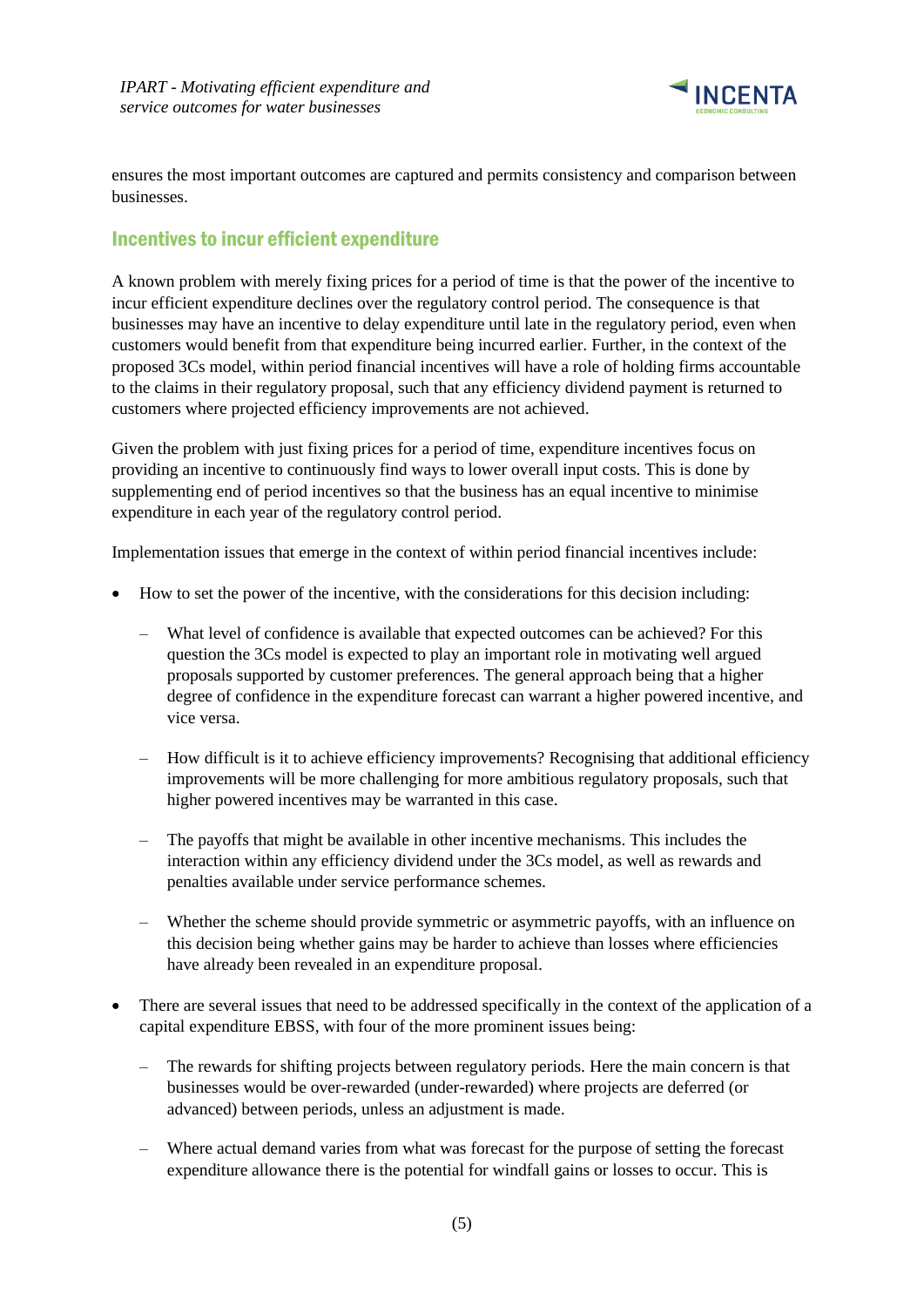

because the change in the need for expenditure to be incurred, and so the reward or penalty earned under a scheme, is dependant on an exogenous factor rather than the behaviour of the business. For instance, demand driven augmentations may no longer be required if demand falls from what was forecast.<sup>4</sup> To the extent this is an issue, adjustments can be made to the scheme to account for exogenous drivers, or projects that are triggered by exogenous drivers can be excluded from the scheme.

- Whether depreciation is included in the scheme or not. The key issue here being whether the lifetime effect of a deferral of expenditure is taken into account.<sup>5</sup> However, including depreciation is not straightforward, especially because the standard approach to depreciation is unlikely to deliver the correct incentive outcome. In Australia, given the challenges associated with this issue, the more common approach has been to exclude depreciation from the schemes if some form of carry-over of benefits is provided (this is given effect by adjusting the RAB for forecast depreciation).
- Implications from changes in capitalisation policies and other 'recurrent' capital expenditure changes, for instance, where substantial reductions are made to the capital expenditure overhead costs (a recurrent expenditure). This issue arises because capital expenditure schemes assume all capital expenditure is comprised of 'one-off' projects and there is no recurrent element to this expenditure, while operating expenditure is assumed to be recurrent with rewards or penalties occurring in perpetuity.
- There is a relationship between the approach to setting forecast operating expenditure and the scheme for operating expenditure incentives because the latter assumes implicitly that any reduction in expenditure is permanent. Specifically, it requires that the regulator rely on the revealed actual operating cost incurred in the base year in setting its forecast. If firms reveal efficiency improvements as part of their proposals, the efficiency dividend payment will have a role in ensuring that firms are not worse-off financially from revealing these efficiency gains in advance of making them.

We note that in recent times there has been attention given to combining capital and operating expenditure into one 'bucket' with a key aim being to address perceived bias towards capital expenditure. It is our view, however, that in the Australian context that separating capital expenditure and operating expenditure is preferrable and necessary. The main reason for this is that combining capital and operating expenditure into a single 'Totex' category requires expenditure forecasts to be set using exogenous forecasts rather than business specific costs. We do not consider it is feasible to benchmark operating expenditure with sufficient confidence for this purpose in NSW given the limited number of regulated firms and the variance in their size.<sup>6</sup>

### <span id="page-9-0"></span>Incentives to achieve service performance outcomes

As the incentive to minimise costs increases it can increase the incentive to avoid expenditure at the expense of service quality. Service incentives act as a counterbalance to cost efficiency incentives by

<sup>&</sup>lt;sup>4</sup> This need not imply that the forecasts were 'bad' from the outset. There are many legitimate reasons why actual demand can be materially different to forecast, not least for the water sector due to drought.

<sup>&</sup>lt;sup>5</sup><br>That is that the deferral of a renewal project at one point also implicitly defers the subsequent renewal.<br><sup>6</sup><br>No note however, that there might be a good for edenting Tater for earthin actoraging of summatives.

We note, however, that there might be a case for adopting Totex for certain categories of expenditure where both operating and capital expenditure can be forecast using exogenous forecasts. A possible example of this is IT expenditure.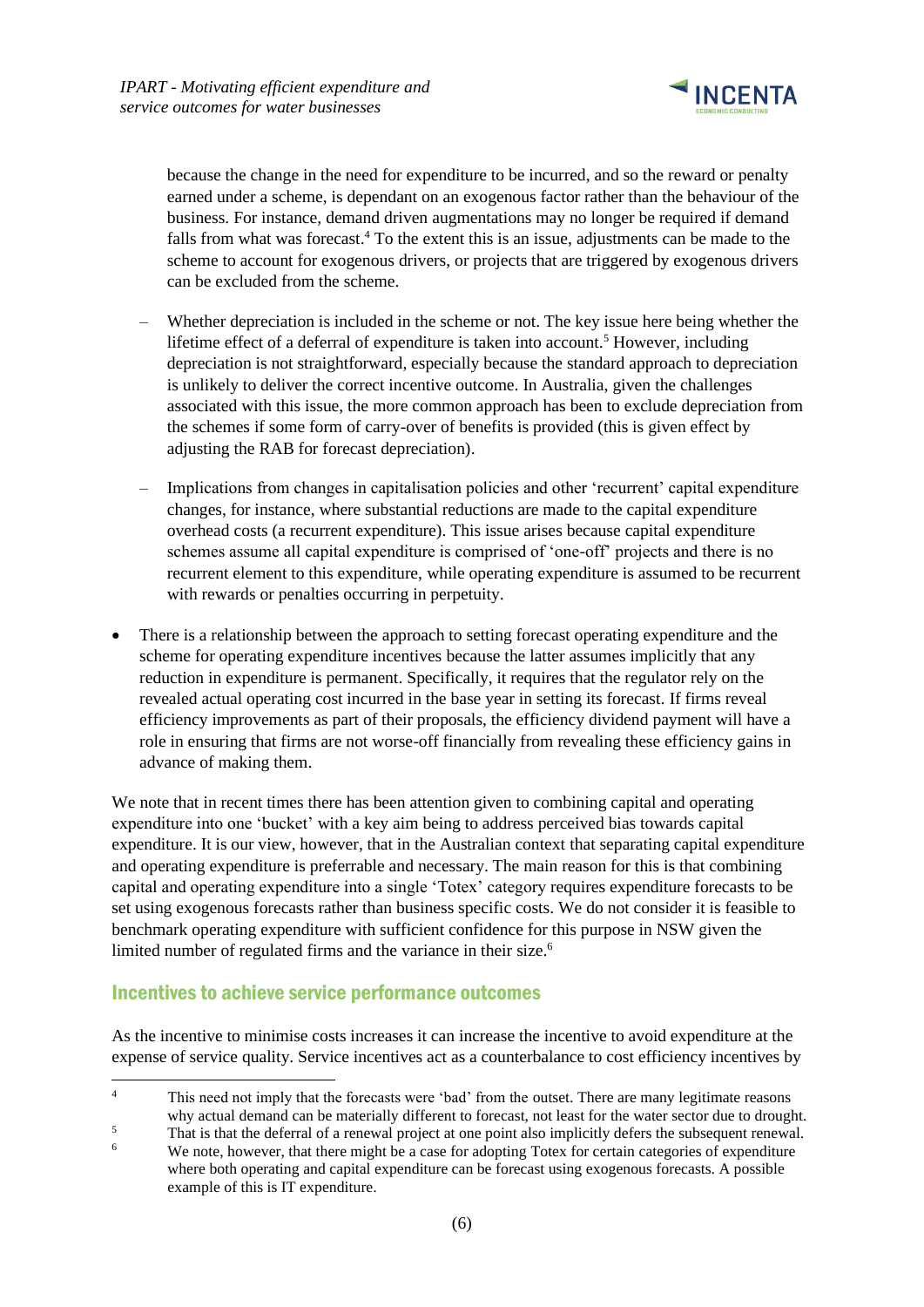

providing a reward to businesses achieving a socially desirable standard of performance and penalties for under-performance. The two primary means of imposing service performance incentives are:

- A scheme that delivers rewards or penalties based on the extent that a business achieves certain performance targets or output measures (i.e., s-factor schemes), and
- Penalty-only schemes that compensate individual customers where performance levels fall below certain pre-defined levels (i.e., redress payments).

The choice between these forms of incentive should depend on what drives customer value  $-$  i.e., do customers care about service increases or reductions equally, do they only care about service reductions, or do they care about both, but not equally?

Implementation issues that arise in the context of service performance incentive schemes include:

- Ensuring that the target for the scheme provides rewards for *improvements* in performance. This means that the target set for an incentive scheme need not be, and ideally should not be, the same as the minimum target set in a regulatory instrument.
- The choice of performance measures is a critical element of a well-designed service performance incentive framework. While there is merit in having the businesses propose measures for which they will be held financially accountable, we consider that IPART should establish a core set of performance measures and attach performance standards to these. At a minimum this ensures that the most important service performance measures are included in the incentives. It also allows consistent definitions and measurement across businesses.
- A decision needs to be made on the structure and level of a performance target. For instance, is the target focused on the frequency of service interruptions, their duration, or both? Further, is the target based on average performance, and if so, over what time horizon? On this matter we note that the first application of the scheme might bring a different treatment to the ongoing application of the scheme to avoid windfall gains that would arise if businesses were rewarded for performance improvements that occurred before the incentive was in place.
- How to have the incentive reward align with the social costs and benefits of particular outcomes for customers. Here, willingness to pay studies are likely to be required, recognising that these are not a perfect tool but are often better than alternatives such as the marginal cost of service improvements.
- Exposure to risk needs to be managed given there will be certain events over which businesses have no control or are unable to mitigate the impact of. The solution here is to exclude those events from the scheme.

### <span id="page-10-0"></span>Recommendations

In the table below we present our recommendations for IPART with respect to the reform of its approach to economic regulation. Given the focus of our report, these recommendations are focused mostly on the 'next steps' when deciding how to develop further and then implement the preferred reform approach.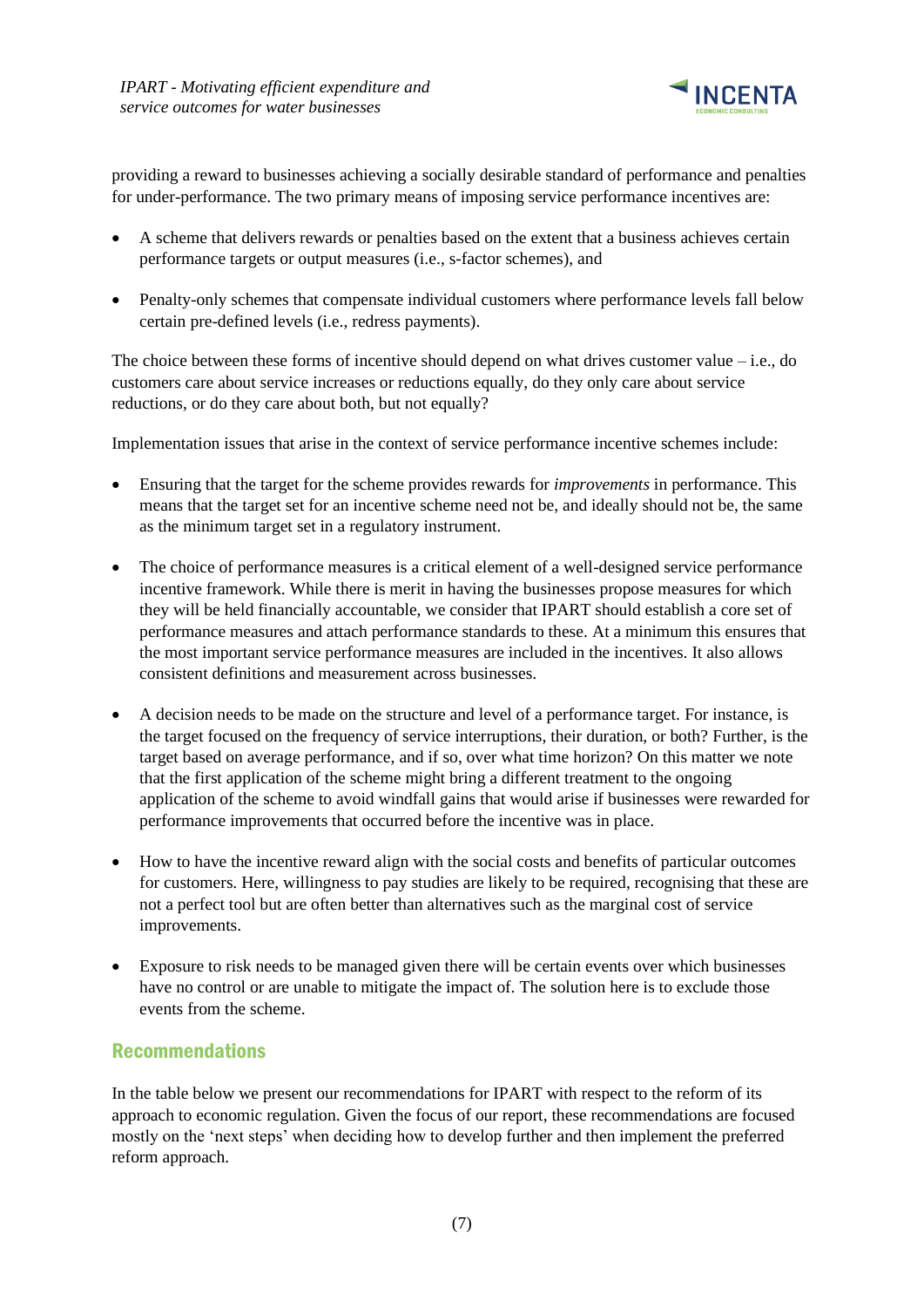

#### **Box 1: List of recommendations**

### Expenditure forecasting

- We think there is a strong case for using financial and reputation incentives to encourage businesses to submit more robust and better-articulated proposals with respect to expenditure requirements and service levels, based upon comparisons of one business's proposals against its peers as well as the promise of greater regulatory flexibility. The specific proposal for firms to be rewarded and ranked based on their proposal, and for differences in the flexibility/complexity of the regulatory regime to flow from this, has merit in the context of multiple regulated businesses of materially different size and characteristics. We also think that there is a good case for considering further the potential to provide financial incentives for businesses to volunteer material efficiency improvements, and so address the natural incentive for regulated firms to overstate their revenue requirements.
- We recommend the following implementation matters be considered when further developing the model:
	- Additional analysis is required on the method that is used to rank proposals based, amongst other things, on the relative efficiency of the forecasts. A focus for this analysis should be on ensuring appropriate transparency and predictability for regulator decision making. As part of this, IPART needs to consider if it is able to develop a sufficiently robust baseline of its best view for future expenditure needs that proposals can be ranked against. If a formal incentive scheme for rewarding upfront proposals of efficiency gains is developed, establishing an efficient baseline will be critical to ensuring that businesses are rewarded only for gains in excess of the efficiencies that IPART would have factored into prices under its current approach to regulation.
	- A detailed analysis is required of how the incentive schemes should be structured to encourage the most ambitious expenditure and service level, and to ensure that those proposals are delivered (or that any upfront reward is reduced to the extent that outcomes fall short of the promise), and indeed that an incentive for further improvement is provided. We assume that this scheme would comprise a mix of an upfront incentive reward that is linked to the ambition of the proposal, and then for rewards or penalties to operate based on how actual performance during the regulatory period compared to the promise. The levers in this scheme would be the target share of efficiency gains that is offered (which we assume would be linked to the degree of ambition), as well as how the sharing factors applied in the different components of the scheme inter-relate. Scenario analysis should be undertaken to establish a structure for the scheme that will deliver a combination of incentives for the business that is expected to encourage the intended behaviour, whilst not resulting in a scheme of undue complexity. The objective being to ensure that firms are appropriately motivated to reveal expected efficiency gains in upfront, but also deliver on the forecast within the period.
	- There needs to be a consistency between how IPART forecasts expenditure, and the assumptions applied when calculating the efficiency benefits that are generated by a business. By way of example, the AER's EBSS (the operating expenditure scheme) assumes implicitly that any change in operating expenditure is permanent, and consistency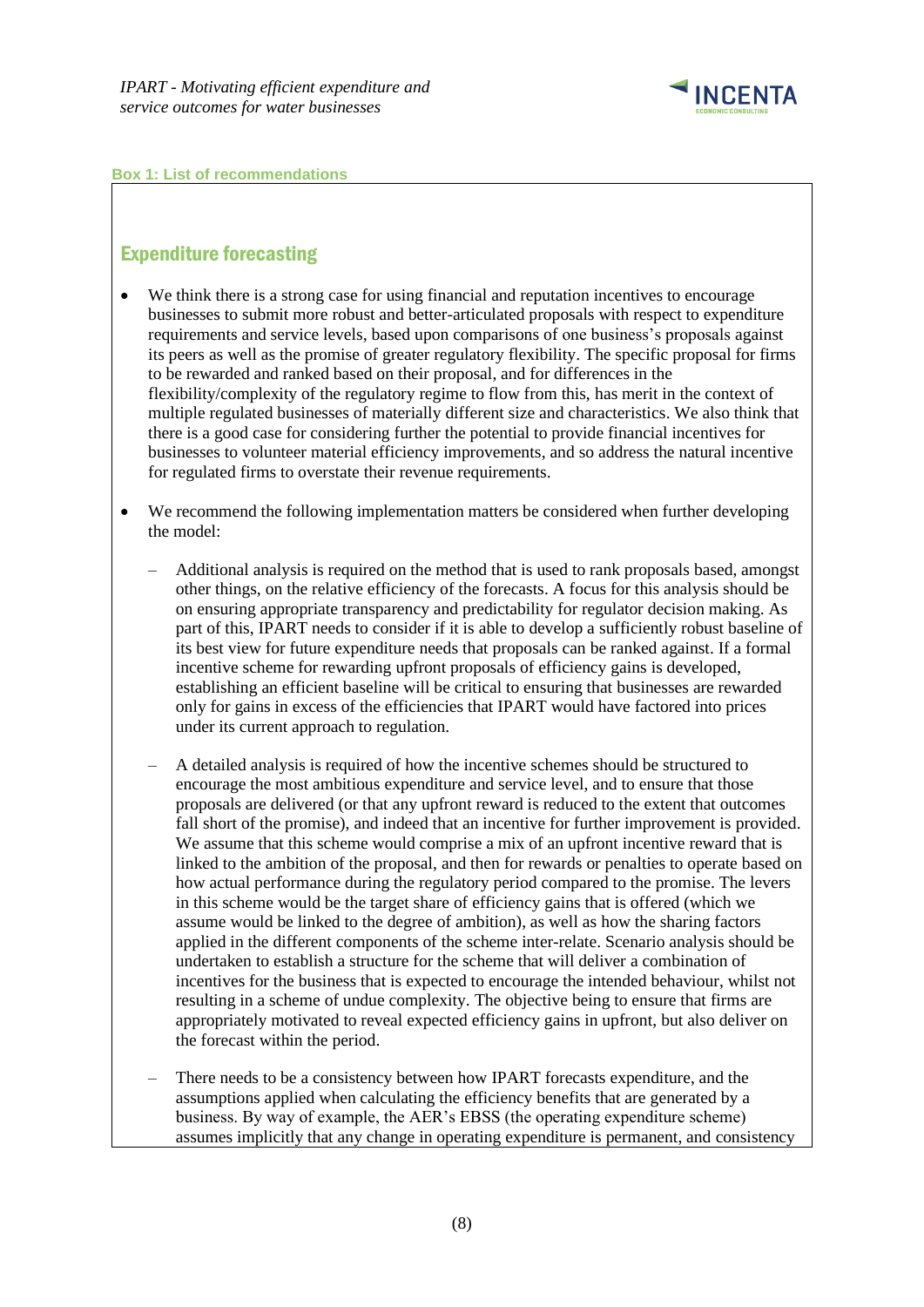

requires operating expenditure to be forecast on this assumption too (the AER's correctly applies the 'base+step+trend' approach in a very rigid manner for this reason).

### Expenditure incentives

- There is an economic case for IPART to consider strengthening the financial incentives to incur efficient expenditure, and the scope to do this would be advanced by the measures for improving the standard of regulatory proposals discussed under the previous point. This reflects that the current incentives for NSW water business to incur efficient expenditure is relatively weak and declines over the regulatory period. The approach should focus on achieving an equal incentive to incur efficient expenditure in each year and a reasonable balance between the incentives to minimise operating expenditure and capital expenditure.
- We recommend the following implementation matters be considered when further developing within-period financial incentives to incur efficient expenditure:
	- Further consideration should be given to what incentive rate is needed to sufficiently motivate firms to identify and implement expenditure efficiency improvements without 'over-rewarding' those efficiency improvements. Here, there may be a case for the power of the incentive to be more modest at the commencement of the schemes given the potential for 'low hanging fruit'.
	- There is merit in adopting an 'NPV' form of scheme versus the standard 'carry-over' form of incentive schemes given the flexibility over the power of the incentive that is offered by the NPV form.
	- Specific measures should be included to address the perverse incentives that can arise with respect to capital expenditure incentive schemes.
- We do not recommend that a general 'totex' approach is used to balance incentives between capital and operating expenditure, recognising that there may be merit in the approach in limited circumstances, such as IT expenditure.

### Service incentive

- Where expenditure incentives are strengthened, we recommend that service incentives are also strengthened to counterbalance the incentive to reduce expenditure at the expense of service performance outcomes.
- We recommend consideration be given to both 's-factor' type schemes and also redress payments, noting that there is an economic case for these to be applied in combination.
- We recommend the following implementation matters be considered when further developing service incentive schemes:
	- The target for schemes should reward improvements in performance, not the achievement of minimum requirements.
	- IPART should establish a core set of performance targets, but permit regulated businesses to propose additional targets.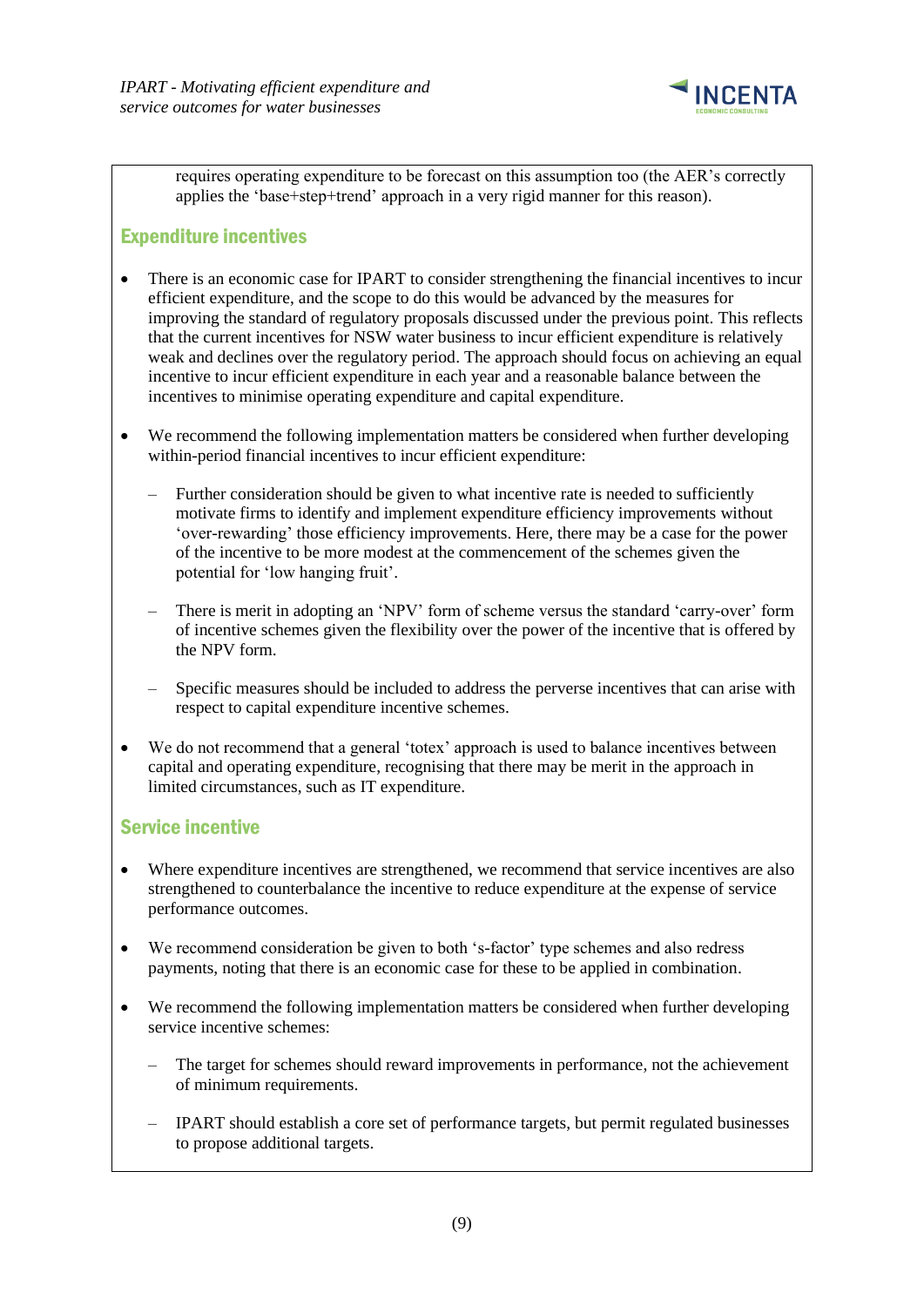

- IPART should be actively involved in the development of 'willingness to pay' studies to identify the costs and benefits of service improvements. This might also include supporting sector-wide collaboration to undertake the studies.
- There will be a need to manage exposure to risk under service incentive schemes, including by ensuring that businesses are not unduly exposed to events which they are unable to control.

### <span id="page-13-0"></span>1.3 Structure of this report

The remainder of this report is structured as follows:

- Chapter 2 provides an overview of the purpose of incentives in economic regulation as well as a discussion of the key considerations for the design of incentives in order to inform the discussion in the subsequent chapters
- Chapter 3 considers the role and implementation of incentives to promote efficient expenditure forecasts
- Chapter 4 addresses financial incentives to promote efficient expenditure within a regulatory control period, and
- Chapter 5 considers the role and implementation of incentives to promote efficient service performance.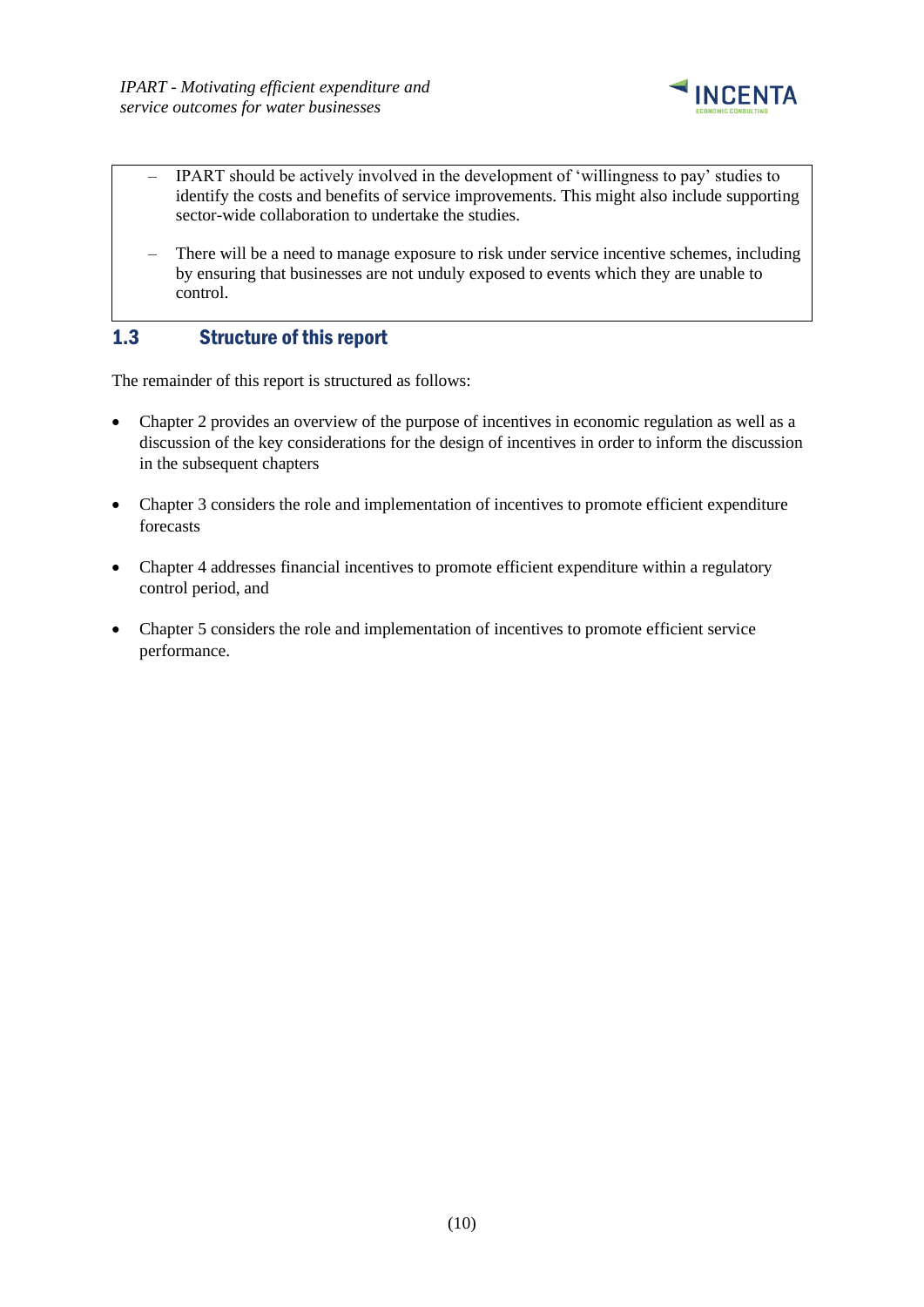

# <span id="page-14-0"></span>2. Incentives in economic regulation

### <span id="page-14-1"></span>2.1 Introduction

The purpose of this chapter is to provide an overview of the aim of incentives in economic regulation. This includes what incentives are focused on and what they are seeking to achieve. The chapter also sets out some of the key considerations for deriving incentives. These considerations inform the discussion around the design and implementation of specific incentives in the following chapters.

### <span id="page-14-2"></span>2.2 Purpose of incentives in regulation

Incentive regulation seeks to provide a financial or reputational incentive for regulated businesses to act in a manner, or deliver outcomes, that are desirable from the perspective of society.

- Financial incentives are achieved by aligning the regulated business' financial rewards or penalties from certain outcomes with the benefits and costs those outcomes create for customers. This alignment can occur by exposing the regulated business to a share of the gains or losses that may be experienced by customers through the actions of the business.
- Reputational incentives are achieved by exposing the performance outcomes of firms to consumers. The most used form of this type of incentive is 'competition by comparison'. This is where the regulator reports on the performance of the regulated businesses and compares, or ranks, that performance relative to other regulated businesses. The incentive here is for firms to not be seen as poor performing, or ranked low, compared to other firms. The use of reputational incentives is not dependent on the capacity to compare firms. Another form of reputational incentive is to score a regulated business against criteria that the regulator has pre-determined. The incentive here is that the firm will not want to be viewed as a low scoring firm.

The primary focus for the remainder of this report is on financial incentives, however, where relevant comment is also made on the role for reputational incentives.

With respect to financial incentives, by aligning the financial gains and losses for a regulated business with that experienced by customers it means that a business is not penalised for making decisions that are in the interests of customers. If there is a bias towards either capital or operating expenditure, or there is no additional revenue stream related to discretionary, but welfare improving service improvements, businesses may make decisions that are in their own interests but that are not in the interests of customers. Financial incentives can work to ensure neutrality in expenditure decisions and also provide a revenue stream so that welfare improving service improvements are self-funding. Further to this, by putting in place well-functioning incentive arrangements the task of regulation is simplified. This is achieved because businesses respond to the incentives and thereby reveal information about the outcomes that are efficient.

There are two primary targets for financial incentives in regulatory frameworks, these are:

• **cost efficiency** – this means that businesses are motivated to deliver the level of service quality desired by customers at its lowest sustainable cost, this includes innovative practices to achieve this outcome. The obvious advantage for customers is the impact that cost efficiency has on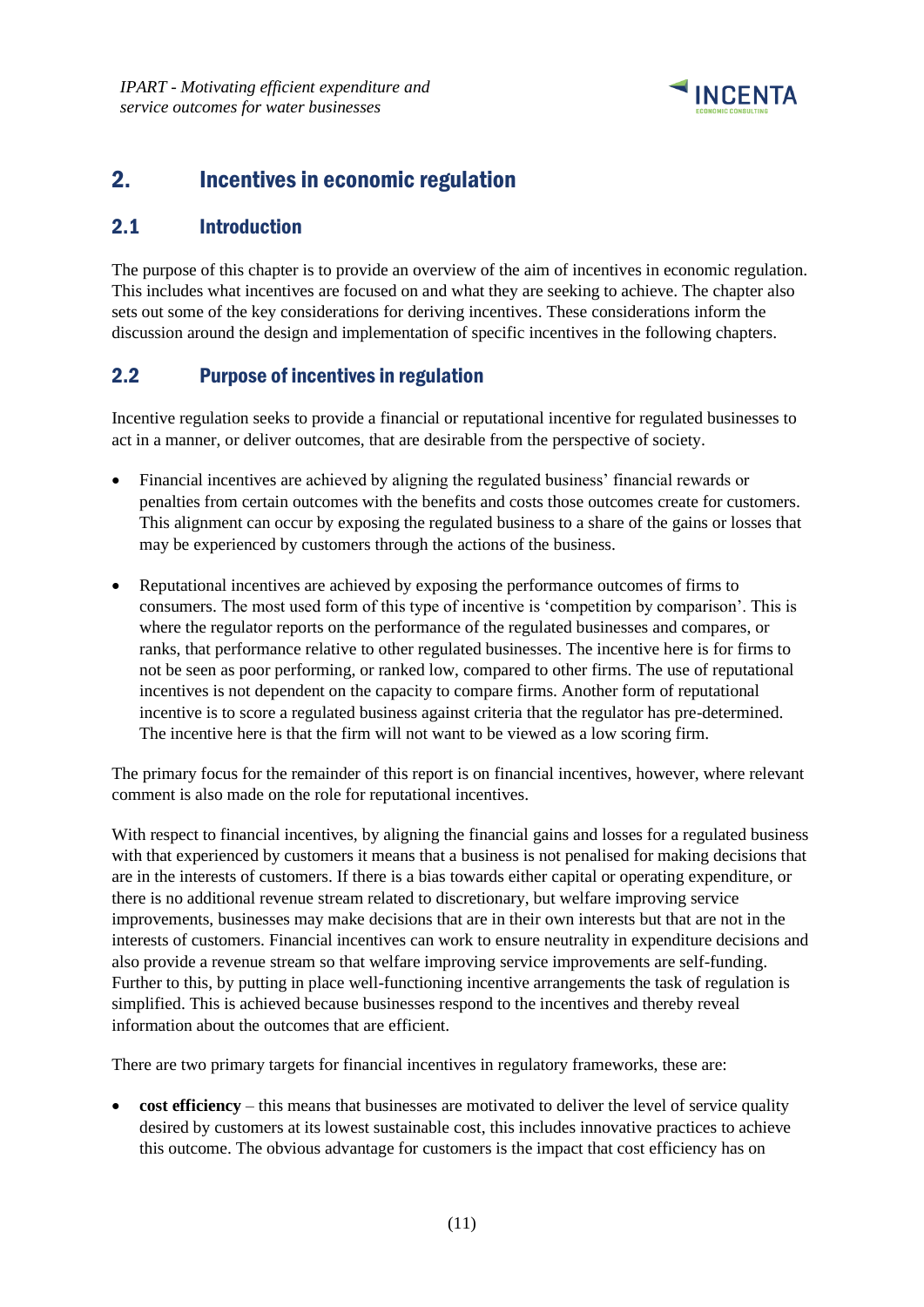

average prices. The most basic cost efficiency incentives are created by fixing prices independently of cost for a defined period.

• **service performance efficiency** – this means that the business is motivated to undertake investment and innovate to achieve service improvement where the value that customers place on that service is greater than the cost.

### <span id="page-15-0"></span>2.2.1 Role for financial incentives with financially conservative firms

One concern that is often raised is whether financial incentives have a role where firms are financially conservative. The most cited example of this is with respect to government owned businesses. However, even if a business is financially conservative financial incentives can play an important role in motivating efficient behaviour, or at a minimum, discouraging obvious inefficiency. Reasons that financial incentives can support efficient outcomes in this circumstance include:

- Even where firms are not strongly motivated to increase profits, they are usually motivated to avoid losses. It is typical for financial incentives to include penalties as well as rewards. Avoiding a penalty means that firms need to identify ways to ensure they reduce cost and achieve service performance outcomes.
- Financial incentives will necessarily form part of any internal business case for a new investment even for financially conservative firms. That is, the payoffs from financial incentives will need to be reflected in the business case. When properly calibrated, financial incentives should mean that the more efficient solutions produce a better business case than alternatives. A particularly relevant example might be where there is a choice between an operating expenditure solution and a capital expenditure solution.
- It would also not be unusual, even in firms that are financially conservative, for the KPIs of key management to be linked to incentives within the regime. In this instance there may particularly be a role for reputational incentives. For instance, key management may have a target of achieving a certain ranking from the regulator for their regulatory proposal. Within the period, management may have KPIs that relate to delivering on the regulatory proposal and avoiding any penalties associated with financial incentives.

### <span id="page-15-1"></span>2.2.2 Comparison to other tools

Incentives are not the only tool available to regulators to see certain outcomes are delivered for customers. Alternatives can include centralised decision making or administrative requirements imposed on the businesses. Centralised decision making sees a party other than the regulated business make decisions on when to invest and what to invest in. Administrative arrangements explicitly set out what service and price outcomes are required to be achieved by the regulated entities.

While these other tools have a place in certain circumstances, their major drawback with them is that they cannot overcome information asymmetry. That is, the party making the decision with respect to planning or investment does not have the same operational knowledge as the regulated business possess. This substantially increases the prospects that performance targets are set above or below efficient levels, or that less efficient means of delivery are implemented than the business would be able to implement with its detailed operational knowledge. Conversely, one of the primary benefits of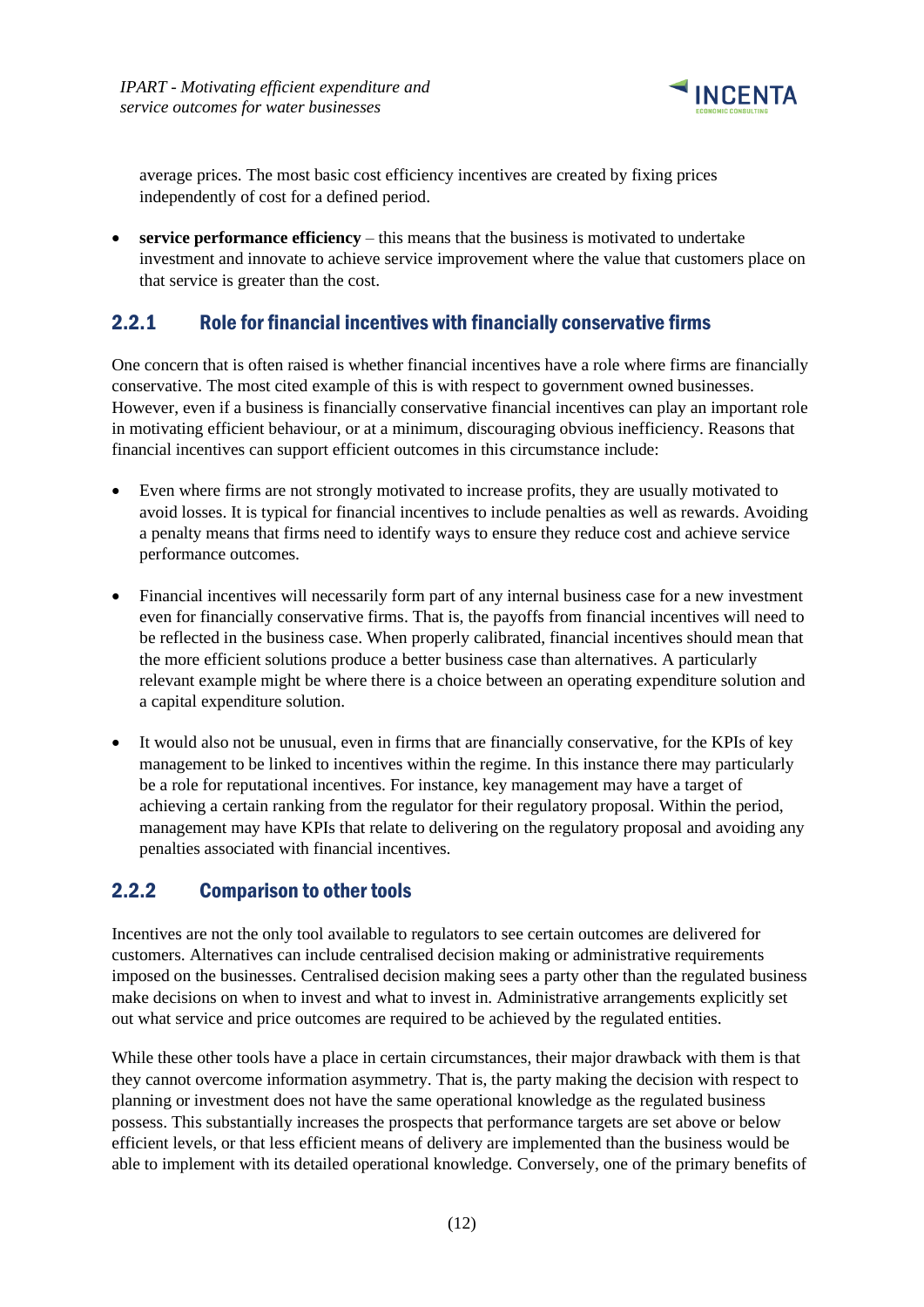

financial incentives is that the private information of businesses can be harnessed for the benefit of consumers.

The fact that incentives allow the regulator to step back from detailed operational matters of the business also has the potential to reduce the overall costs of regulation. Resources and time needs to be devoted by regulators, or other external bodies, where they are required to make operational decisions on behalf of businesses. Therefore, the use of incentives can mean that regulators can devote their resources to tasks that they are better suited to, such as the design of regulatory frameworks and incentives.

### <span id="page-16-0"></span>2.3 Key considerations for deriving incentives

While financial incentives usually lead to superior outcomes than might otherwise be the case, they are not always straightforward to implement and so require some upfront work to get the settings right. As such, it is necessary to be aware of the challenges associated with their implementation. It is worth noting that while challenges in implementation will always exist, perfection is not necessary. What is necessary is that outcomes are superior to what would have been the case absent the financial incentive. This may mean that the incentive, with its imperfections, nevertheless sufficiently motivates the business to undertake actions that are welfare improving from the perspective of customers. Further, it is also worth emphasising that while some work may be required to ensure that incentive mechanisms work well, that the outcome should be to reduce the burden on regulation overall where the incentives do the heavy lifting in terms of revealing the efficient cost of supply and service performance.

The remainder of this section summarises the key considerations for deriving incentives at a general level. The following chapters then consider these issues with respect to implementing specific incentive mechanisms.

# <span id="page-16-1"></span>2.3.1 Choosing the objective

One of the most important aspects to designing financial incentives is to ensure that an appropriate objective is selected. The objective of an incentive scheme is the outcome that we are attempting to achieve. First and foremost the outcome should be something that is sufficiently important to customers. For instance, there are many dimensions of service that are provided by a water business, however, some of these are likely to be more important to customers than others. If incentives are focused on outcomes that are of low value to consumers there is a risk that the costs of implementing and operating the scheme outweigh the benefits the scheme delivers to customers. It may also mean that other higher value objectives are missed.

It is common when designing incentive schemes that proxy measures are needed in place of the actual thing that is important to customers. This is because an objective measure is required in order to measure improvements or detriments in performance. However, some outcomes are not easily measurable. For instance, customers value good customer service but customer service can mean different things to different customers. Also, good customer service is not something that is easily reflected in a measurable number for which a performance target can be assigned. Therefore, proxy measures, such as call response times, can be used to motivate businesses to undertake actions that are generally known to improve customer service outcomes.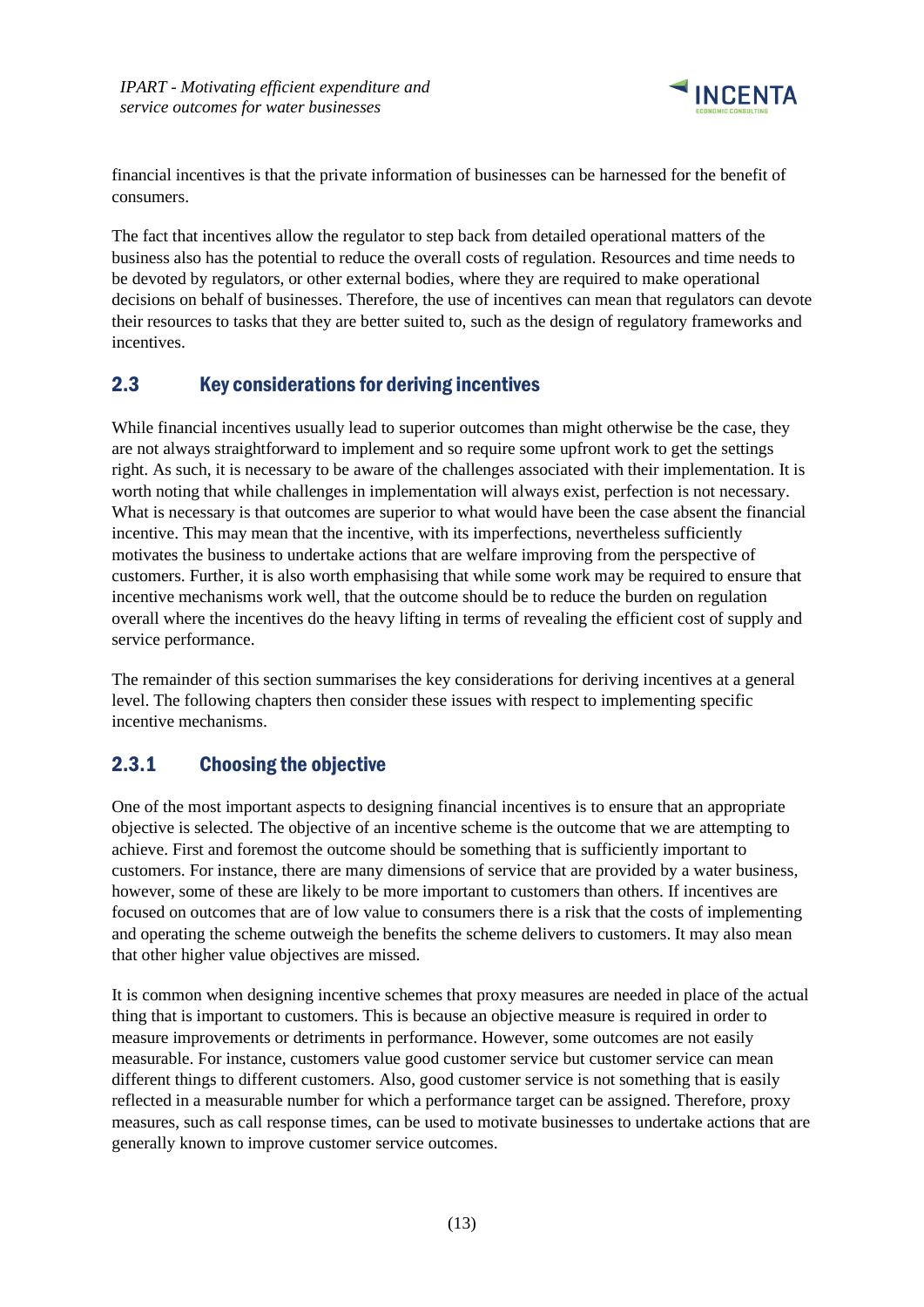

Further, in the case of something like an efficient proposal of forecast cost, it is not possible for the regulator to know with certainty what is an efficient forecast of cost. Therefore, it will be difficult for a regulator to set a completely objective measure for the outcome. In this case some subjective principles or criteria are largely unavoidable.

### <span id="page-17-0"></span>2.3.2 Measurement of gains and losses

Once an objective for a scheme is chosen, the next most important consideration is how efficiency will be measured in practice. As noted above, a key objective of financial incentives is to align the incentives of businesses with the social benefits and costs from certain behaviours. Therefore, when measuring gains and losses it is necessary to determine what are the societal gains and losses that arise when performance targets are exceeded or failed. This may be in the form of dollars saved or spent or in terms of the value that customers place on changes in service performance.

As with identifying an objective for a scheme it may not always be the case that gains and losses can be measured precisely. While there are techniques available to measure the value customers place on the achievement of certain outcomes, these techniques will rarely fully reflect the willingness of customers to pay for that outcome being achieved. Again, however, perfection is not a necessity. What is necessary is that gains and losses can measured in a sufficiently robust way to limit the prospects of businesses inefficiently under or over-investing to achieve certain outcomes.

### <span id="page-17-1"></span>2.3.3 Share of efficiency gains and losses

The share of the efficiency gain or loss retained by a business  $-$  i.e. the power of the incentive - will directly impact on its motivation to identify efficiency improvements. While this share needs to be large enough so that there is sufficient motivation to act, it is also necessary to ensure that it is not so large as to expose businesses or customers to a level of risk that is unsustainable.

There are a number of considerations that guide the share of efficiency gains or losses that should be retained by the business. The overarching objective with respect to these considerations, however, is that the share should be the one that maximises consumer welfare. This is the level that just motivates the desired behavioural change. To provide a greater share to businesses would see customers 'over-paying' for efficiency improvements.

It is also necessary in this context to consider whether the scheme should provide symmetric or asymmetric payoffs. A scheme can provide both rewards and penalties, reward only or penalty only. This decision may be influenced by the extent that gains or losses are possible under a scheme. That is, there may be measures where the prospects of increases in performance outcomes are limited while there is considerable scope for losses in performance. In this instance a penalty only scheme may be more appropriate. It may also be influenced by the types of behaviour that the regulator is seeking to motivate. For instance, if the regulator is looking to motivate speculative investments that might deliver benefits for customers, a reward only scheme may be preferred. Reward only schemes may also be preferred for dimensions of service where no action from the business does not degrade service performance, or where the risks associated with a penalty element may be particularly high. We note that if the scheme is asymmetric in the form of a penalty only scheme consideration also needs to be given to what other arrangements need to be in place so that businesses are appropriately compensated for any liability they face under the scheme.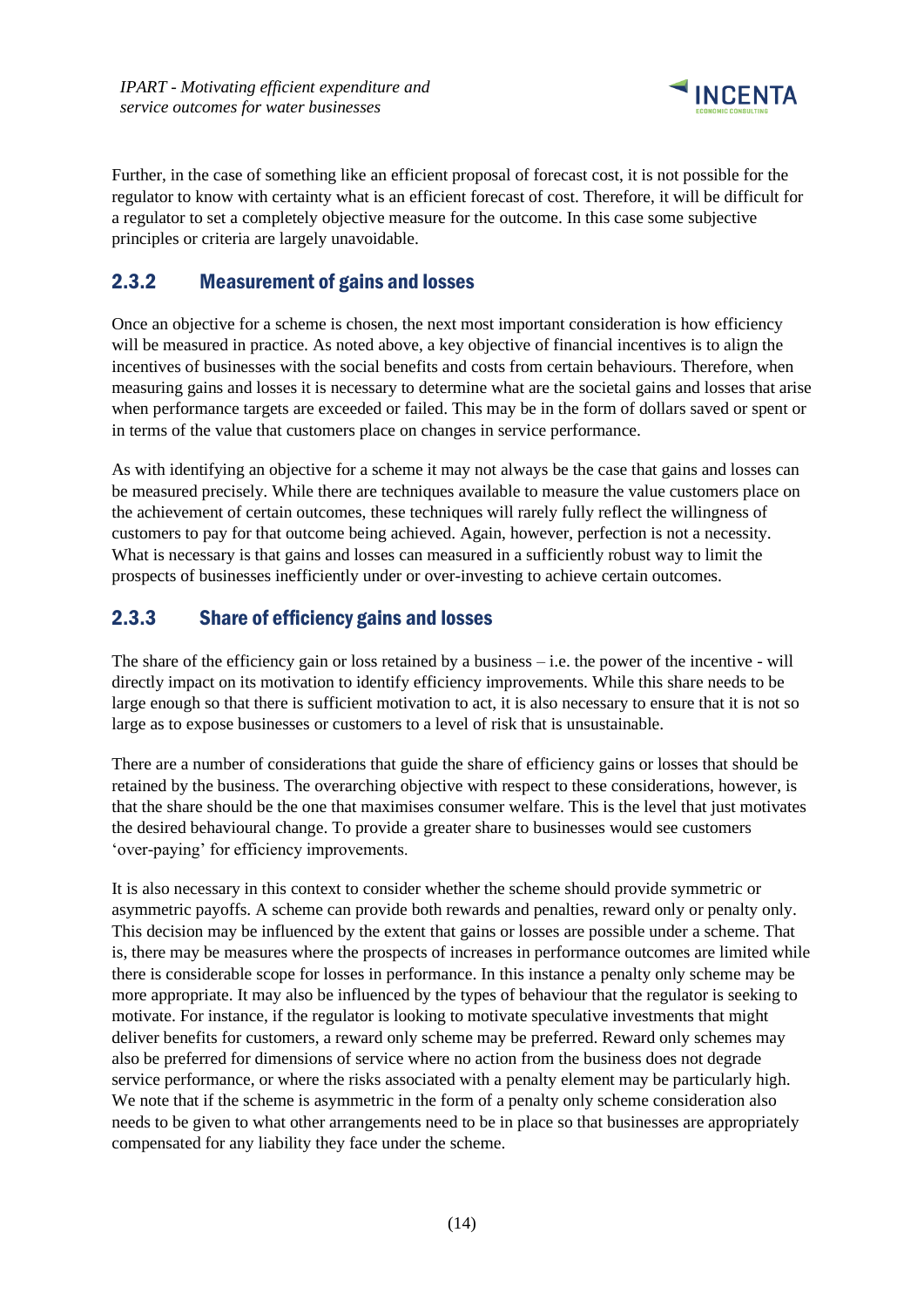

## <span id="page-18-0"></span>2.3.4 Risk management

Any financial incentive scheme will expose the business to risk. Indeed, this is a big part of what motivates behaviour under an incentive scheme. The risks for a business from an incentive scheme will primarily depend on its ability to control outcomes associated with the scheme. Where a business has only limited control over outcomes there is an increased risk associated with the scheme.

One means to manage the size of the risk faced by businesses is to exclude those factors that are outside of the control of the business.<sup>7</sup> This, therefore, limits the exposure the business has to those factors within their control. Doing so, however, also limits the scope of the scheme. Therefore, it is necessary to ensure that the scope is not so narrow to make the implementation of the scheme meaningless.

Another means of limiting risk is to limit the share of the benefit or loss that a business is exposed to. This can be achieved through the sharing ratio or by placing caps on the amount of revenue that businesses can earn or lose under a scheme.

<sup>7</sup> For instance, by excluding certain events from service performance schemes, or with respect to expenditure incentives, relying on uncertainty mechanisms like pass-through arrangements or 'contingent projects' schemes.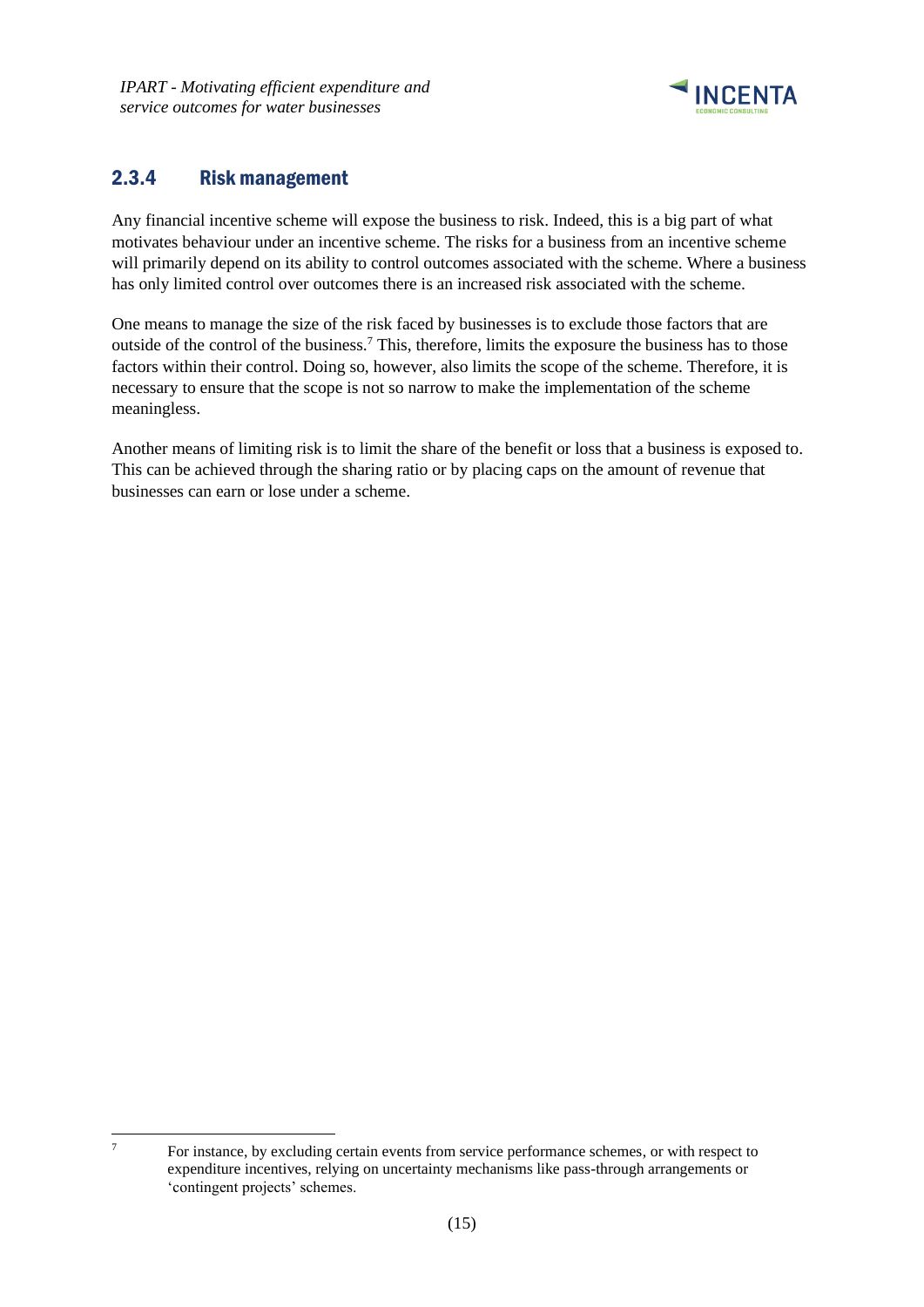

# <span id="page-19-0"></span>3. Incentives to propose efficient target revenue

### <span id="page-19-1"></span>3.1 Introduction

A key feature of the proposed 3C's model is the ranking and rewarding of the expenditure proposals that are put forward by the businesses. The revenue proposal, and the regulator's assessment of this, is a key element of the regulatory framework. It establishes the expected revenue that the business will earn over the regulatory period and so also the prices that customers are charged. In this chapter we consider the incentive issues associated with expenditure forecasting, and assessing those forecasts, including what role incentives might have to promote efficient forecasts as well as certain implementation issues. We also consider whether the proposal, and the assessment of that proposal, should focus on outputs or outcomes.

### **Box 2: Summary of recommendations**

- We think there is a strong case for using financial and reputation incentives to encourage businesses to submit more robust and better-articulated proposals with respect to expenditure requirements and service levels, based upon comparisons of one business's proposals against its peers as well as the promise of greater regulatory flexibility. The specific proposal for firms to be rewarded and ranked based on their proposal, and for differences in the flexibility/complexity of the regulatory regime to flow from this, has merit in the context of multiple regulated businesses of materially different size and characteristics. We also think that there is a good case for considering further the potential to provide financial incentives for businesses to volunteer material efficiency improvements, and so address the natural incentive for regulated firms to overstate their revenue requirements.
- We recommend the following implementation matters be considered when further developing the model:
	- Additional analysis is required on the method that is used to rank proposals based, amongst other things, on the relative efficiency of the forecasts. A focus for this analysis should be on ensuring appropriate transparency and predictability for regulator decision making. As part of this, IPART needs to consider if it is able to develop a sufficiently robust baseline of its best view for future expenditure needs that proposals can be ranked against. If a formal incentive scheme for rewarding upfront proposals of efficiency gains is developed, establishing an efficient baseline will be critical to ensuring that businesses are rewarded only for gains in excess of the efficiencies that IPART would have factored into prices under its current approach to regulation.
	- A detailed analysis is required of how the incentive schemes should be structured to encourage the most ambitious expenditure and service level, and to ensure that those proposals are delivered (or that any upfront reward is reduced to the extent that outcomes fall short of the promise), and indeed that an incentive for further improvement is provided. We assume that this scheme would comprise a mix of an upfront incentive reward that is linked to the ambition of the proposal, and then for rewards or penalties to operate based on how actual performance during the regulatory period compared to the promise. The levers in this scheme would be the target share of efficiency gains that is offered (which we assume would be linked to the degree of ambition), as well as how the sharing factors applied in the different components of the scheme inter-relate. Scenario analysis should be undertaken to establish a structure for the scheme that will deliver a combination of incentives for the business that is expected to encourage the intended behaviour, whilst not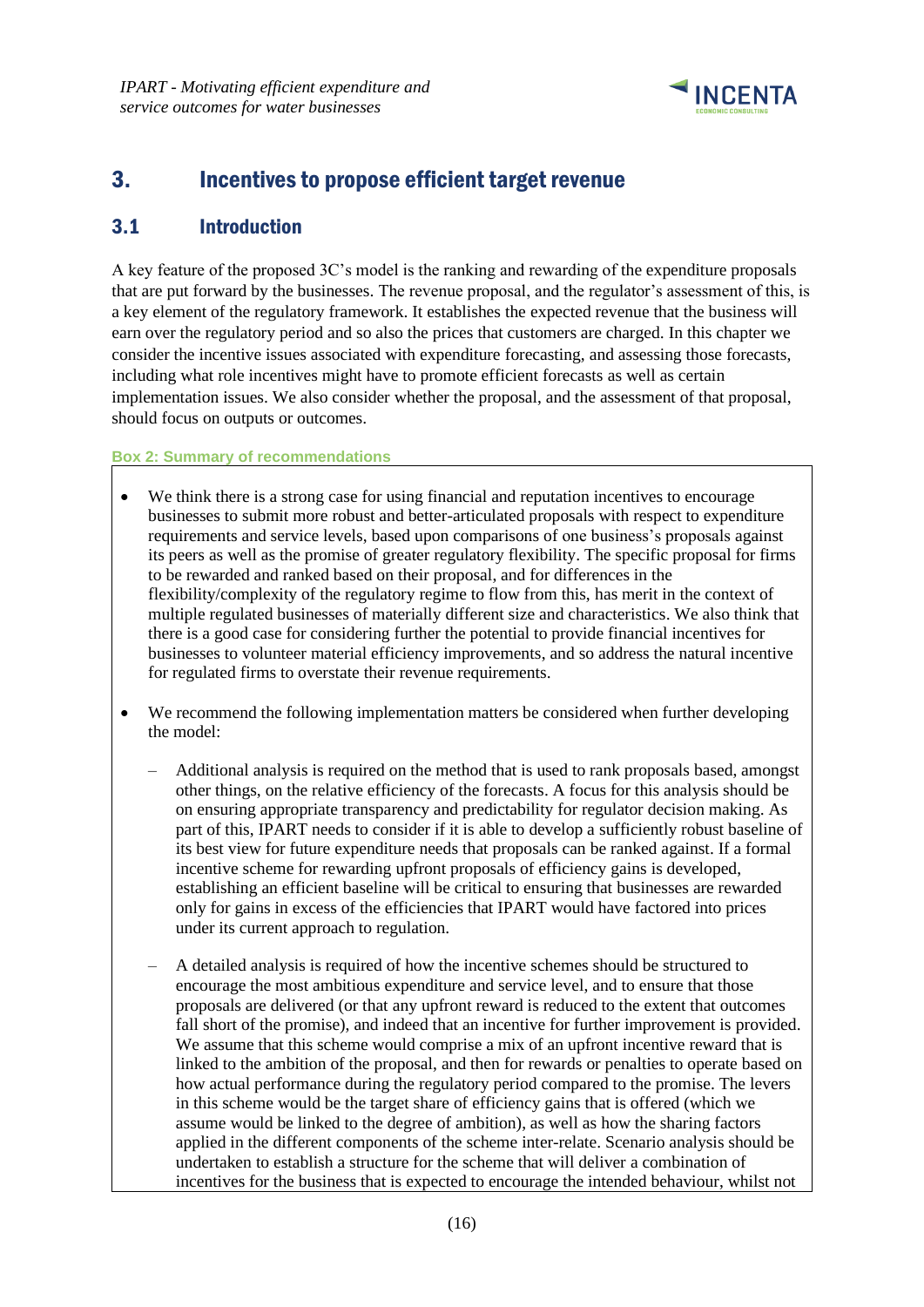

resulting in a scheme of undue complexity. The objective being to ensure that firms are appropriately motivated to reveal expected efficiency gains in upfront, but also deliver on the forecast within the period.

– There needs to be a consistency between how IPART forecasts expenditure, and the assumptions applied when calculating the efficiency benefits that are generated by a business. By way of example, the AER's EBSS (the operating expenditure scheme) assumes implicitly that any change in operating expenditure is permanent, and consistency requires operating expenditure to be forecast on this assumption too (the AER's correctly applies the 'base+step+trend' approach in a very rigid manner for this reason).

# <span id="page-20-0"></span>3.2 Issue to be addressed

Under a standard application of the building block approach with prices fixed for a period of time regulated firms have a financial incentive to 'talk-up' expenditure requirements. There are several reasons why this can be a low cost option for a business:

- Information asymmetry between the business and the regulator means that there is a natural incentive to propose the highest credible forecast possible and put the evidentiary burden on the regulator to prove the forecast is not prudent or efficient.
- The cost to the business is generally low from making an initial ambit claim. This is because making a regulatory determination is a process that permits further opportunities for the firm to influence the regulator. For instance, the business can make a low evidence ambit claim initially, and then respond to the draft determination with robust evidence.
- Regulators may also be reluctant to cut too deeply into the proposed expenditure amount in recognition of the asymmetric consequences of providing insufficient revenue allowances compared to an allowance that is too high.<sup>8</sup>

Capital expenditure is perhaps the component of expenditure where there are the most challenges in determining what is an efficient forecast of cost. The reasons for this include:

- the need for costs to be incurred can be based on factors that are difficult to observe, or audit in a robust way, such as asset condition and asset performance.
- trend analysis is only partially useful for capital expenditure given much of it tends to be discrete one-off expenditure
- the costs of large capital expenditure projects can be significant and so the margin for error when forecasting expected cost may also be high, and

<sup>8</sup> This is that it is expected that there is an asymmetric impact between having greater or lesser capital investment. The asymmetry arising through an expectation that there is a larger detrimental impact from too little investment, for instance lack of water supply or public health issues, compared to the cost to customers from more expenditure on capital infrastructure. For this reason regulators have tended to err in favour of permitting higher allowances when assessing revenue proposals.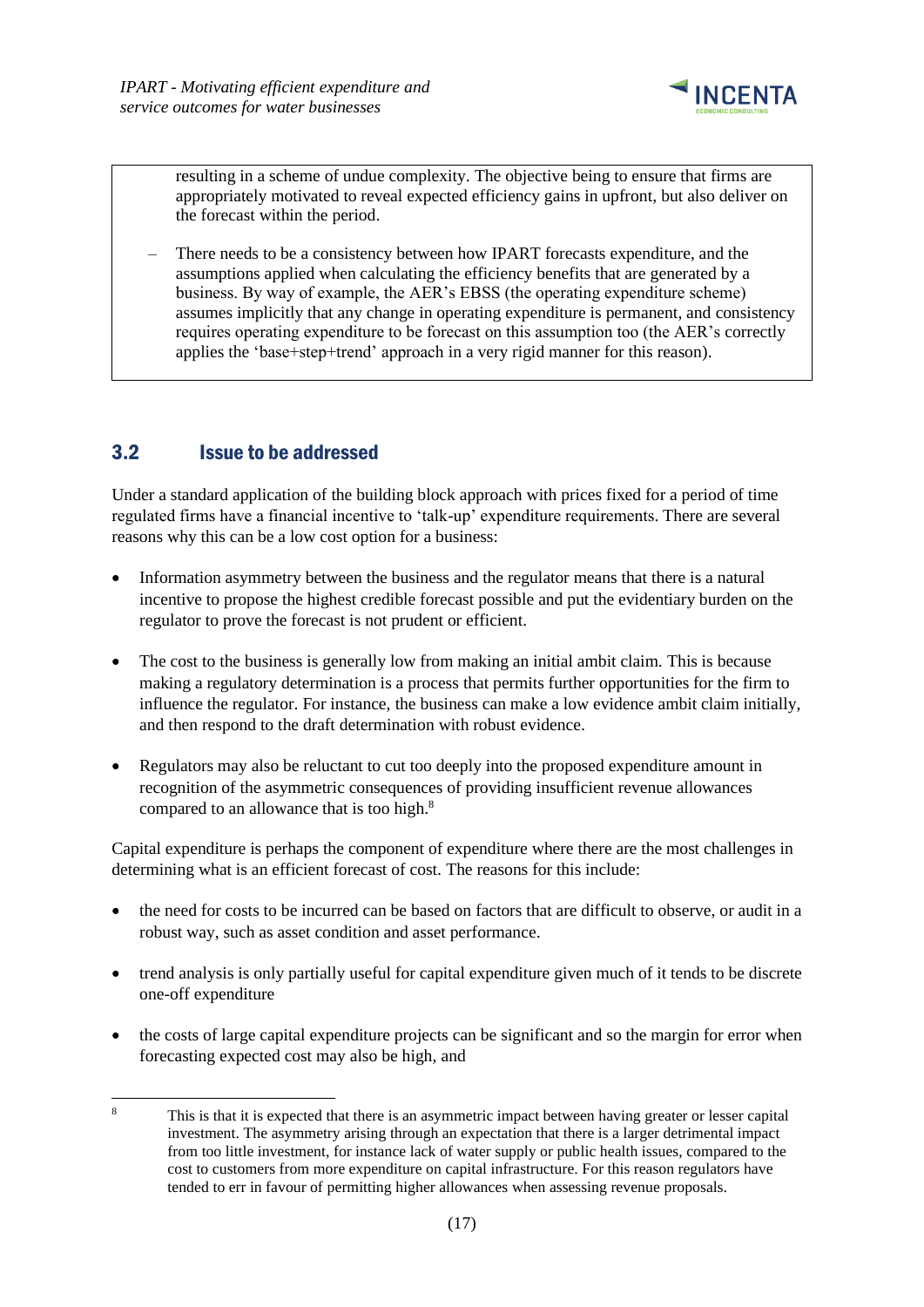

within-period financial incentives can only encourage an efficient starting RAB and so past expenditure, even where financial incentives are applied, is not a good guide for future expenditure.<sup>9</sup>

For operating expenditure, as will be discussed in the following chapter, within-period incentive schemes can reveal the efficient starting point for setting future operating expenditure amounts. However, even here, there remains a requirement for the regulator to take a view on any proposed step-changes to costs and also what the trend of expenditure will be over the period.

Absent incentives for service performance it is necessary for the regulator to decide in advance which service related projects will be welfare enhancing and so provide an amount for these in the revenue allowance. This is necessary because if this is not done any additional expenditure above what has been approved for above minimum standard service performance will not be rewarded and will instead reduce profitability for the business. The implication being that firms will not undertake service improvement projects that have not been accommodated in the revenue allowance. This, in turn, places a high burden on the regulator to assess if proposed projects are likely to be welfare enhancing or not.

In addition to this, we understand a particular issue with respect to NSW water businesses is a view that there the businesses are not putting sufficient priority on providing the regulator with robust and well-articulated proposals. This can hamper the regulator outcomes as it makes the task of identifying the efficient forecast of expenditure more challenging.

### <span id="page-21-0"></span>3.3 Role for incentives to promote high quality proposals

The primary aim of providing incentives to regulated businesses to submit high quality and well evidenced regulatory proposals is to limit the capacity for firms to be better off by withholding information and their true opinion of the efficient forecast of expenditure from the outset. In addition, incentives can have a role in encouraging firms to be more ambitious in the efficiencies they identify at the commencement of a regulatory control period.

Various mechanisms have been adopted in order to encourage better regulatory proposals from businesses. For the regimes we are aware of, features that have been used to motivate high quality proposals include:<sup>10</sup>

• Menu regulation – where firms maximise their benefits (or minimise their losses) by making an honest forecast of expenditure, where honesty is judged by the extent the forecast reflects the regulator's best view of forecast expenditure.

<sup>&</sup>lt;sup>9</sup> We note that for some types of capital expenditure that past expenditure could provide useful information on future expenditure. For instance, routine maintenance capital expenditure.

<sup>&</sup>lt;sup>10</sup> We note that in the energy sector for Australia the focus has been more on empowering the regulator to critically assess proposals. This is by ensuring it has access to significant data and also with respect to its capacity to substitute forecasts. A key focus for energy regulation in Australia has also been on increasing the involvement of customers and their representatives in the regulatory process. In the energy sector the businesses demonstrated a capacity to provide extensive evidence to the regulator to make the case for their expenditure requirements.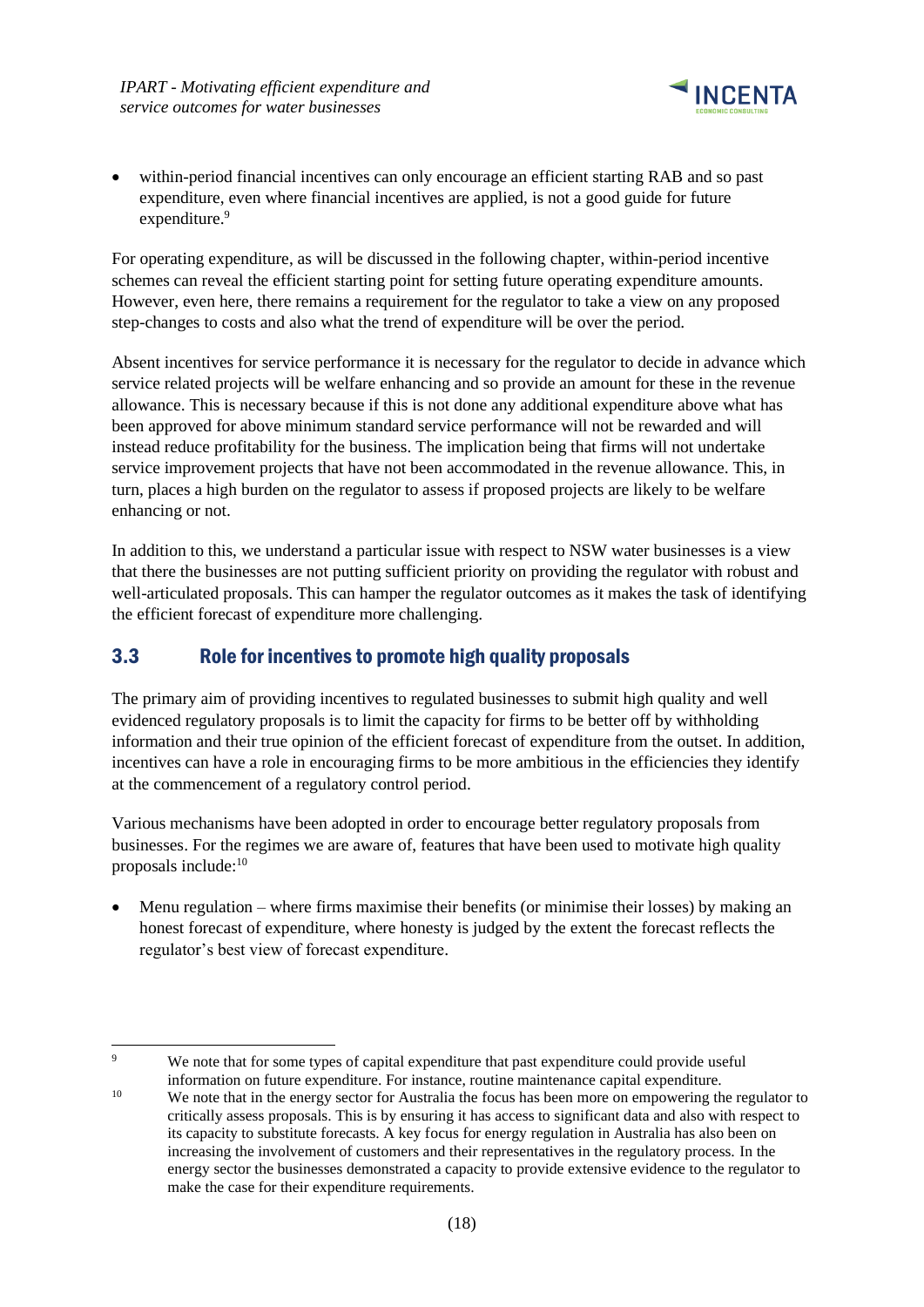

- Up-front efficiency dividend payments in circumstances where the proposal is found to either be suitably ambitious or reflect the regulator's best view of efficient expenditure – this is the approach adopted in Victoria under their PREMO model for water businesses.
- Ranking or scoring of proposals in order to provide a reputational incentive for a high quality submission.
- Access to higher powered incentives where forecasts propose cost savings over and above what the regulator has considered achievable.
- Capacity for regulator to substitute its own forecast where the proposal is deemed as unreasonable.

In each instance the primary aim of the incentive is to have the business reveal themselves the expected efficient forecast for expenditure and provide the evidence to support this. So, for instance, a firm may undertake its own comparative benchmarking analysis to demonstrate to the regulator that its proposal is efficient. In addition, businesses should have an incentive to engage with customers to demonstrate that the service levels targeted by the proposal represents what is desired by customers. This, in turn, reduces the burden on the regulator when assessing regulatory proposals. Further, as additional evidence is put forward by businesses to support their proposals it reduces the information asymmetry between the regulator and the regulated business.

# <span id="page-22-0"></span>3.4 Implementation issues

# <span id="page-22-1"></span>3.4.1 Setting the target

As indicated above, a challenge with ranking, or scoring, businesses based on their proposals will be determining how ranks are allocated. That is, what is required for a proposal to be classed as leading, versus standard. Obviously the 3Cs of 'customers, costs, and credibility' will factor into the ranking of proposals. Therefore, the task is to give those words sufficient meaning to the businesses.

A key focus for setting the target should be to achieve transparency and predictability. That is, firms should know that if they submit a proposal with certain features that it is likely that the regulator will rank it in a certain way. This predictability will give businesses confidence to do the work required to achieve certain rankings. Noting it is likely they would seek to avoid revealing information to the regulator without that also bringing a commensurate reward in the form of ranking provided. This is akin to the businesses knowing the 'rules to the game' before they play the game.<sup>11</sup>

We note that in the United Kingdom the assessment of proposals is highly objective. It has used both 'menu regulation' as well as relative score against the regulator's best estimate of the required expenditure as means of scoring businesses and setting the power of incentives. While this approach has the positive of being an objective measure, its key problem in the context of water in NSW is that it requires the regulator to develop a baseline expenditure forecast in order to construct the menu or the targets for firms. This is more difficult in NSW given it does not have many similar firms as exists in the United Kingdom to undertake benchmarking analysis to derive baseline expenditure. As a

<sup>&</sup>lt;sup>11</sup> Knowing the 'rules to the game' might also raise concern that firms take advantage of those rules to the detriment of customers. However, to the extent this is a problem it is not an issue with predictability and certainty, but instead the rules themselves.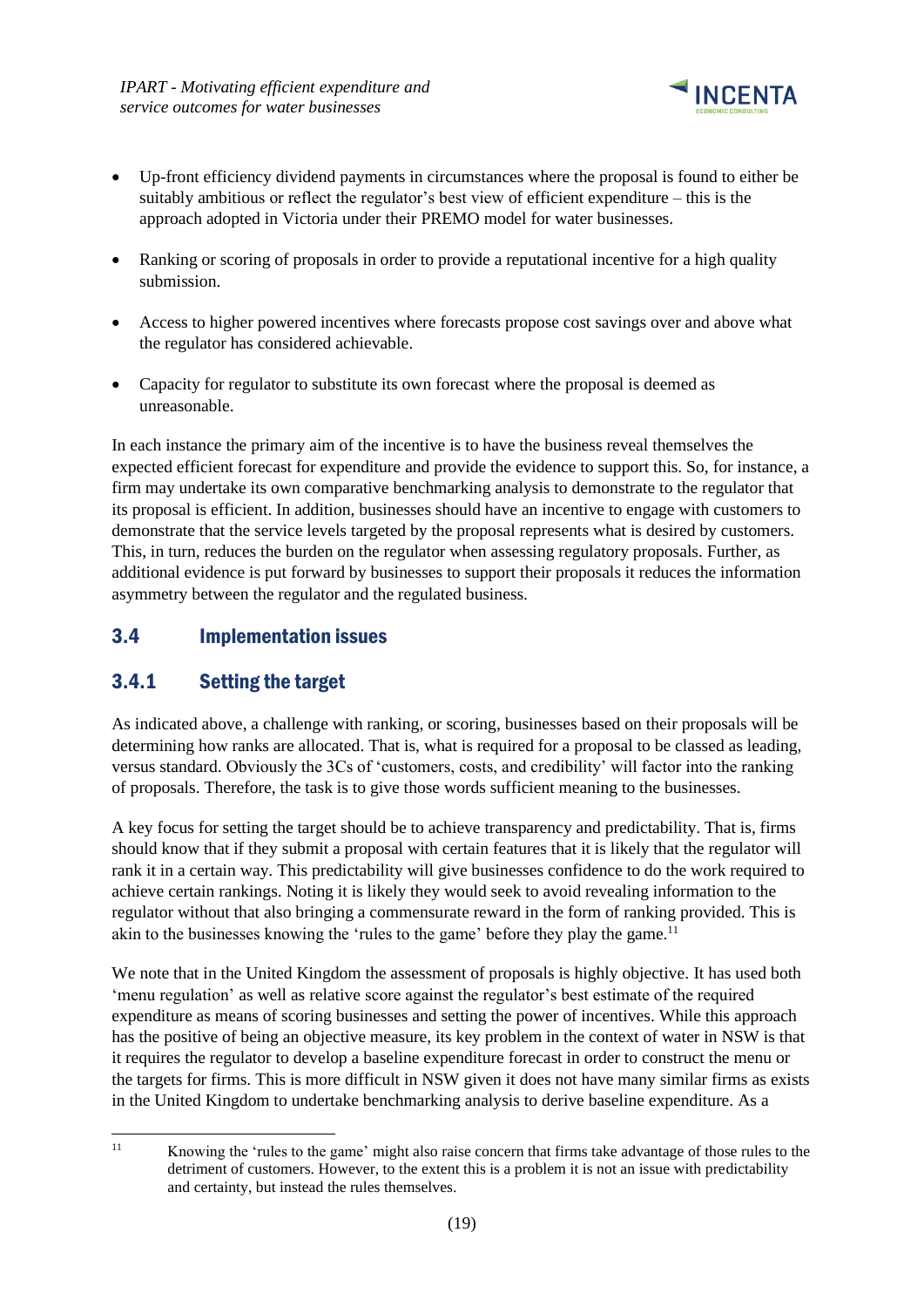

consequence, it would be incumbent on the regulator to rely on the regulated business for information and data to inform the baseline expenditure amount. This would in-turn create pressure for the business to promote a higher expenditure forecast again.

Establishing a robust baseline will be a key to ensuring that any that regulated businesses are only rewarded for promising efficiency gains that exceed what would have been set under a standard regulatory review of expenditure and service level proposals. Therefore, establishing a method to developing this baseline will be an important aspect of the framework. However, unlike in the United Kingdom this is likely to require a combination of more traditional assessment tools, and so quantitative and qualitative assessment. What baseline can be set, and what specific criteria are adopted, for the ranking of business is a complex matter that depends on the tools available to the regulator and also the nature of the businesses being regulated. We note also that the robustness of any baseline and criteria will also influence how highly powered the incentive for a high quality proposals might be, where a high degree of confidence in the baseline making a higher powered incentive rate more feasible.

Another issue related to setting the target will be how challenging that target is to achieve. For instance, the target for a leading or advanced proposal needs to be sufficiently high that firms cannot just marginally improve from BAU to achieve it. If this were the case it could mean that the rewards and performance incentives offered to the business over-reward it. Conversely, if the target is so high that no firms can achieve it then it also makes the new framework somewhat redundant given it may not lead to a meaningful difference to the status quo.

## <span id="page-23-0"></span>3.4.2 Relationship to financial incentives

The assessment of expenditure proposals will be linked with financial incentives in a number of ways. Two issues that need to be considered with respect to the design of the 3Cs model are:

- balancing the efficiency dividend reward with within period financial incentives, and
- aligning the assessment approach with the approach to the design of the within period expenditure incentives.

The second of these issues is addressed in detail in the following chapter, with the focus on ensuring that the approach to setting operating expenditure permits firms to be fully rewarded (or penalised) for permanent changes in efficiency.

In terms of balancing the upfront efficiency dividend reward with the within period incentives, the key issue here is to ensure that there is sufficient incentive for businesses to identify efficiency improvements in advance, while also ensuring that they are not materially worse off from doing so compared to if they merely responded to within period incentives. This will be a function of both the total payoff available between various rankings of proposals, as well as the balance between the upfront reward and the within period reward. As an example, if businesses believe the rewards for within period savings are significantly higher than what could be achieved through an upfront reward they will not reveal these in advance and instead undertake them through the period. Even though they will still benefit from the efficiency improvement being achieved, the consequence for customers in this instance is that prices for the regulatory period are higher than they need to be.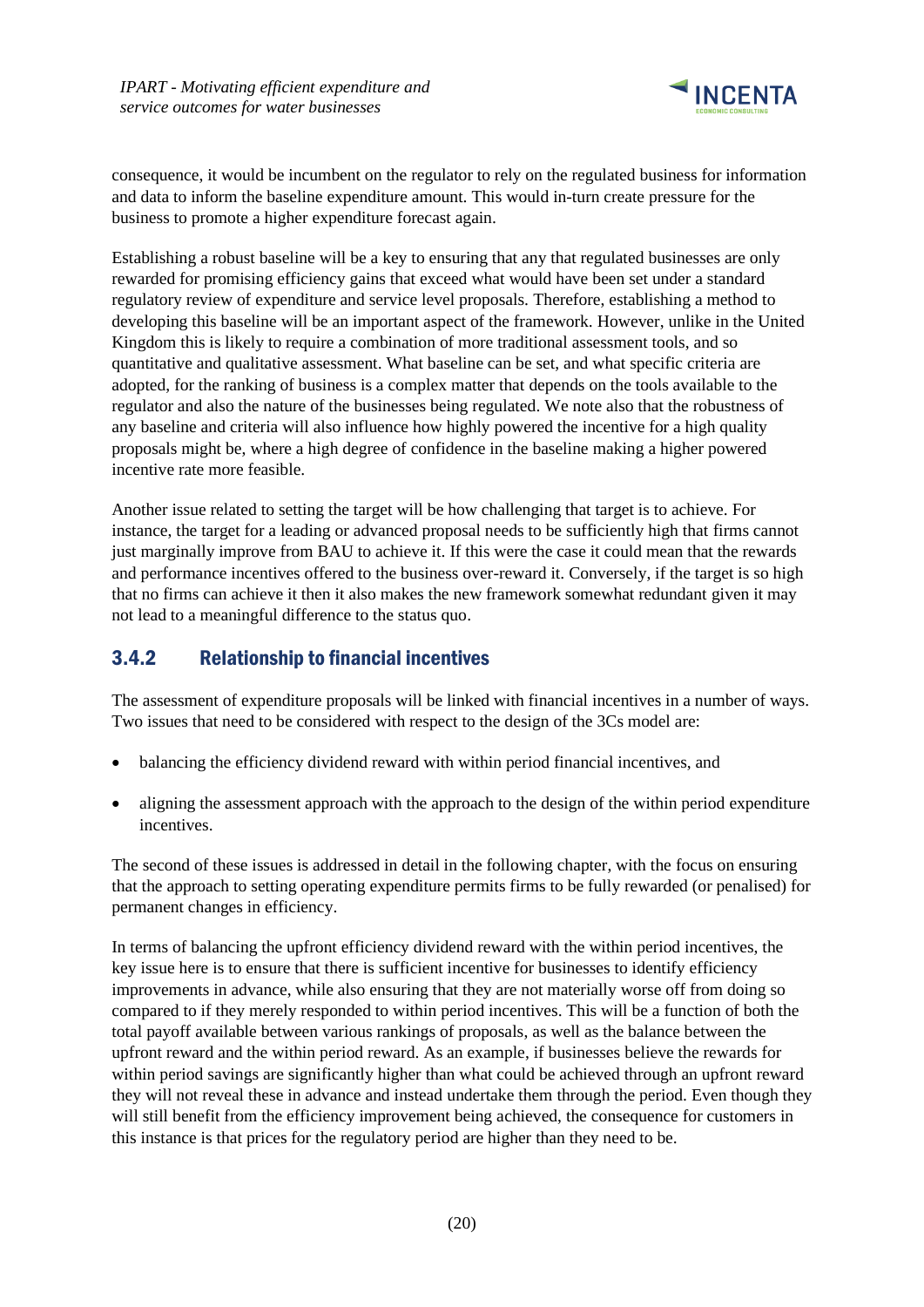

It is our view that IPART should undertake scenario analysis to identify a preferred incentive design between the upfront reward and within period rewards. Our expectation is that the scheme would include an upfront reward for offering expenditure forecasts that exceed the baseline, and where the incentive rate would be related to (i.e., increase with) the degree of ambition, and further that the incentive rate applied to improvements / back-sliding against the proposal would attract a (slightly) higher incentive rate. However, a detailed analysis – and possibly structured around a series of "what if" scenarios would be required to establish the relativity between the upfront incentive rates and the margin between the upfront and within-period incentives to ensure that the incentive for honesty in forecasting is established and that obvious perverse (i.e., gaming) incentives are avoided.<sup>12</sup>

# <span id="page-24-0"></span>3.5 Inputs versus outcomes

### <span id="page-24-1"></span>3.5.1 Issue to be addressed

In the past the approach for regulation of water in NSW has focused on inputs rather than outcomes. For instance, proposed revenue, and so the revenue allowance, was to be in part based on output measures and for businesses to report annually on its progress against these measures. Examples of output measures for Sydney Water in recent determinations includes:

- Capital expenditure on discretionary and drought-related projects
- Km of renewal of critical water mains
- Number of water pumping station renewals, and
- Number of renewals of customer water meters.

In its recent determination for Sydney Water IPART identified that focusing on inputs used to deliver a capital program may send the wrong signal to stakeholders about the need to complete a certain quantum of renewals. As a consequence, possible consequences of the approach are that:

- It potentially creates a bias towards capital expenditure solutions, and
- There is a risk that a focus on delivering specific works stifles innovation.

In each case this would increase the costs to customers for service delivery more than what might otherwise be the case.

<sup>&</sup>lt;sup>12</sup> We have done some simple simulations that suggests it may be possible to create a reasonably simple incentive compatible scheme comprising of an upfront reward that reflects the difference between the proposed expenditure and the baseline, and with an incentive rate that increases with the degree of ambition, and then for a higher within-period incentive to then apply. The higher within-period incentive would dissuade a business from providing forecasts that are unduly optimistic (i.e., as they would lose at a rate that was higher than they received upfront). Similarly, the fact that the upfront incentive rate increases with the degree of ambition, as well as the fact that if the firm performs above its proposal it would earn a higher incentive rate only for the marginal improvement, provides a natural incentive against being too pessimistic. However, our simple simulations also show that care is required to align the relativities of the incentive rates to ensure the scheme is incentive compatible.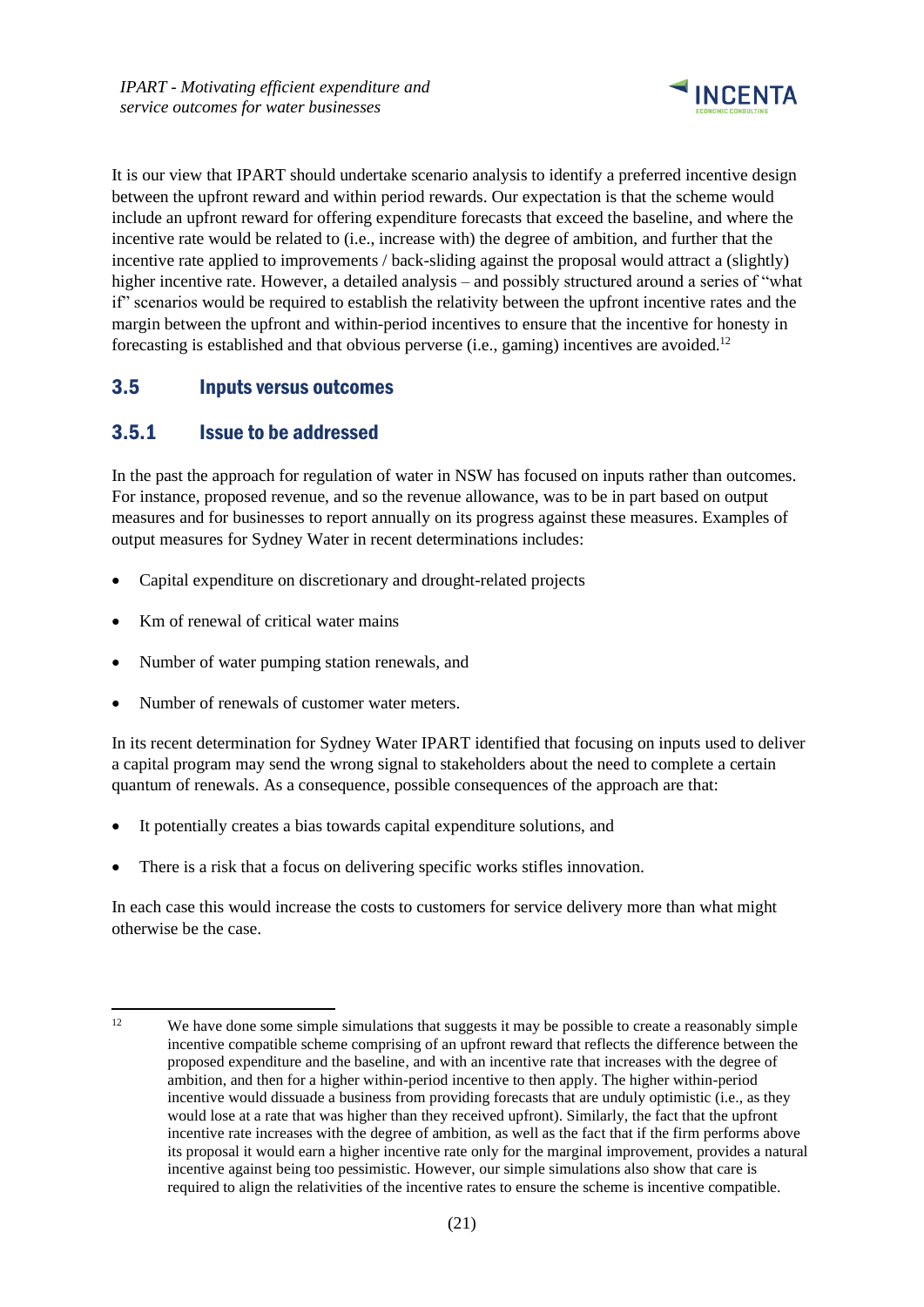

## <span id="page-25-0"></span>3.5.2 Implementation of an outcomes focused approach

We understand that IPART is considering on expanding on the approach it has taken in its recent determinations to focus even more on an outcomes approach to regulation. In particular, it is expected that businesses focus on a customer outcomes approach.

An outcomes approach to regulation focuses on higher level objectives that a business' actions, activities and achievements are intended to deliver. Outcomes are intended to represent what customers and society value, rather than the works that deliver that value. Under an outcomes based approach the regulator is instead focused more on the inputs required to achieve the outcomes.

When the focus is on outcomes and the inputs required in achieving these outcomes, the expectation is that the business has more flexibility about how to deliver on what customers really value. In turn, the business is not as focused on meeting targets of capital expenditure projects. As a consequence, it may be motivated to identify more innovative solutions for delivery.

### Choosing the outcomes

The key step in implementing an outcomes focused approach is for the businesses and IPART to agree to the outcomes that the businesses will be accountable for delivering against. These outcomes should be those attributes that customers clearly value from the water and wastewater service. We expect that this will involve water businesses engaging with customers in a variety of ways to identify these outputs. For instance, surveys, customer focus groups, calls for submissions, and public meetings and discussions. A key task for the regulator in this context will be ensuring that this engagement is sufficiently robust that there is confidence that the chosen outputs are what is actually desired by customers.

In the United Kingdom, where Ofwat has moved to an outcomes focused framework, businesses have proposed different outcomes depending on what their customer's value. Some examples of outputs that have been used in the UK include:

- Clean, safe and reliable supply of drinking water
- Available and sufficient water resources
- Resilience in extreme conditions
- Responsiveness to customers
- Protecting the environment, and
- Fair charging.

Consistent with our views expressed below with respect to service performance incentives, we consider that there is merit in IPART establishing some core and mandatory outcomes that businesses are required to target. This approach then permits consistency across time and also comparison between businesses, where feasible. It would then be open to businesses to propose additional outcomes should the wish to do so as a demonstration of ambition.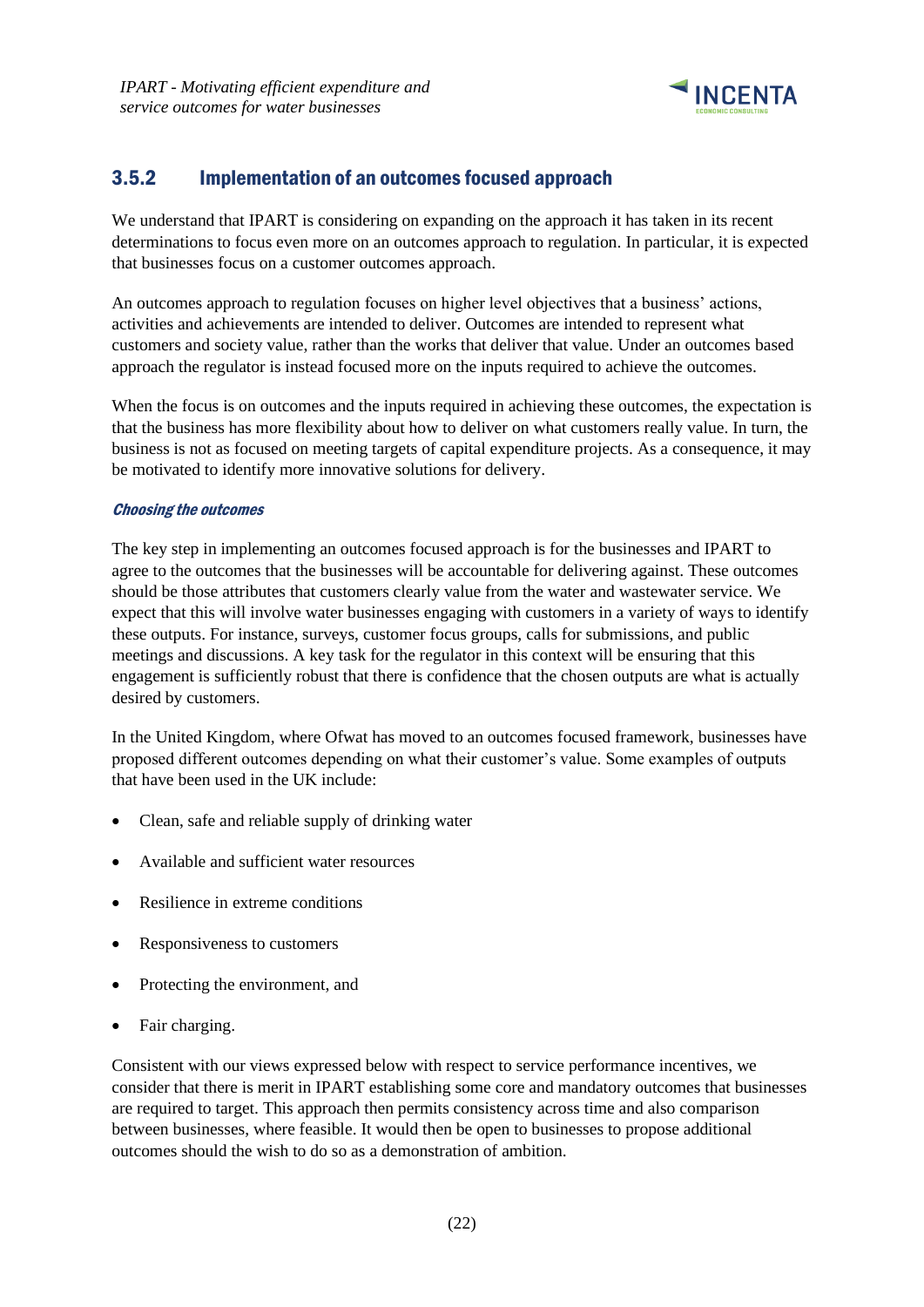

### Scheme design

We consider that the approach taken by Ofwat to implement an outcomes based approach appears reasonable. This requires the regulator and the business to agree to three distinct elements, namely:

- a set of outcomes
- Performance commitments, which set out in detail the levels of performance that companies commit to achieve, and
- outcome delivery incentives, which set out what happens if the company over or under deliver against committed performance levels.

We consider that this model fits well within the move towards increased use of financial incentives that is suggested in this report. We note, in addition, that in the United Kingdom framework businesses have been able to propose that a reputational incentive apply in some instances. This effectively requires the business to report publicly on outcomes. The number of comparable businesses in the United Kingdom also facilitates competition by comparison through this reporting process. While competition by comparison is not particularly amenable to NSW water utilities, for those performance commitments that are not suitable for financial incentives we consider that public reporting is likely to be appropriate.

### Ongoing requirement for output information

While a shift to an outcomes focused regime has merit, there will nevertheless remain a requirement for businesses to report on the outputs that have been delivered and those it plans to deliver. This requirement, however, would be substantially less than is the case under the current framework. The requirement arises due to the need to track deferrals between regulatory periods for the purposes of the capital expenditure EBSS.<sup>13</sup> In moving to an outcomes regime, however, it may be appropriate for IPART to move away from the terminology of outputs and instead refer to 'capital program assumptions'. Doing so will ensure that there is less confusion under a new approach and also better reflect the intended use of the data.

<sup>&</sup>lt;sup>13</sup> See section [4.4.2](#page-32-0) of this report for more detail on the issue of deferrals.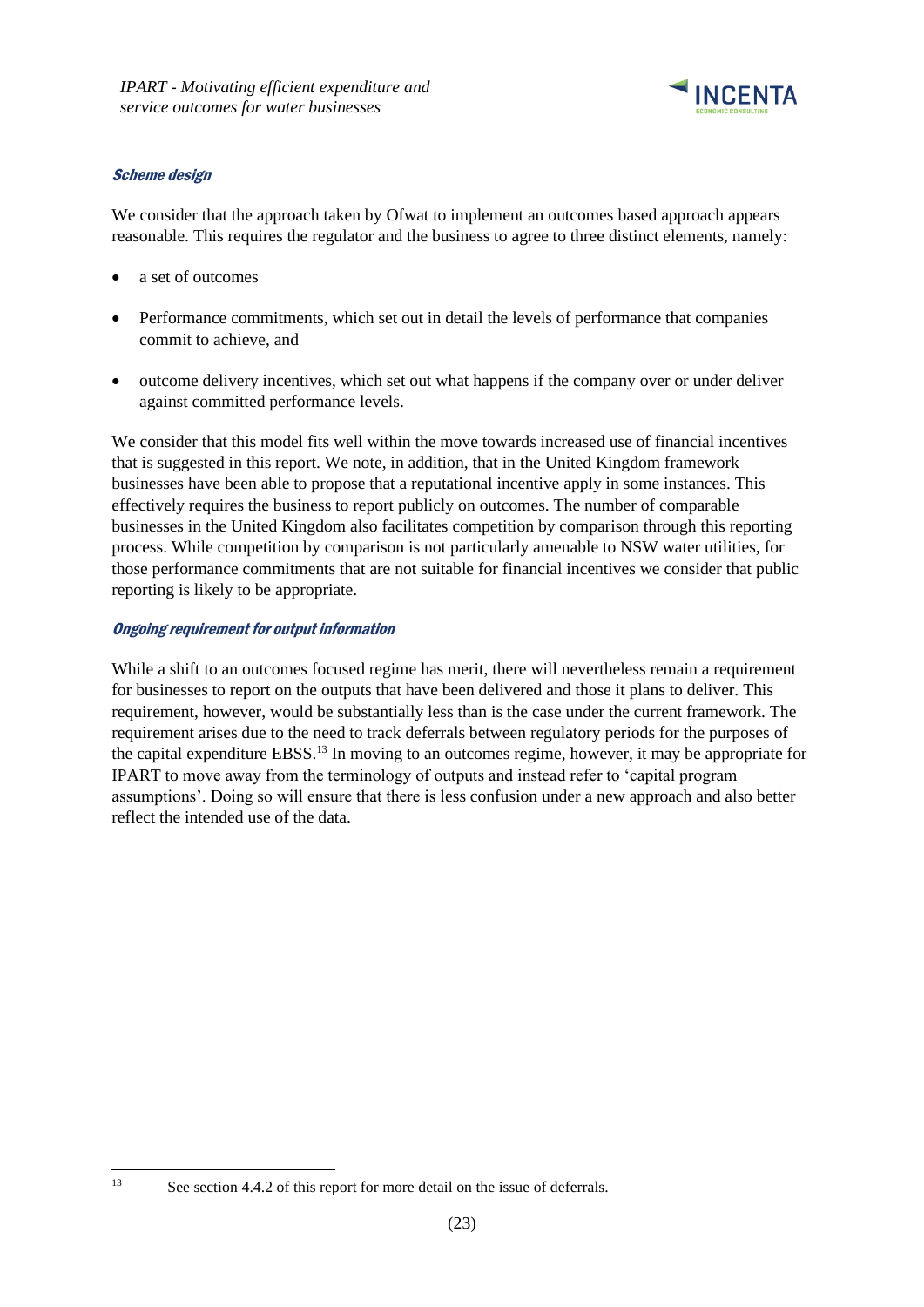

# <span id="page-27-0"></span>4. Incentives to incur efficient expenditure

### <span id="page-27-1"></span>4.1 Introduction

A key element of the 3Cs framework is the use of within-period financial incentives for water businesses. We understand that the intent of the within period financial incentive is to ensure that businesses are held accountable to the claims made in their expenditure proposal. This chapter focuses on the key issues for implementation of cost efficiency incentives. The four main objectives that incentives for cost efficiency are focused on motivating are:

- to encourage firms to identify and implement cost efficiencies so that outcomes are delivered at least sustainable cost
- to make efficient trade-offs between capital and operating expenditure
- for project specific expenditure, ensure that the most efficient project is selected and is delivered at the most efficient time, and
- to consider the trade-offs between costs against consumer benefits when considering service improvements.

Where a scheme successfully motivates these outcomes being achieved customers will benefit through cost reductions that would not otherwise have been achieved. This in turn will result in lower prices than otherwise would have occurred. In addition, cost efficiency incentives assist in ensuring that service improvements are undertaken only where their value exceeds the cost.

### **Box 3: Summary of recommendations**

- There is an economic case for IPART to consider strengthening the financial incentives to incur efficient expenditure, and the scope to do this would be advanced by the measures for improving the standard of regulatory proposals discussed under the previous point. This reflects that the current incentives for NSW water business to incur efficient expenditure is relatively weak and declines over the regulatory period. The approach should focus on achieving an equal incentive to incur efficient expenditure in each year and a reasonable balance between the incentives to minimise operating expenditure and capital expenditure.
- We recommend the following implementation matters be considered when further developing within-period financial incentives to incur efficient expenditure:
	- Further consideration should be given to what incentive rate is needed to sufficiently motivate firms to identify and implement expenditure efficiency improvements without 'over-rewarding' those efficiency improvements. Here, there may be a case for the power of the incentive to be more modest at the commencement of the schemes given the potential for 'low hanging fruit'.
	- There is merit in adopting an 'NPV' form of scheme versus the standard 'carry-over' form of incentive schemes given the flexibility over the power of the incentive that is offered by the NPV form.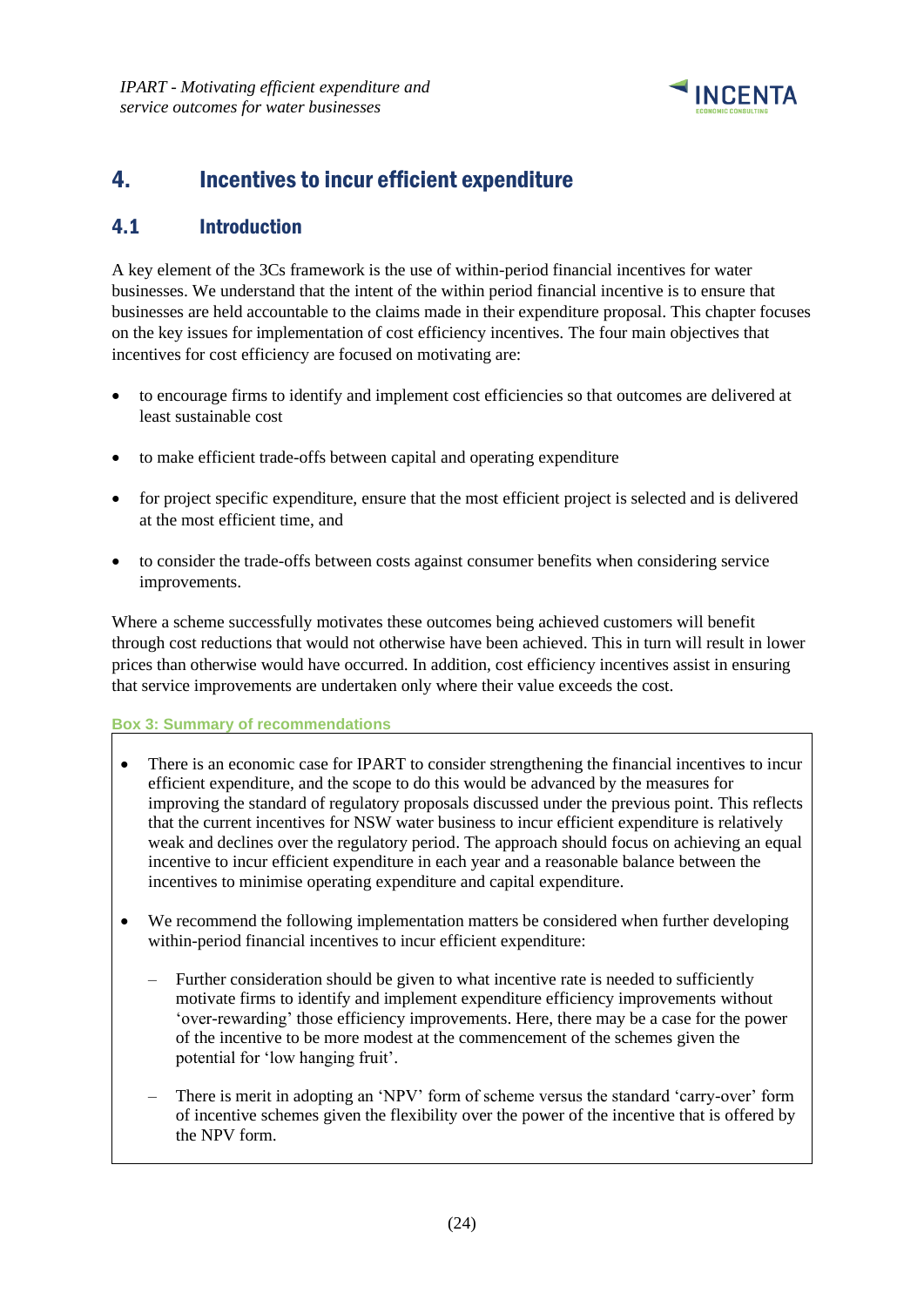

- Specific measures should be included to address the perverse incentives that can arise with respect to capital expenditure incentive schemes.
- We do not recommend that a general 'totex' approach is used to balance incentives between capital and operating expenditure, recognising that there may be merit in the approach in limited circumstances, such as IT expenditure.

### <span id="page-28-0"></span>4.2 Issue to be addressed

As indicated above, the basic form of cost efficiency incentive fixes prices independently of cost for a defined period of time. Due to businesses retaining any differences between forecasts and actual cost, from the perspective of the business, it is penalised for each dollar it spends during the regulatory control period. At the end of the period revenues are reset in line with costs such that cost savings are passed onto customers.

A known problem with the most basic form of incentive regulation, and consequently the approach that presently applies to water in NSW, is that the power of the incentive declines over the regulatory control period. This is because a firm that spends early in the regulatory period incurs the penalty for that spending for a longer period of time compared to if that expenditure had been undertaken later in the period. Said another way, the incentive to find and implement cost efficiency improvements is much weaker at the end of the period than it is at the start. This declining incentive arises because the business would anticipate that it would be unable to retain efficiency savings achieved at the end of the period for as long given the likelihood that cost reductions would be passed through to customers in the form of lower prices.

The consequence of the declining incentive power under the basic form of incentive regulation is that businesses may have incentives to behave in ways that are not in the best interests of consumers. The most obvious way that this might be revealed is by the business delaying expenditure until later in the regulatory control period, even where customers would benefit from that expenditure being incurred earlier. The business will behave this way because the implied penalty from incurring an additional dollar at the end of the period is lower than at the start.

An additional incentive issue arises in the context of proposed 3Cs model. Under this model we understand that firms that are ranked highly due to ambitious expenditure proposals will be rewarded with an upfront efficiency dividend. This efficiency payment is effectively pre-paying the businesses for revealing efficiency gains they will make during the regulatory period. However, if the business earns an efficiency dividend based on projected efficiency improvements but does not achieve these improvements then it will receive a windfall gain from the dividend payment.

### <span id="page-28-1"></span>4.3 Role for incentives to promote efficient expenditure

In order for it to be said that a business has an efficient incentive to achieve desired service levels at their lowest cost it is necessary for it to have an incentive to continuously find ways to lower overall input costs. Therefore, it is necessary to supplement end of period incentives so that the business has an equal incentive to minimise expenditure in each year of the regulatory control period. Faced with an equal incentive in each year of the regulatory control period the business should be indifferent to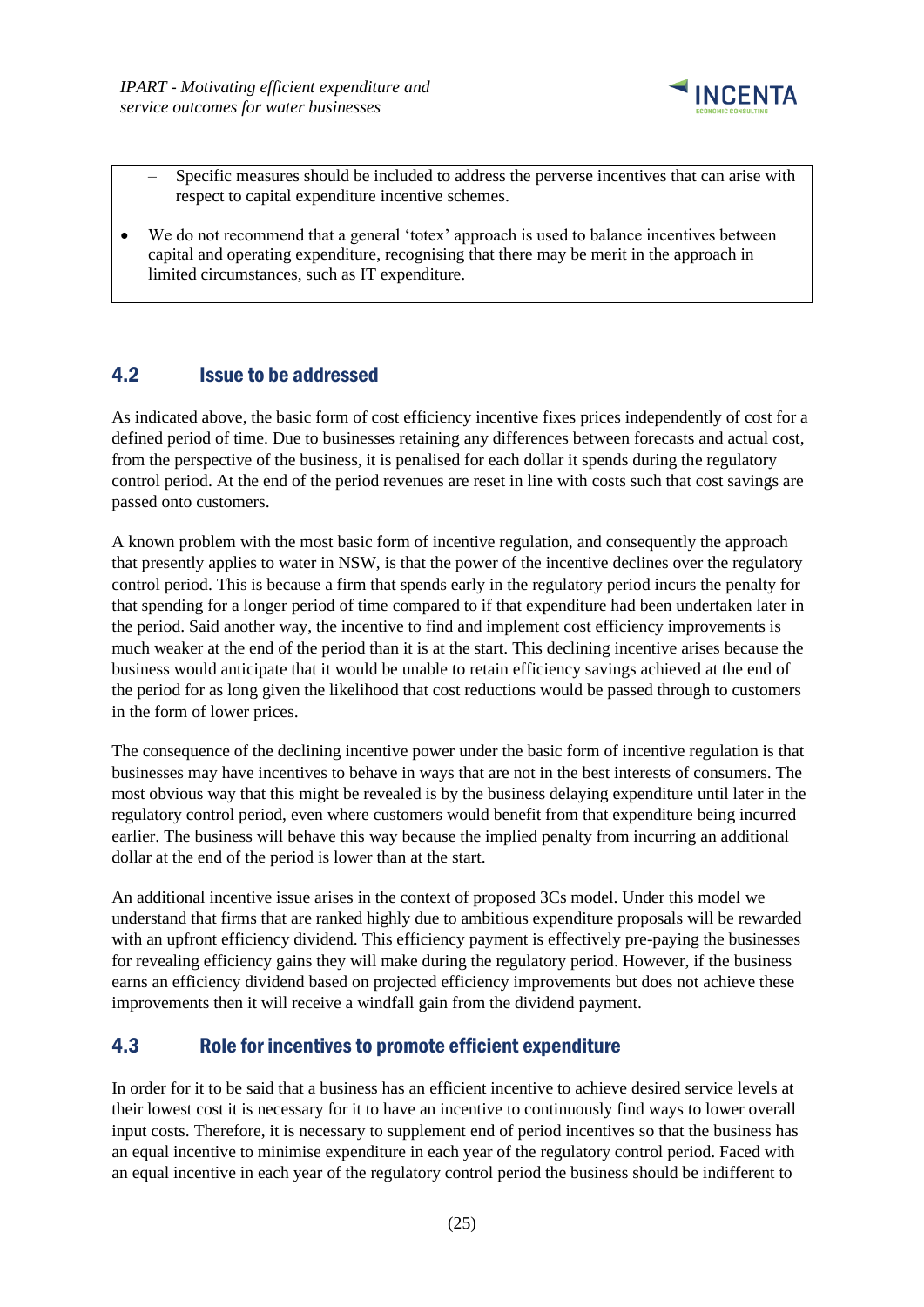

the year in which cost efficiencies are achieved. When this is the case the business can instead focus on which outcomes maximise benefits for consumers.

There are several ways to implement an equal incentive for each year of a regulatory control period. However, each approach seeks to achieve the same outcome only with different mechanisms. The mechanism used to supplement end of period incentives in the energy sector in Australia, which is based on the approach that was applied to energy and water sectors in the United Kingdom, is referred to as the Efficiency Benefits Sharing Scheme (EBSS) by the Australian Energy Regulator (AER) or the Capital Expenditure Sharing Scheme (CESS) in the context of capital expenditure. <sup>14</sup> It has also been referred to in the Australian context as the Efficiency Carry-over Mechanism (ECM). We note that particularly in the case of operating expenditure, this form of incentive has been adopted in the energy sector for an extended period of time, suggesting a degree of confidence in the design of the schemes and their capacity to drive efficiency improvements. While there was initially some hesitancy from the AER to apply this form of incentive to capital expenditure due to concerns about overcoming some perverse incentives it can create, it now adopts the CESS for both transmission and distribution businesses.<sup>15</sup>

The EBSS that applies in Australia operates in the form of a rolling carry-over mechanism. Under this approach businesses retain the full efficiency gain or loss that is earned for a set period of time. This is typically at least the duration of a regulatory control period (e.g., at least 4 years in the case of NSW water). At the end of the holding period the benefit is then passed onto customers in full. Retaining the benefit of an efficiency saving for this period is the benefit that is provided to the business for making that saving.

The fact that under the scheme the business only retains benefits for a limited period of time means that they do not retain 100 per cent of the total efficiency gain created. Under the traditional form of the EBSS the sharing ratio between the business and customers, or the 'power of the incentive' is a function of the duration of the holding period and the discount rate. Therefore, a longer holding period will lead to a higher -powered incentive and vice versa. When interest rates reflect long-term trends, a five year holding period results in approximately a 30:70 sharing ratio, while a 10 year holding period would result in approximately a 50:50 sharing ratio.

The CESS that operates in Australia, and also expenditure incentive schemes that currently apply in the United Kingdom, rely on an NPV form of calculation to provide the incentive. Here the first step is to calculate the efficiency gain achieved in the relevant period and the share of this intended for the business. Then it is necessary to calculate the efficiency benefit that has already been retained by the business within the period, with an amount then applied in the next period (positive or negative) to account for any difference between the actual gain made and the intended gain. An advantage of this approach is it permits more flexibility in the sharing ratio applied as it is not tied to the duration of the regulatory period.

It is important to note that the EBSS is typically applied symmetrically. That means that gains and penalties are equally rewarded or penalised. Where a business is spending in excess of its allowance this means that it also shares this overspend with customers.

<sup>&</sup>lt;sup>14</sup> For the sake of simplicity, unless a specific reference to the CESS is required, we refer to an EBSS in the context of both operating expenditure and capital expenditure.

<sup>&</sup>lt;sup>15</sup> We set out those perverse incentives, and how they can be addressed, below.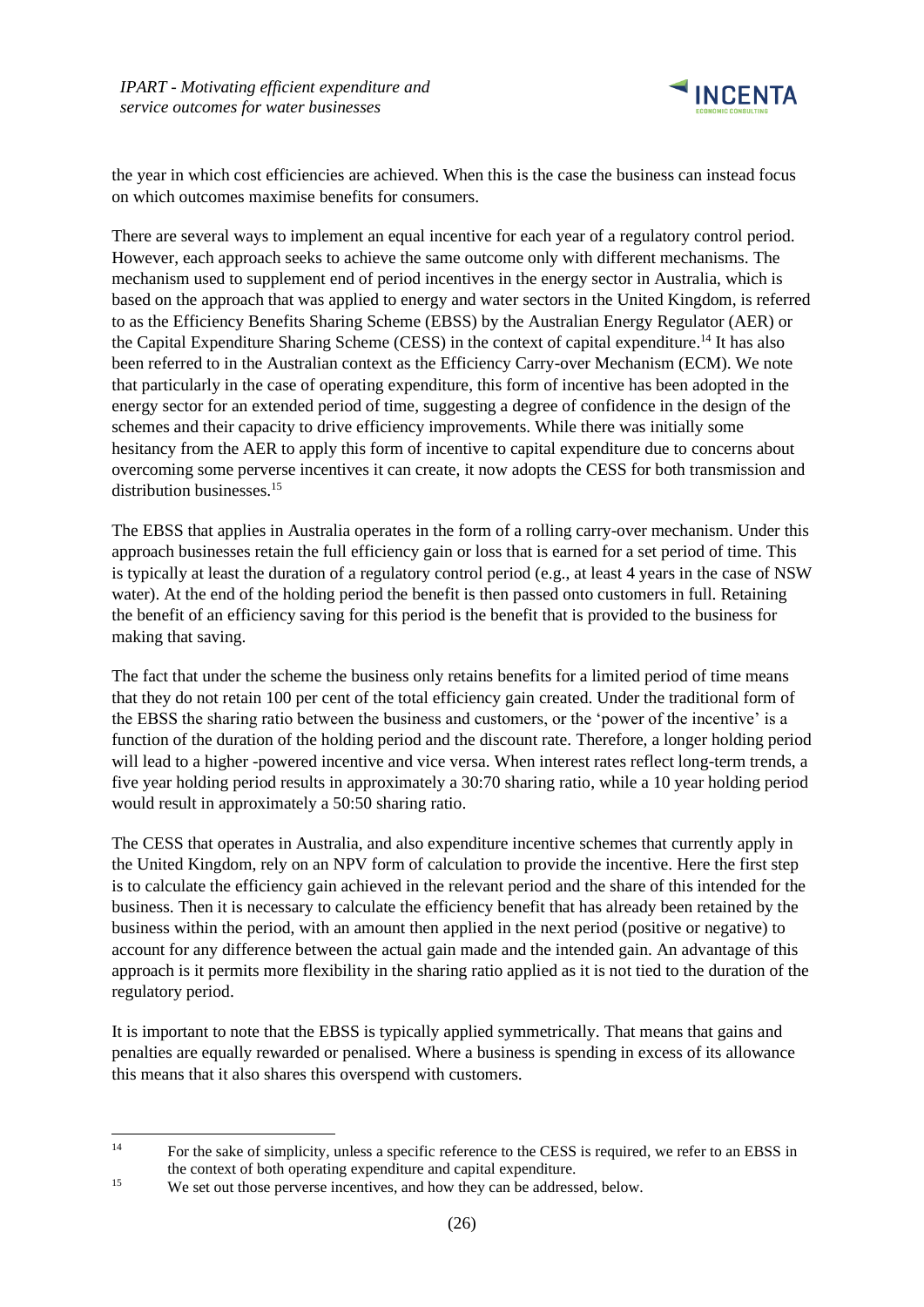

Further, applying an EBSS to both capital and operating expenditure means that in the majority of cases where trade-offs between capital and operating expenditure are possible the business will be indifferent to which form of expenditure is used. This is achieved where the business is able to retain the same proportion of the total savings achieved for each different type of expenditure.<sup>16</sup>

In the context of the 3Cs model financial incentives for efficient expenditure have an additional function. That is, where a firm fails to achieve the targets that it set for itself in its proposal, and for which it has already earned a dividend payment, it will effectively return that benefit to customers in the form of a penalty under the incentive scheme. This is because for each dollar spent above the forecast the firm will earn a penalty. As such, financial incentives play a role in holding firms to account for their commitments.

# <span id="page-30-0"></span>4.4 Implementation issues

# <span id="page-30-1"></span>4.4.1 Power of the incentive

The 3Cs proposal that IPART is presently considering includes an option for the incentive rate to vary depending on how the business is ranked by the regulator. We consider that this proposal for varying incentive rates has merit. The primary reason for this view is that additional efficiencies are likely to be harder to identify for firms that have submitted ambitious proposals, and also the extent of 'penalty' a firm receives for failing to achieve its commitments needs to be balanced with the size of up-front reward it may have already earned so that customers are not worse off.

The incentive rate, or power of the incentive, is an important element when implementing incentive schemes. This is because it will directly impact on the motivation for firms to identify efficiency improvements. Therefore, while it needs to be large enough so that there is sufficient motivation to act, it is also necessary to ensure that it is not so large as to expose businesses or customers to a level of risk that is unsustainable.

There are a number of considerations that guide the share of efficiency gains or losses that should be retained by businesses. The overarching objective with respect to these considerations, however, is that the share should be the one that maximises consumer welfare. This is the level that just motivates the desired behavioural change. To provide a greater share to businesses would see customers 'overpaying' for efficiency improvements. The considerations that are necessary for the achievement of this objective include:

- What level of confidence is available that expected outcomes can be achieved? This is an element where the 3Cs framework is expected to play an important role. This is because in the context of a regulated business it means how confident the regulator is that the forecast of expenditure matches what is required. Where there is less confidence about expected outcomes a higher incentive rate for businesses may create greater scope for windfall gains or losses to be earned.
	- The 3Cs framework is intended to strengthen the confidence the forecast of expenditure is what is required because the business has an incentive to reveal this information, and provide robust support for its claims, as part of the proposal process. The point being that the regulator

<sup>16</sup> As will be discussed below, it is important to recognise that the differences in the nature of capital expenditure and operating expenditure, and the impact this has on how each is forecast for expenditure setting purposes, means that differences in the application of an EBSS to each is necessary.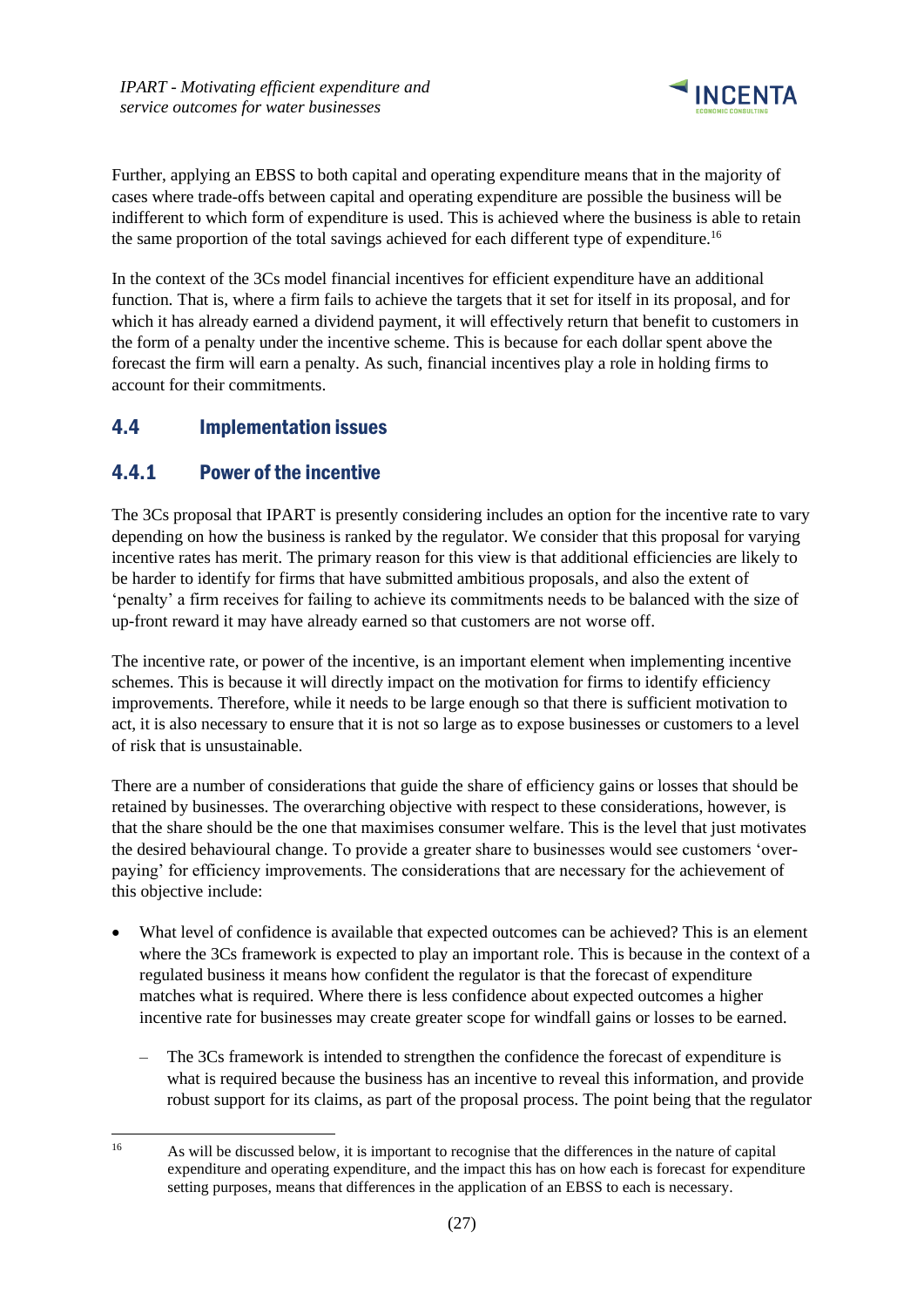

should be able to impose higher powered incentives on well-argued revenue proposals with more confidence.

- How difficult is it to achieve efficiency improvements? As efficiency improvements become harder to identify and implement businesses will require a greater share of the efficiency of the efficiency gains in order to be motivated to take action.
	- This implies that where a business has been ambitious in its proposal, and so identified efficiency improvements upfront, that additional efficiency improvements might be expected to be more challenging to achieve. As such, it is reasonable that a higher powered incentive apply to motivate further efficiency improvements being identified and implemented.
	- We note that when the scheme is first implemented that there may be a degree of 'low hanging fruit' available in terms of potential efficiency gains. That is, efficiency gains are relatively easy to identify and implement. The existence of potential 'low hanging fruit' means that it may be feasible for a lower powered incentive to be imposed in the early iterations of the incentive scheme.
- The payoffs that might be available through other incentive mechanisms. An incentive scheme will not operate in isolation, therefore, it should not encourage businesses to manage their assets to maximise returns under a scheme at the expense of achieving desired outcomes of another incentive scheme or the overall service levels.
	- The most obvious interaction in terms of the 3Cs model, other than service performance, is where financial rewards are made available for high quality proposals. In this case, as previously stated, the upfront reward and the within period reward need to be balanced so that there is not a perverse incentive to either over-promise in the proposal, or hide known efficiency opportunities upfront.

It is also necessary to consider if the scheme should provide symmetric or asymmetric payoffs. A scheme can provide both rewards and penalties, reward only or penalty only. Further, the power of the incentive between reward and penalty can differ between each. This decision may be influenced by the extent that gains or losses are possible under a scheme. For instance, the gains that might be possible when efficiencies have been identified in advance may be considerably less than the scope for losses in performance. In this instance a greater penalty on underperformance may be warranted, in particular where an upfront reward has already been offered for forecast efficiency gains.

The discussion above implies that some flexibility in the choice of incentive power is beneficial. This in turn raises the question of how to give effect to that flexibility, in particular where different incentive rates might apply to different businesses. As indicated above, the power of the incentive under the standard form of the EBSS is impacted by the length of the regulatory period, given this influences how long benefits are retained. Conversely, the NPV approach adopted for the CESS removes this limitation and permits a highly flexible approach to be taken to the power of the incentive. Given the intended approach to the regulatory reform, in this case we would expect the NPV approach to implementing the EBSS would have significant merit.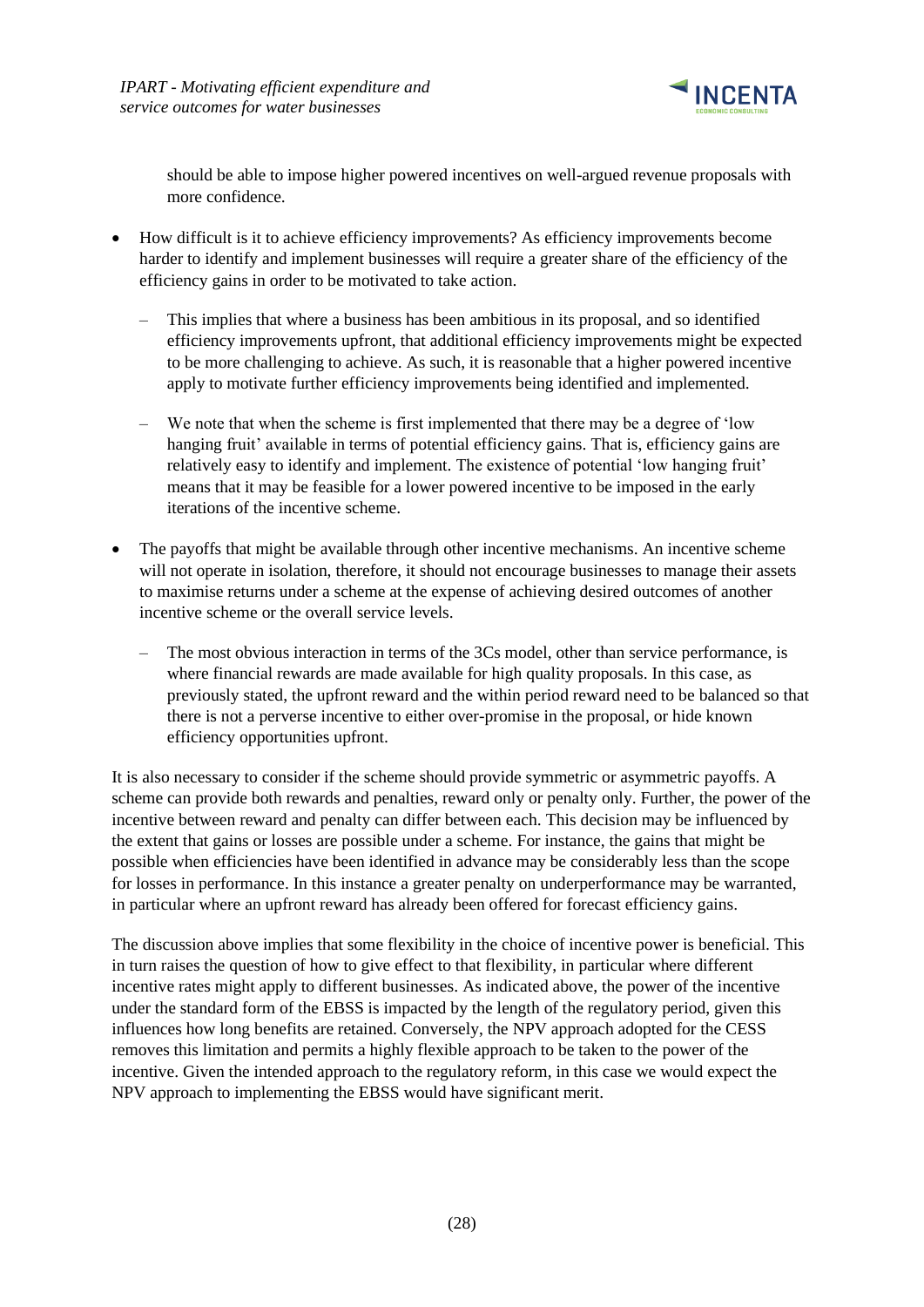

# <span id="page-32-0"></span>4.4.2 Specific capital expenditure issues

There are several issues that need to be addressed specifically in the context of the application of a capital expenditure EBSS, three of the more prominent issues are:

- the rewards for shifting projects between regulatory periods,
- windfall gains and losses from exogenous projects,
- whether depreciation is included or not, and
- implications from changes in capitalisation policies and other 'recurrent' capital expenditure changes.

### Deferral of projects between regulatory periods

One of the legitimate concerns of regulators when applying an EBSS to capital expenditure is that unless adjustments are made to the rewards received for projects deferred between regulatory periods, even efficient deferral, rewards can be higher than they should be. Under the standard design of a capital expenditure EBSS a change in the timing of a project is treated as if the project cost less than was forecast, or was completely avoided altogether. Without an adjustment to the capital expenditure EBSS there is the potential that deferrals in projects create windfall gains for the business.<sup>17</sup>

The prospects of windfall gains arises because the rewards assumed under the scheme would be higher than the social gains of the deferral where the firm is able to include the deferred project in the revenue allowance for the next regulatory control period. This can provide an incentive for firms to inefficiently alter the timing of projects into the next regulatory control period in order to maximise their rewards under the scheme.

It is important to recognise that the incentive problem created through the scheme only applies where businesses have substantial discretion over the timing of investment. In the context of water businesses we would expect that this would largely be in relation to renewal expenditure. Conversely, for that expenditure which businesses have little or no discretion, for instance growth driven expenditure, there is no incentive issue.

In addressing this issue it is important to bear in mind that what is required is an improvement, rather than perfection. We consider that in the context of NSW water it is likely to be sufficient for the regulator to simply focus on large projects to identify if they have been deferred between periods or not. We note that it is our understanding that for electricity transmission businesses in the United Kingdom that Ofgem monitors investment plans to identify whether duplicate expenditure is being provided. We consider that given an ex-post assessment approach exists for NSW water that such an assessment is highly feasible.

<sup>&</sup>lt;sup>17</sup> We note that a symmetrical issue arises in the context of advancements of projects between regulatory periods, however, this has typically been less of a concern for regulators. If there was a desire to address this issue it would require the regulator to be assured that a future project was indeed planned for a later time, such as through long term planning reports, and that the need to bring it forward was appropriate.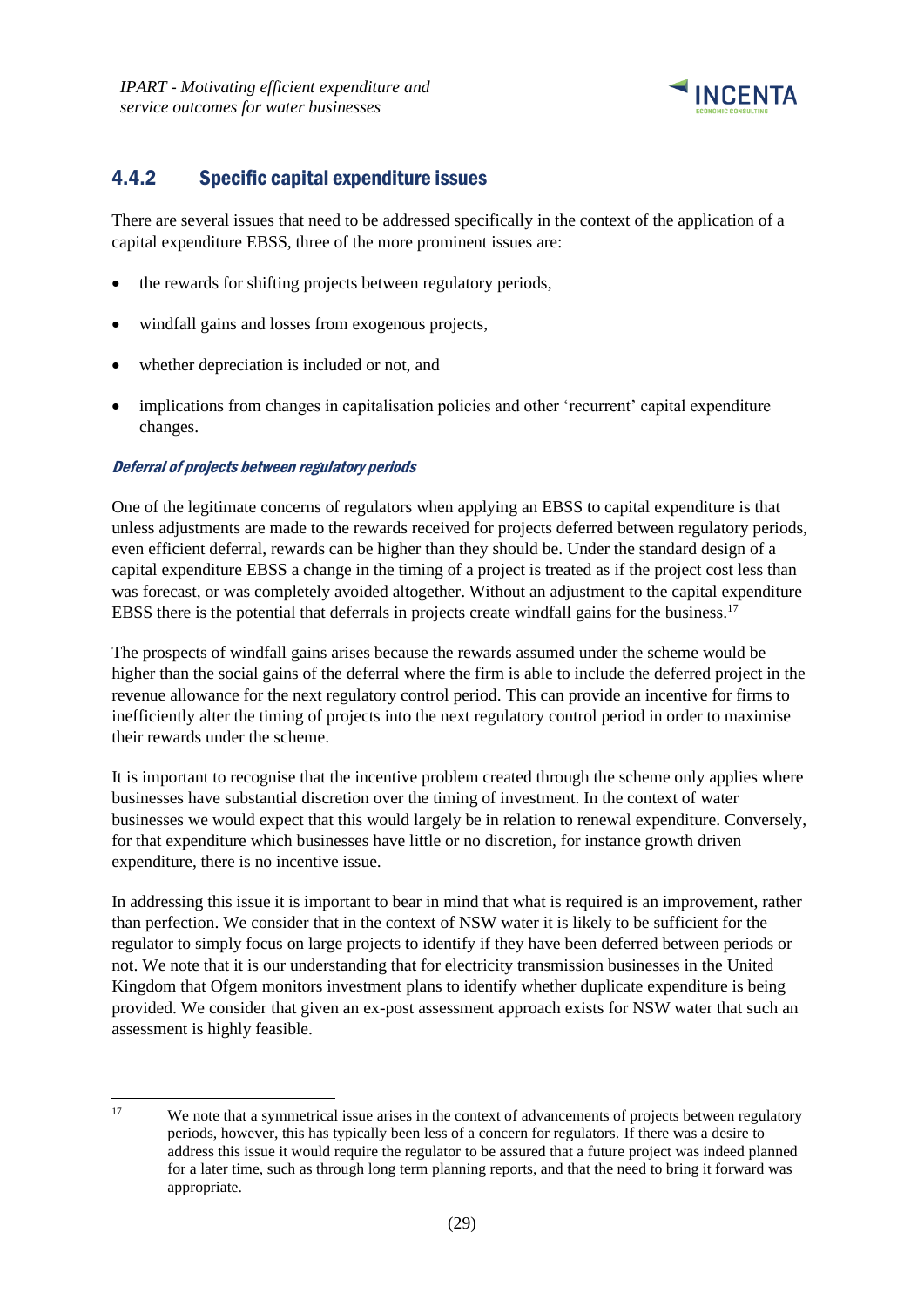

If a material deferral is identified an adjustment to the calculation of efficiency gains is required to ensure that the efficiency gain is measured correctly. The simplest approach is to adjust the carry-over amount to reflect the actual, or expected, deferral of the capital expenditure, and to adjust the measured efficiency gain accordingly. An alternative to adjusting the carry-over amount would be to adjust the capital expenditure forecast that is allowed in the subsequent regulatory period, with the carry-over remaining unadjusted. This would be an equivalent adjustment, however, it would mean that forecast capital expenditure would not include all of the expenditure that is actually required for the period ahead.

We note that there is also the potential that businesses are penalised where they bring forward expenditure between periods. This is typically less of a focus for regulators given it is a less common practice given there is no natural incentive for firms to bring forward projects unless there is an objective need to do so. However, where this occurred it would be necessary to also make an adjustment to take account of the project being brought forward so that the firm is not penalised for doing so. The main thing the regulator would look for in this instance is an assurance that the project was actually planned for the next period. This could be identified through long term plans that have been undertaken by the business. The regulator may also want to convince itself that there was actually a need to bring forward the project.

### Windfall gains and losses from exogenous factors

It is inevitable that actual demand will vary from what was forecast for the purpose of setting the expenditure allowance for a business. This has the potential to create windfall gains or losses that are not driven by the behaviour of management. The potential windfall gain or losses arise as a result of the reduction or increase in expenditure that has to be incurred if demand is higher or lower than forecast. The extent that this is an issue depends largely on how much of capital expenditure is likely to be driven explicitly by demand factors. We note that the existence of this issue is not necessarily linked to the robustness of the initial forecasts given variations can occur for a number of legitimate reasons, for instance, drought or economic shocks that impact on the demand for new developments.

There are variety of approaches available to address the risks associated with windfalls from exogenous drivers for the need to incur capital expenditure. For instance, where demand is a clear cost driver, and adjustment can be made at the end of the regulatory control period for the impact these have on revenue requirements. That is, to assess the efficiency gain or loss based on what the revenue requirement would have been had demand been forecast equal to actual demand.

Another measure that can be used to manage the consequences of external drivers on incentive rewards or penalties is to exclude certain projects from the scheme at the outset. For instance, if a project is triggered only where an exogenous event occurs, this project can be excluded from the efficiency scheme so that consumers and water utilities are not exposed to the potential windfall gains and losses that can arise if the timing or scope of the project differs to what was forecast.

#### Whether depreciation is included or not

In principle, the capital expenditure efficiency improvement from deferring a project is the saving from:

deferring the project in question, and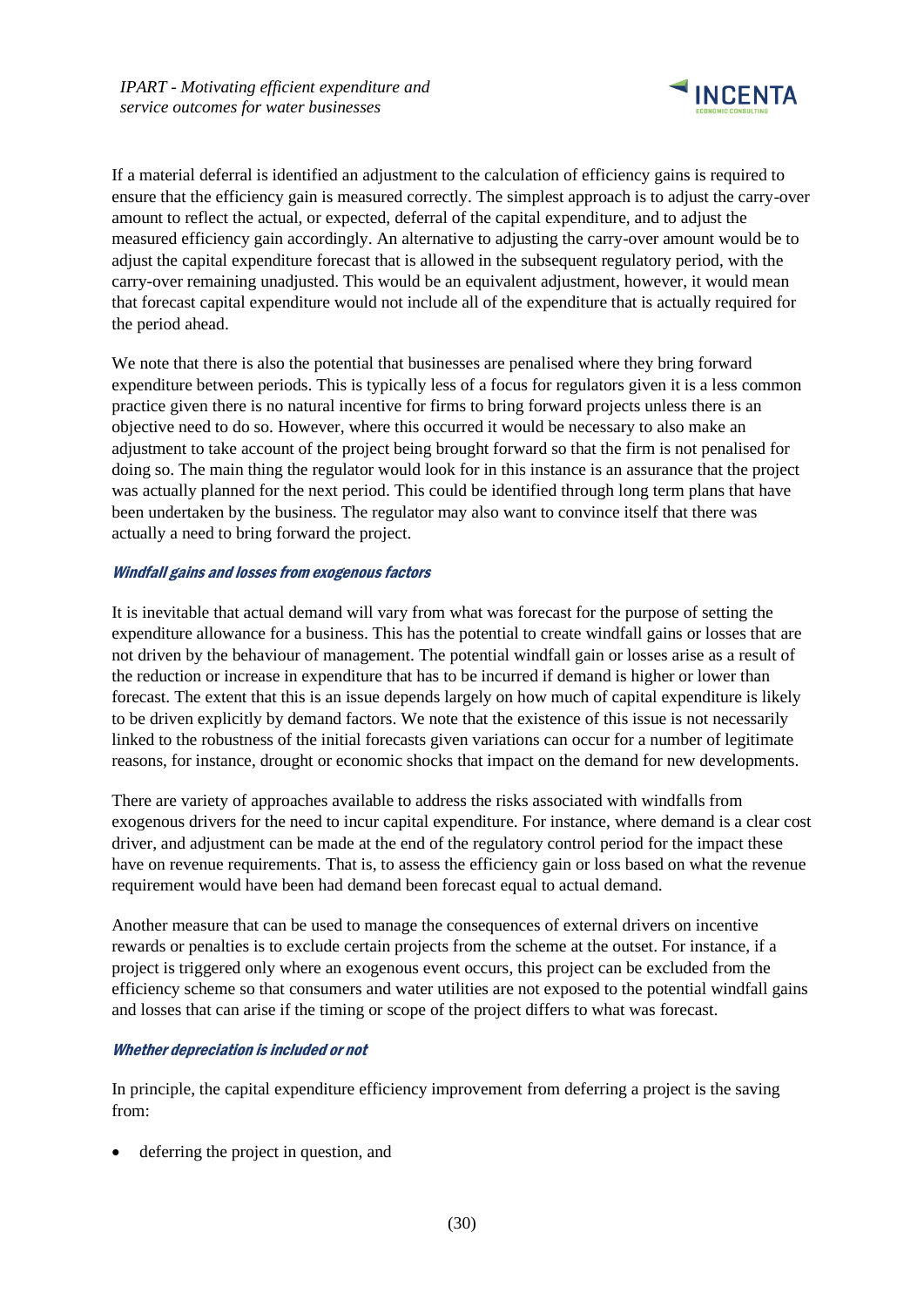

• from the deferring of the eventual renewal of the project, and the renewal of that project and so on.

Including depreciation in the incentive scheme acts as a proxy for the lifetime effect of deferral of expenditure. However, including depreciation in the scheme is not straightforward, not least because applying straight-line depreciation would almost certainly deliver the wrong outcome given the correct reward depends on asset lives, the relationship between maintenance cost to asset age, and the growth in the cost of replacement assets. Conversely, ignoring depreciation altogether implicitly assumes that all assets are infinitely lived, which is also not correct.

The most common approach in Australia has been to exclude depreciation, and this approach is likely to be prudent for IPART also. This is because the added complexity that would be introduced to the scheme would be unlikely to deliver a correspondingly large benefit.

### Need to monitor capitalisation policy

When a reward is placed on capital expenditure it is necessary to monitor the classification of expenditure between operating and capital expenditure, and consider adjustments to the application of the scheme where necessary. The weak point of capital expenditure incentive schemes described here is that they assume all capital expenditure is comprised of 'one-off' projects and that there is no recurrent element to this expenditure. In contrast, operating expenditure is assumed to be recurrent and is forecast on this basis with the calculation of rewards and penalties assuming that savings or cost over-runs occur in perpetuity. This gives rise to the following implications:

- A regulated business will get an inappropriate gain if it reclassifies expenditure from operating expenditure to capital expenditure. Thus, the classification of expenditure needs to be held constant and monitored.
- A regulated business will be under-rewarded where it is able to achieve a recurrent gain to capital expenditure given the capital expenditure scheme does not reward efficiency improvements in perpetuity like the operating expenditure scheme does. In addition, if a gain to recurrent expenditure requires operating expenditure to implement, then a regulated business may be financially penalised for something that is clearly efficiency improving.<sup>18</sup> The potential for recurrent gains to be treated inappropriately can be minimised by classifying this as operating expenditure to the extent possible (i.e., minimising the overhead component of capital expenditure). However, an *ad hoc* adjustment may be required in some cases.<sup>19</sup>

# <span id="page-34-0"></span>4.4.3 Relationship between operating expenditure incentive and expenditure forecast

Operating expenditure incentives tend to be recurrent in nature. As a consequence, the standard design of an EBSS for operating expenditure rewards operating expenditure efficiencies as if they are achieved in perpetuity. This approach has an important implication for how operating expenditure should be set in the subsequent regulatory period. Specifically, it requires that the regulator rely on the

<sup>&</sup>lt;sup>18</sup> An example of this is where substantial reductions are made to the capital expenditure overhead costs (a recurrent expenditure), and the cost of redundancies shows up as an operating expense.

<sup>&</sup>lt;sup>19</sup> Providing a proper reward for some recurrent capital expenditure efficiency gains is quite difficult and is not treated well in any incentive schemes that we have seen, including in the UK Totex schemes.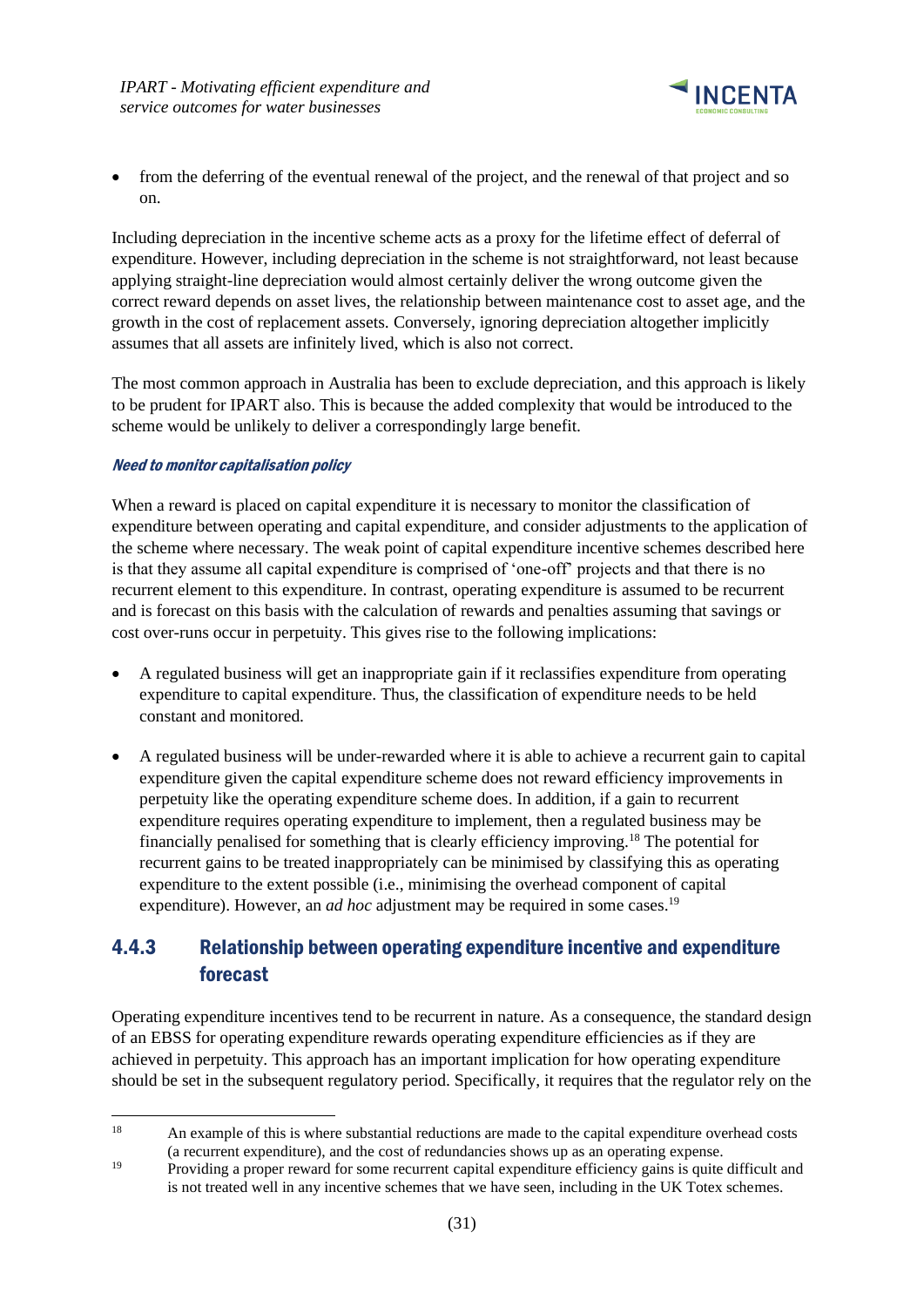

revealed actual operating cost incurred in the base year in setting its forecast. To this revealed cost the regulator can then add any step changes in costs, for example, new government obligations, as well as any exogenous changes in the trend for operating expenditure. We note that the AER in the energy sector has been quite effective at relying on the revealed cost approach and so has been quite strict in terms of its approval of step changes. That is, firms should expect that the forthcoming operating expenditure allowance is based on revealed cost, plus an adjustment for the trend, with step changes only permitted in limited circumstances where these can be justified in a robust way.

It is important that any adjustments that are made to the forecast are indeed exogenous to the business. This ensures that the business is able to retain the full value of any management induced productivity improvements that it is able to create. Conversely, to apply endogenous productivity changes would impinge on the integrity and credibility of the scheme.

The 3Cs model may see something other than revealed cost be used to set an expenditure allowance. This is because the business may propose efficiency savings in advance that will then be reflected in its expenditure allowance, rather than the revealed cost that it incurred in the previous period. This scenario highlights the importance of an upfront reward for forecast efficiency savings. If the standard EBSS was applied while also revising down the expenditure forecast from revealed costs would provide, it would mean that the business is forgoing rewards that it would otherwise earn in the subsequent regulatory control period. It is here that the up-front dividend payment has a role in ensuring that businesses are not worse-off where they reveal efficiency savings in advance of making them.

## <span id="page-35-0"></span>4.5 Thoughts on totex

A perennial issue when considering the design of regulatory frameworks is how best to ensure that there is a balance between incentives for the use of either capital or operating expenditure. In recent times there has been an increasing focus on the pros and cons of treating operating and capital separately or combining them so there is simply one 'bucket' of expenditure, referred to as total expenditure, or Totex.

In summary, it is our view that in the Australian context, at least for the majority of expenditure types, separating capital and operating expenditure is preferable and necessary. The main reason for this is that the use of Totex requires that expenditure forecasts be established based on exogenous forecasts rather than business specific costs. This is because deriving a Totex allowance cannot be dependent on past expenditure. This means, for instance, that the revealed cost approach could not be used to derive the allowance given this method is not exogenous to the business. For operating expenditure this means that very good benchmarking is needed, which we believe is not currently feasible given the number of water businesses in NSW and the variation in their size. In addition, divorcing operating expenditure from past expenditure also means that firms may be under-rewarded for operating expenditure efficiency gains they make under the EBSS. This is because it would not properly value permanent reductions in expenditure.<sup>20</sup>

Despite the general view of a Totex allowance expressed here, we note that such an arrangement may be amendable to certain categories of projects, such as IT expenditure. IT expenditure, as an example,

<sup>&</sup>lt;sup>20</sup> Under a Totex model the EBSS would need to be designed in the same way as a capital expenditure EBSS, such that efficiency gains are treated as one-off savings rather than savings that occur in perpetuity.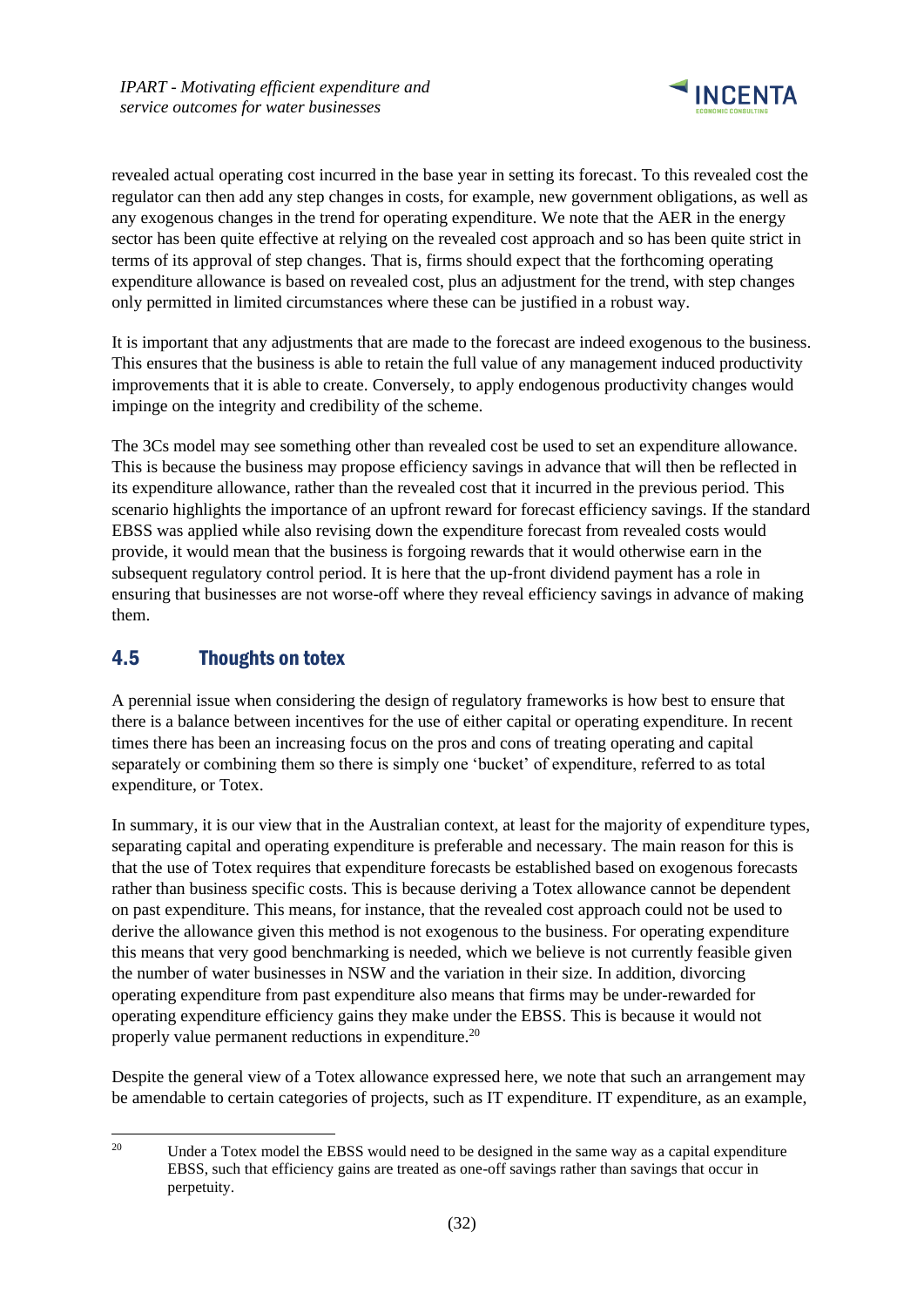

might be suitable because both operating and capital expenditure are amendable to being forecast on the same basis, being either a bottom-up approach or benchmarking approach. As such, the forecasts are exogenous to previous expenditure incurred by the business. The question to be addressed is if expenditure of this type is of sufficient materiality to justify a different approach to be taken.

### TOTEX approach as applied in the United Kingdom

The utilities regulators in the United Kingdom have shifted towards a TOTEX approach to assessing, and applying incentives, to expenditure. The basic model is for an allowance to be set for TOTEX, and for a fixed percentage (the incentive rate or sharing factor) of any variance between actual and allowed TOTEX to be borne by the business. The percentage is set individually for each business through the IQI mechanism identified above.

The proportion of costs that is borne by customers is allocated into one of two cost recovery 'buckets'. These buckets align, in broad terms, to (a) current and (b) future customers. The allocation to current customers is called "fast money" and adjusts revenue in full in the year the adjustment is made. For the energy sector this is two years after the cost variation occurs. The "slow money" bucket adjusts through adjustments to the Regulatory Asset Base (RAB). The split between fast and slow money is proposed by each business in its plan, and is fixed ex-ante for the duration of the regulatory control period.

It is our understanding that the initial rationale for having a Totex scheme for electricity networks in the United Kingdom was that it is the only way that Ofgem's approach to menu regulation, the IQI, can work without creating perverse incentives between capital and operating expenditure. That is, under menu regulation an incentive rate needs to be set for all expenditure so to avoid shifting from one form of expenditure to the other so to maximise benefits under the approach. As a consequence, all expenditure also needs to be forecast in the same manner so that the approach to forecasting does not lead to perpetual rewards being delivered for lumpy capital expenditure and vice versa.

As identified above, the prospect of using Totex for the electricity or water businesses in the United Kingdom, and hence the menu of regulatory outcomes, is far more feasible given there is less need to rely on business specific costs to forecast expenditure. It is our view, however, that the limited ability to forecast the recurrent portion of expenditure on a purely benchmarked basis means that this approach is not feasible for NSW water businesses at a general level. To apply a Totex approach without the ability to rely on benchmarked data would create different incentive rates depending on whether a change in expenditure is a one-off change or a recurring change. This outcome is avoided, however, with different approaches to the EBSS where different approaches to forecasting are applied.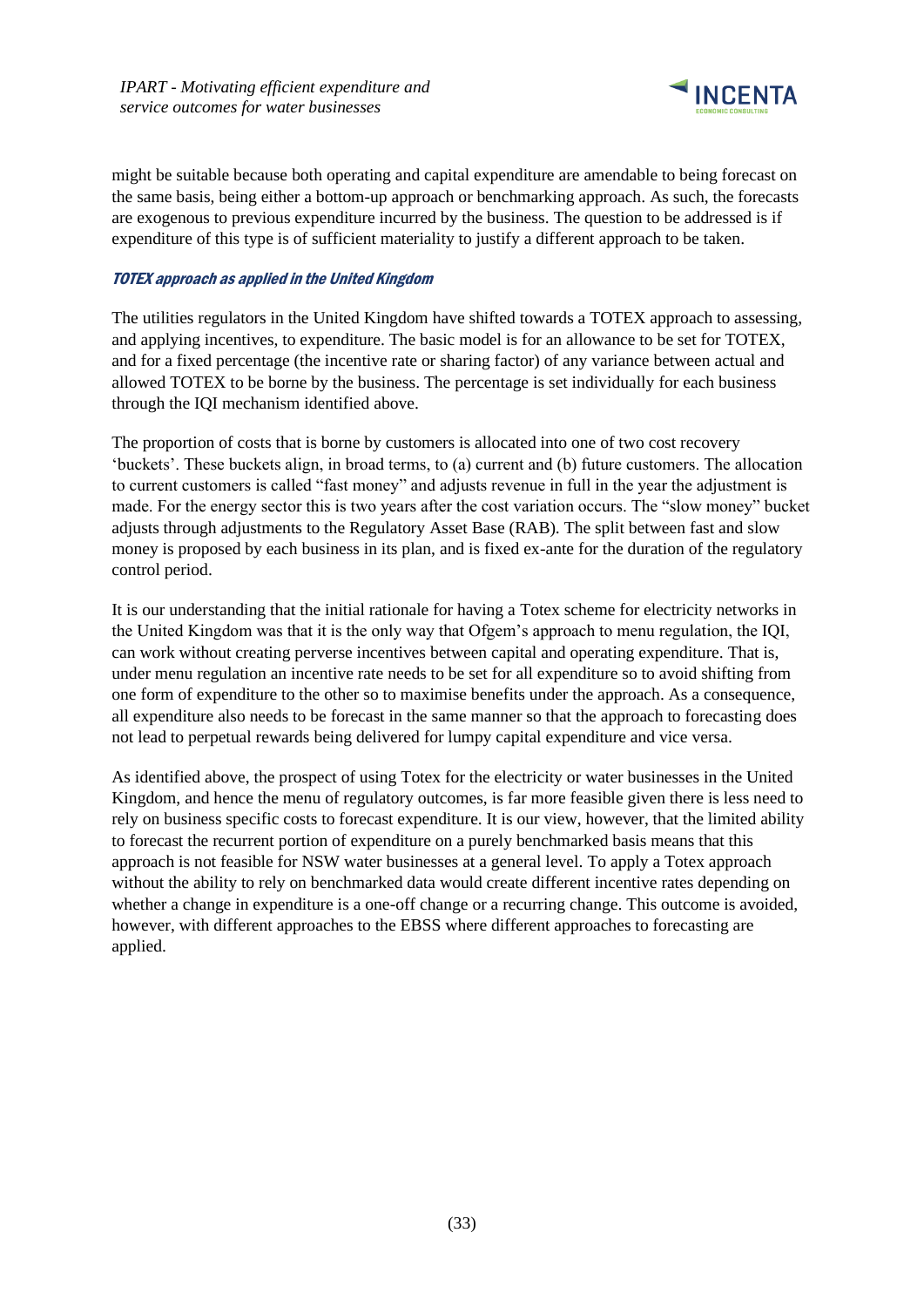

# <span id="page-37-0"></span>5. Incentives to achieve service performance outcomes

### <span id="page-37-1"></span>5.1 Introduction

The purpose of this chapter is to examine the purpose and application of service performance incentives, and in particular an s-factor scheme and redress payments, in the context of water businesses in NSW. In this chapter we first consider why service incentives are needed, we then set out what types of incentives are available. We then consider some of the detailed implementation issues that need to be addressed should IPART wish to impose strengthened service incentives as part of its 3Cs model.

**Box 4: Summary of recommendations**

- Where expenditure incentives are strengthened, we recommend that service incentives are also strengthened to counterbalance the incentive to reduce expenditure at the expense of service performance outcomes.
- We recommend consideration be given to both 's-factor' type schemes and also redress payments, noting that there is an economic case for these to be applied in combination.
- We recommend the following implementation matters be considered when further developing service incentive schemes:
	- The target for schemes should reward improvements in performance, not the achievement of minimum requirements.
	- IPART should establish a core set of performance targets, but permit regulated businesses to propose additional targets.
	- IPART should be actively involved in the development of 'willingness to pay' studies to identify the costs and benefits of service improvements. This might also include supporting sector-wide collaboration to undertake the studies.

There will be a need to manage exposure to risk under service incentive schemes, including by ensuring that businesses are not unduly exposed to events which they are unable to control.

### <span id="page-37-2"></span>5.2 Issue to be addressed

There is a direct relationship between incentives to minimise costs and incentives related to service performance. As the incentive to minimise costs increases it can increase the incentive to avoid expenditure at the expense of service quality. This is because higher powered expenditure incentives increase the marginal cost to the business of service improvements.

Service incentives act as a counterbalance to cost efficiency incentives. The primary objective of service performance incentives is to provide a financial reward to businesses for achieving a socially desirable standard of performance and financial penalties for under-performance. In the context of the proposed 3Cs model, absent a service incentive firms would have an incentive to forecast large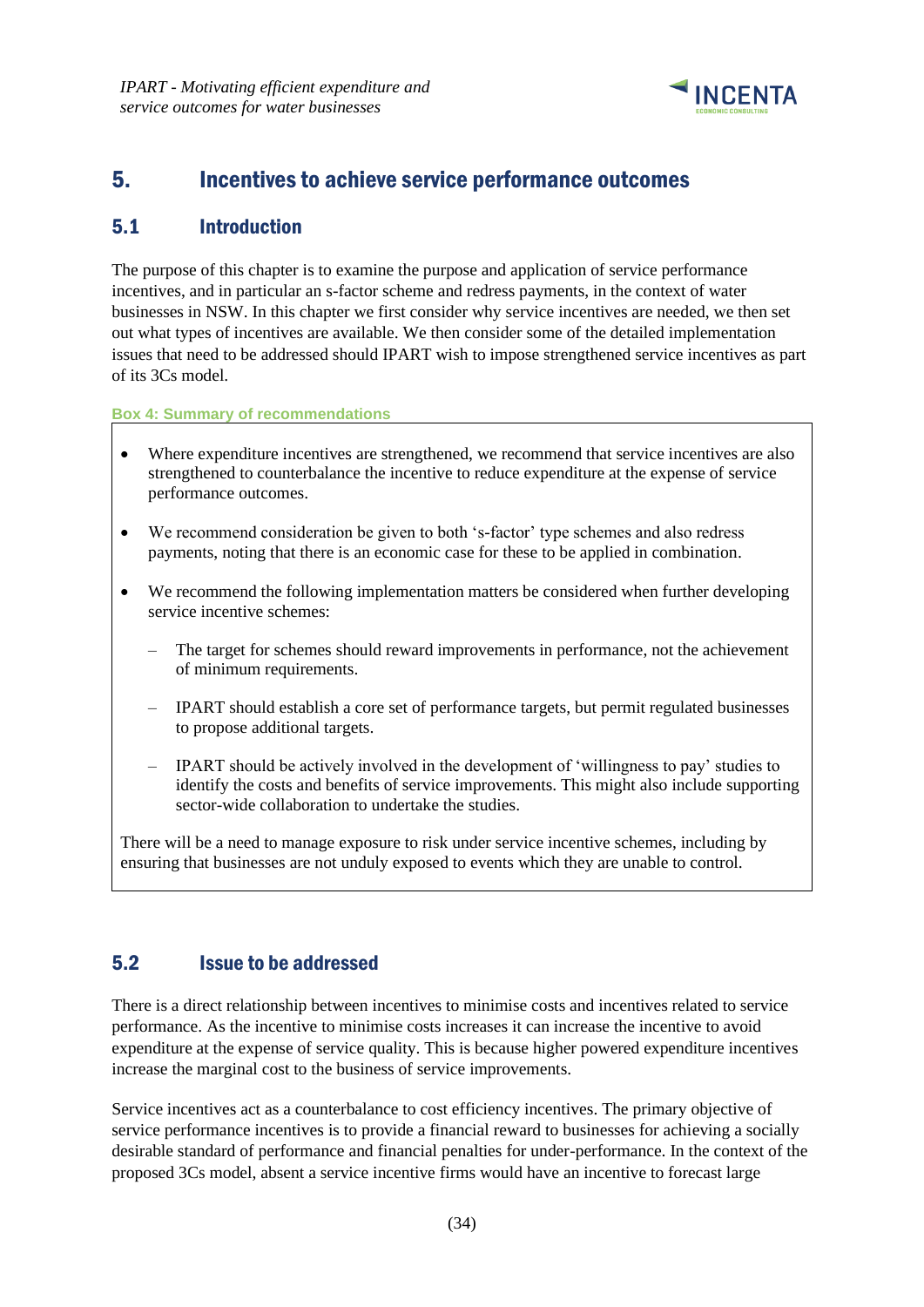

expenditure efficiency improvements at the expense of service performance outcomes, or allow service performance to suffer in order to achieve expenditure efficiency improvements that they had forecast to achieve.

The desirable consequence of well-designed service incentive schemes is that businesses are not penalised for undertaking service improvements that cost less than the social benefits that are created by those improvements. Indeed, a service performance incentive scheme can be seen as providing a revenue stream to fund welfare improving investments. That is, where improvements are not funded through the revenue allowance, rewards through a service performance scheme can act as a cost-recovery mechanism for those service improvements.

Further, when service incentive schemes are in balance with cost efficiency incentives it can also mean that businesses are motivated to let service performance deteriorate from current levels, or remain stagnant, where customers place a greater value on the expenditure saving than the increase in performance outcomes, recognising that the service performance would need to remain above minimum service requirements Letting service performance deteriorate or remain stagnant in this circumstance is actually welfare improving from the perspective of customers given what they have revealed about their willingness to pay for service improvements.

# <span id="page-38-0"></span>5.3 Role for incentives

There are two primary means of imposing service performance incentives on a business, these are:

- A scheme that delivers rewards or penalties based on the extent that a business achieves certain performance targets or output measures. These are referred to here as an s-factor scheme, and
- Penalty-only schemes that require businesses to compensate individual customers where performance levels fall below certain pre-defined thresholds. In the context of water, this form of incentive already applies and is referred to as redress payments.<sup>21</sup>

The key feature to each approach that motivates welfare improving service improvements is to expose firms to a portion of the social benefit or detriment caused through improvements or detriments in service performance. When this occurs it will be in the financial interests of the business to incur expenditure on service improvements where the costs are less than the social benefit created by the improvement or the value of the social cost avoided. This is also what is required for these service improvements to be efficient from the perspective of society.

We note that both s-factor schemes and redress payment schemes have operated in the energy sector in Australia for some time, in particular with respect to Victorian distribution businesses and also transmission businesses across the national market for electricity. Analysis undertaken by Energy Networks Australia (ENA) suggests that these schemes have driven material efficiency improvements over time. For instance, between 2006 and 2018 the ENA state there has been a 24 per cent improvement in the average minutes off supply and a 37 per cent improvement in the average number of power interruptions per customer.<sup>22</sup>

<sup>&</sup>lt;sup>21</sup> In the context of the Australian energy sector these schemes are called Guaranteed Service Level (GSL) schemes

<sup>&</sup>lt;sup>22</sup> Energy Networks Australia, 'Rewarding Performance, How customers benefit from incentive-based regulation', July 2019, p.12.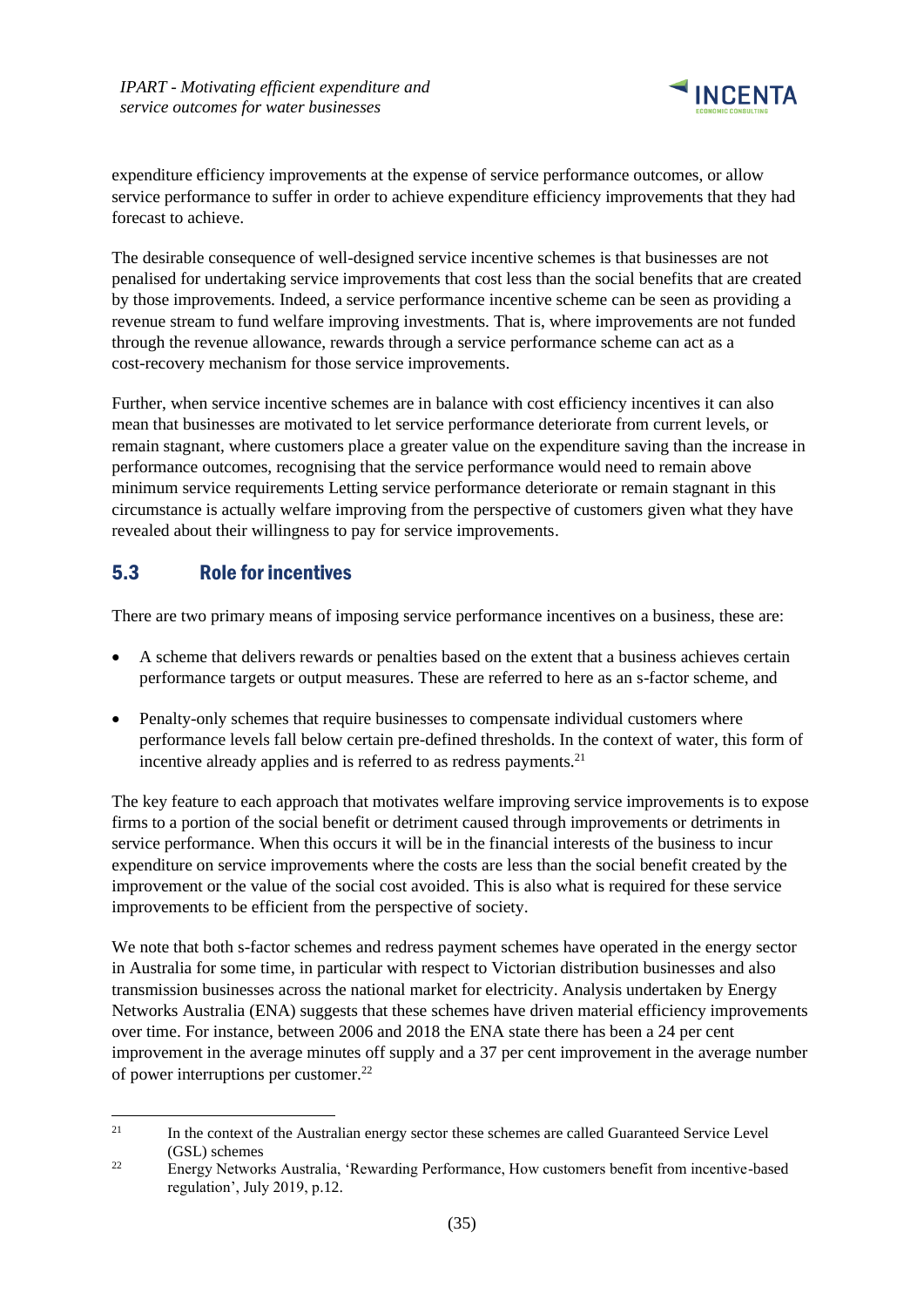

The remainder of this section discusses separately how the s-factor scheme and redress payments scheme works.

## <span id="page-39-0"></span>5.3.1 How an s-factor scheme works

As indicated above, an s-factor scheme is an incentive scheme that delivers revenue rewards or penalties based on the extent that service performance targets are surpassed or missed. The targets that apply to the s-factor scheme are based on past performance.<sup>23</sup> As such, the financial incentive provides a reward for a business where it is able to improve performance compared to past performance. Conversely, a financial penalty is imposed where performance deteriorates relative to the previous performance. If service levels are simply maintained against the average or actual past performance the business receives neither a reward nor a penalty.

Relying on the average performance over the previous regulatory control period or on outturn performance five years previously has two main benefits. First, this approach ensures that the targets set are actually achievable for the business. This is self-evident given the target is based on previous actual performance achievements. Secondly, each of these approaches allows for the retention period for service performance improvements to be kept for the same period as the EBSS.

As with the operating expenditure EBSS, businesses are rewarded for incremental improvements in performance. This has the same advantage as its application under the EBSS in that a 'penalty' that may be earned through a one-off degradation in service performance will be offset by a 'reward' when service performance returns to normal and vice versa. As such, businesses are not under or over rewarded or penalised due to one-off variations in service performance outcomes.

The rate that rewards or penalties are assigned to a business is commonly based on the social costs and benefits of changes in dimensions of service performance. Therefore, it is necessary to identify the costs that poor performance imposes on customers, and therefore, their willingness to pay to avoid these costs. The economic implications of this approach is that it creates an incentive for the business to make improvements to service performance up to the point where the marginal cost of a service performance increase equals the social benefit that the performance increase derives for customers. It is relevant to note, however, that estimating the social costs and benefits of service performance outcomes is a non-trivial task.

### <span id="page-39-1"></span>5.3.2 How a redress payments scheme works

The s-factor scheme outlined above provides the same reward or penalty to improve service performance for all customers. However, those customers that receive much poorer service levels are likely to have a higher willingness to pay for service improvements relative to the average customer. This reflects the strong likelihood that as customers experience more frequent or longer service interruptions or failures they are likely to incur additional costs. As a consequence, these customers are likely to be willing to pay a higher amount than the average customer is to avoid an additional service interruption or failure.

<sup>&</sup>lt;sup>23</sup> In the Australian energy schemes the average of performance achieved over the previous regulatory control period is used. However, an alternative and predominantly equivalent method is to set targets based on outturn performance five years previously to the current year.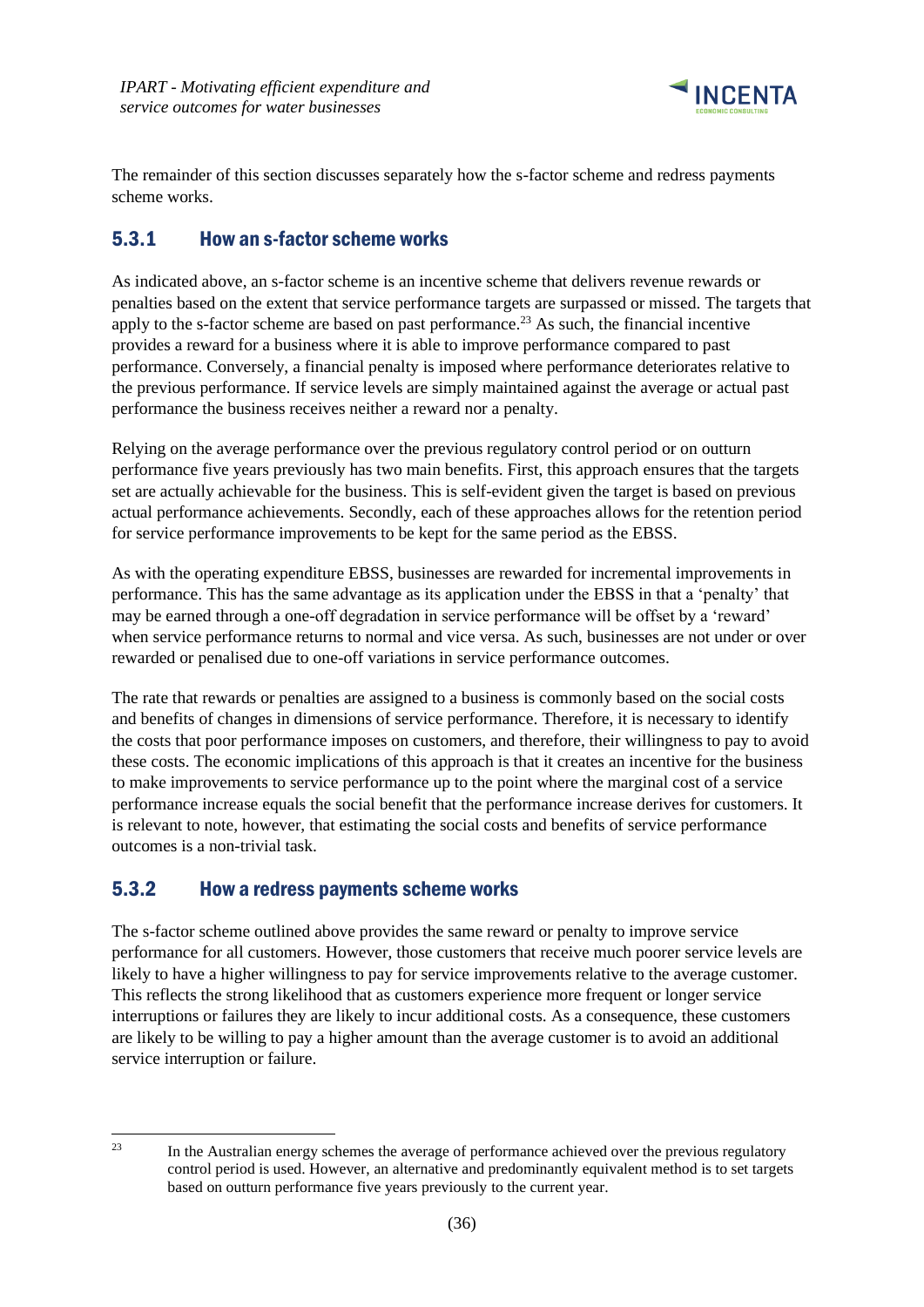

The redress payments scheme operates by directly targeting those customers that receive a poorer service than the average. This is achieved by making individual payments to those customers that experience service performance outcomes that are below a pre-defined level. This may be either a frequency or total duration of events over a 12 month period.

The economic role of the redress payments is to align the incentive rate with the additional value that the worst served customers place on improved service performance. This is achieved through the payment made to those poorly served customers. The total value that these customers place on service performance is signalled through a combination of the penalty the business will face under the s-factor scheme plus the penalty that is imposed via the redress payments. The consequence of the scheme being a payment to customers is that it is a penalty only scheme. As such, the incentive for the business is to improve performance to these poorly served customers so to avoid incurring the penalty.

# <span id="page-40-0"></span>5.4 Implementation issues

### <span id="page-40-1"></span>5.4.1 Incentive targets versus minimum regulatory requirements

The target set for an incentive scheme need not be, and ideally should not be, the same as the minimum target set in a regulatory instrument. This reflects that each target has a different purpose.

When financial incentives are in place, obligations to meet certain standards of performance should be focused more on providing a safety net to customers that a certain level of performance will not be breached. That is, these standards protect against particularly poor outcomes. This is reflected in the consequences associated with a failure to achieve these standard which might include, for instance, a loss of licence or some form of legal action. Notably, if minimum performance standards were set at the same level as the standard in an incentive scheme it might imply that the business is exposed to a loss of its licence simply due to a failure to achieve the average of its past performance. This would clearly lead to a penalty that would significantly outweigh the consequences of that outcome.

On the other hand, the target set for a financial incentive scheme is intended to reflect the notion that the scheme is designed to provide rewards for *improvements* in performance.<sup>24</sup> In this case, the revenue allowance does not provide for the business making these improvements, instead, they are funded through the rewards under the scheme. As such, for improvements in performance to be rewarded it is necessary to base targets on what the business has already been able to achieve.

# <span id="page-40-2"></span>5.4.2 Choice of performance measures

The choice of performance measures is a critical element of a well-designed service performance incentive framework. There are three relevant questions that can guide the choice made, these are:

Which aspects of service performance are of most importance to customers?

<sup>&</sup>lt;sup>24</sup> As noted above, a service scheme, in combination with an expenditure incentive scheme, may also motivate an efficient shift lower performance levels from the average where customers value a lower price higher than the impact of the change in performance outcomes. Notably, this is a trade-off that could not be made if the incentive target was also the minimum standard in the Operating Licence.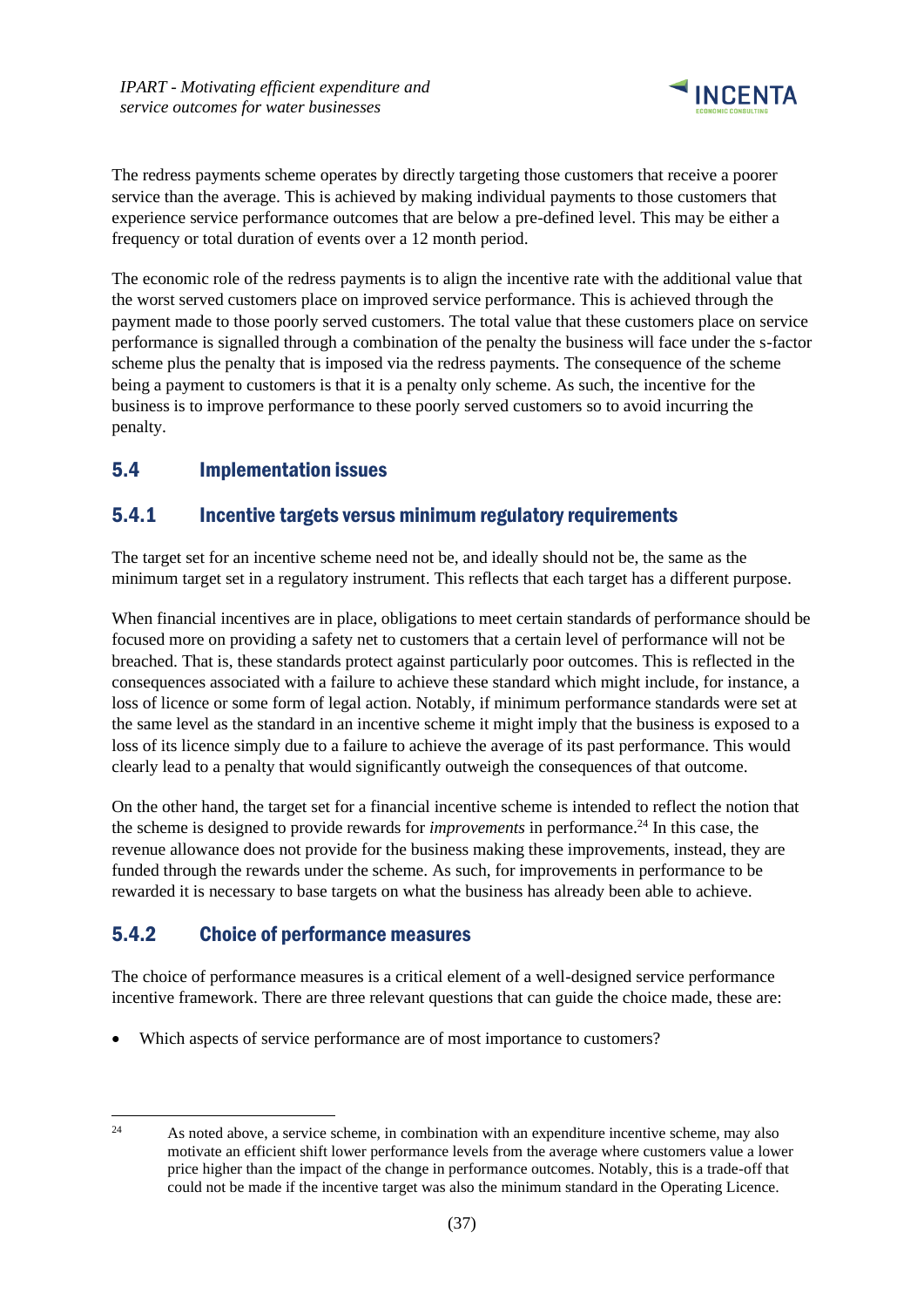

- Which aspects of service performance are measurable proxy values available?
- Who chooses the service performance measures?

In terms of the third question raised here, while there is merit in having businesses propose measures for which they will be held financially accountable for during a regulatory control period as part of the 3Cs model, we consider that IPART should establish a set of core performance measures. The reasons for this include:

- ensuring the most important service performance measures are addressed by businesses
- enabling a consistent definition of the service performance proxy measures across businesses, and
- it permits consistency in the measurement of outcomes over time so that actual performance improvements can be identified.

It would then remain open to firms to propose any additional measures for which they are wish to be held accountable to in terms of either financial or reputational incentives. With respect to those core performance measures we consider that there is merit in requiring all businesses to record data with respect to these, irrespective of whether financial incentives apply. In the first instance this will permit reputational incentives to exist, however, collecting data from the start will also assist in applying the scheme to businesses should their ranking or ambition improve in the future under the 3Cs model.

### S-factor performance measures

As indicated previously, the choice for an objective of an incentive scheme should be that it is something that is sufficiently important to customers. This means that not every dimension of service performance requires that it have a financial incentive scheme attached. A reasonable starting point for identifying what are likely to be appropriate service performance objectives would be the Operating Licence. This is because it can be expected that if a service standard is contained within the Operating Licence it is because it is something that is of value to customers. Another way to identify what aspects of service are important to customers is through survey work. This could either be done by IPART or the businesses themselves.

#### Redress payment scheme service performance measures

We understand that the redress payments can be given effect through the Operating Licence requirements in NSW where certain thresholds of performance are not met. For instance, the standard contract contained in Sydney Water's Operating Licence imposes redress payments for certain performance outcomes. Even where an s-factor type scheme is imposed it is likely to be reasonable that the current redress payment arrangements are maintained. As stated above, redress payments work in addition to the s-factor scheme to address the service performance for the worse served customers.

### <span id="page-41-0"></span>5.4.3 Measuring target performance

Once measures have been chosen as appropriate for either the s-factor scheme or the redress payments scheme a decision needs to be made on what targets businesses should be required to achieve. There are two matters to address in this context: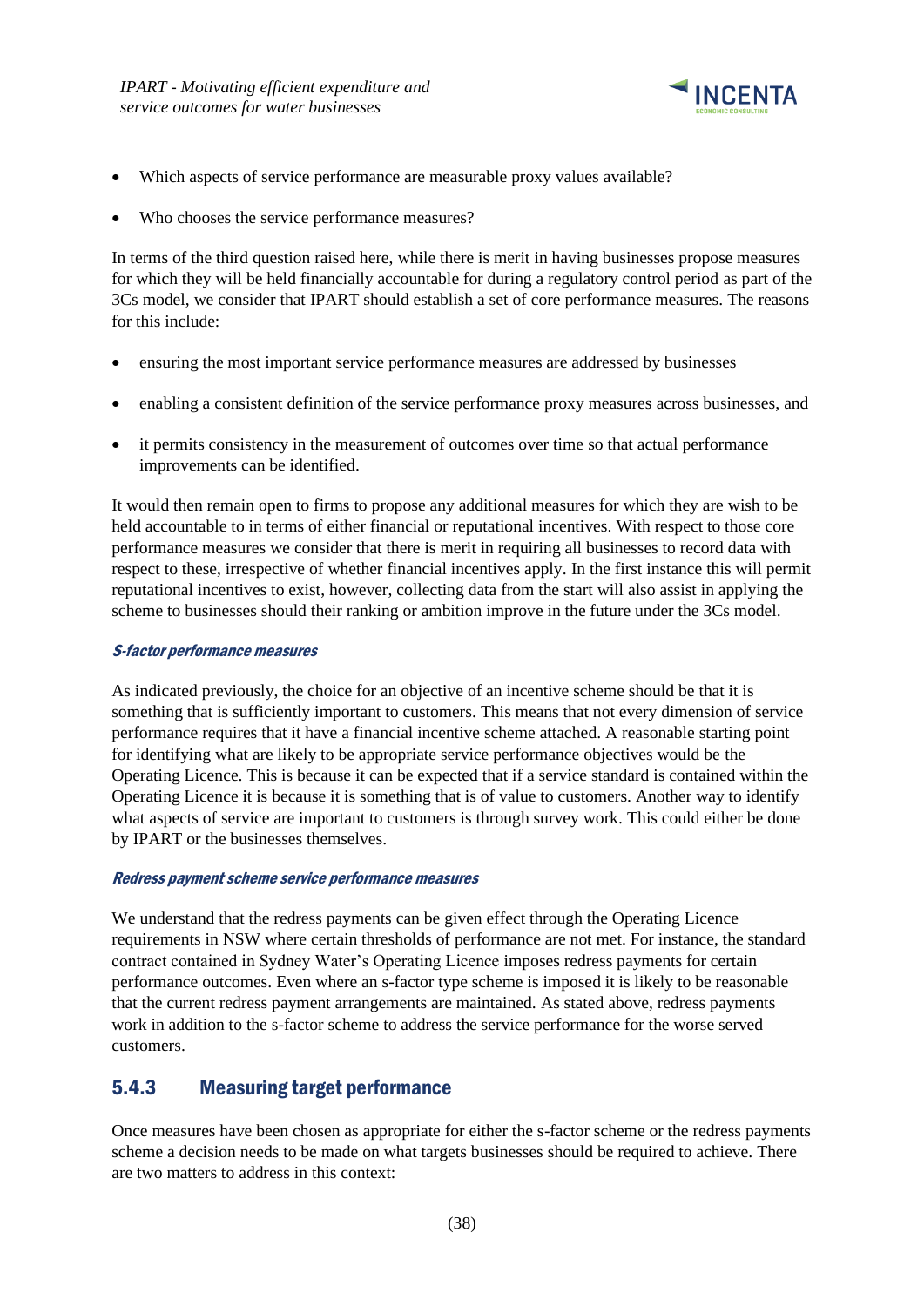

- What is the structure of the target?
- What is the level of the target?

### Structure of the target

The structure of the target refers to the form that a target should take. We understand the Operating Licence for Syndey Water sets minimum standards based on a threshold of poor performance that should not be breached. For instance, the performance threshold for continuity of supply is that no more than a certain amount of properties experience unplanned water interruptions exceeding a certain duration of time in a financial year, and no more than a certain amount of properties experience multiple numbers of unplanned water interruptions of a certain duration of time in a financial year. The structure of this standard combines two elements:

- a frequency component, in terms of the number of properties impacted and the reference to properties that experience multiple interruptions in a year, and
- a duration component given the outages need to exceed a certain number of hours depending on if it is a single instance or multiple instances.

We consider that at the commence of the schemes, and as an interim measure, that it would be preferrable to maintain the current structure of performance standards. This is because these standards are well established, so there is good data available on past performance, and the businesses have experience with how to respond to them.

However, we consider it may be feasible to consider whether the scheme should be more ambitious than current standards. For instance, customers may be willing to pay more to reduce the duration or frequency of service events. Further, once the duration of an event passes the threshold, for instance 5-hours of interruption, the business has no incentive to minimise the duration of the interruption as the penalty has already occurred. Given these incentive issues, consideration should be given to whether there are advantages in implementing a simple average customer minutes off supply event measure and also a frequency of supply events measure. This could either be established by IPART or proposed by businesses under the 3Cs framework.

#### Level of the target

The level of the target refers to the specific value upon which business's performance will be assessed against. For the s-factor scheme different approaches may be needed for determining this value for the first application of the scheme compared to its ongoing application. For the redress scheme existing targets can likely be maintained.

Ordinarily we would recommend that targets for an s-factor scheme be based on actual outturn performance that was achieved 5 years previous to the prevailing regulatory year. This means that the benchmarks will be based on what the businesses are actually able to achieve. Further, the approach permits a retention period for rewards and penalties that aligns with the standard EBSS. However, in the first period we recommend that consideration be given to using an alternative to outturn performance from 5 years previous.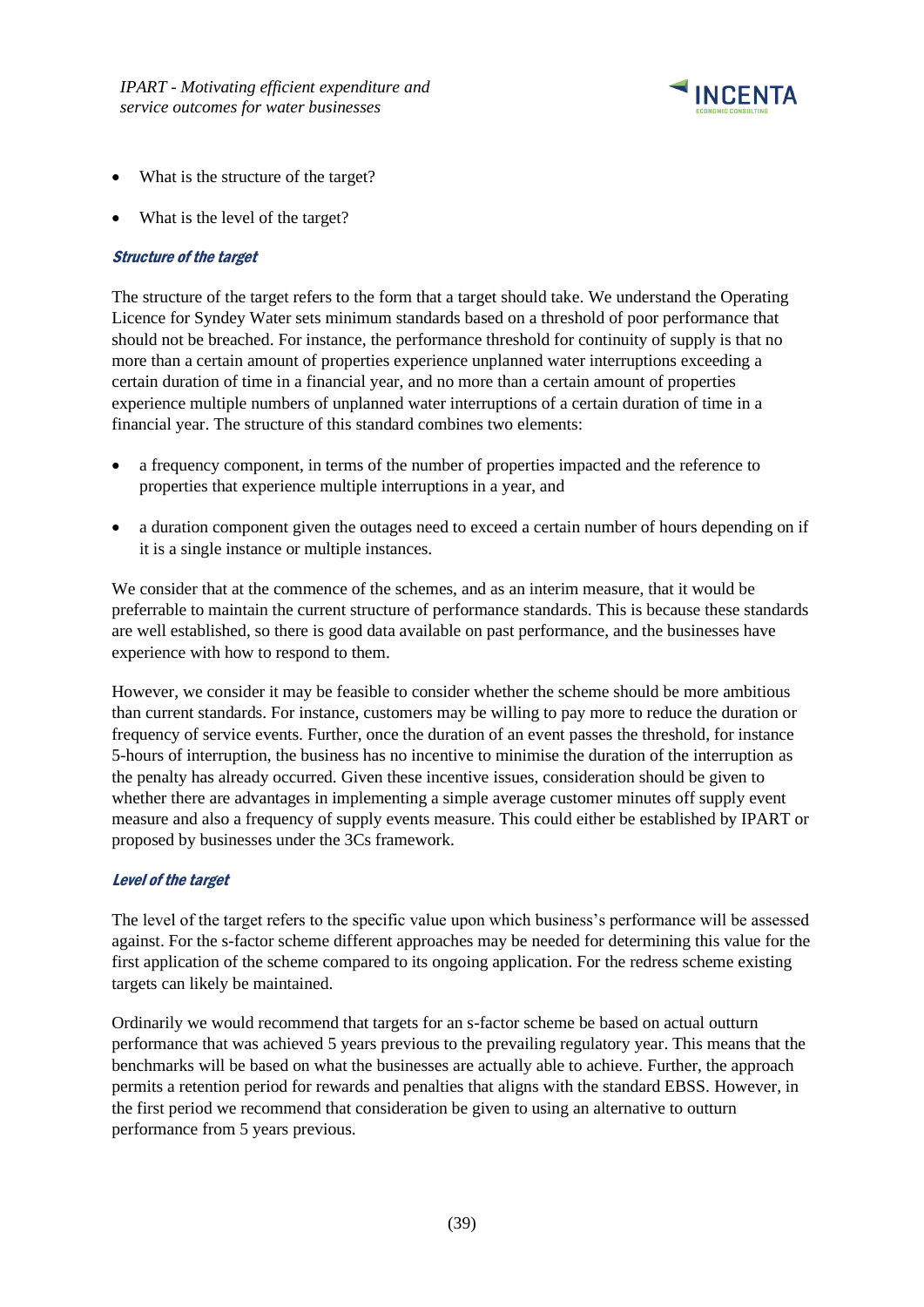

The reason for adopting a different approach to the target when an s-factor scheme is first applied is to avoid windfall gains being provided to the businesses. That is, regulated businesses would obtain a reward under the scheme for performance improvements that occurred prior to the scheme being in place. In order to ensure that only new service improvements are rewarded it is preferrable that the initial target be set using the performance in the preceding year. Doing so means that water businesses will be rewarded for service improvements that occur only from this point forward. An instance where this approach may not be appropriate is if there were legitimate reasons why the preceding year was an outlier of performance. In this case a different year could be chosen if that better reflects a stead state or an average of a shorter period of years.

### <span id="page-43-0"></span>5.4.4 Incentive reward

The reward that businesses receive for a one unit change in service performance should align with the social costs and benefits of particular outcomes for customers. Therefore, it is necessary to measure the social costs and benefits of particular outcomes for customers.

For measures such as infrastructure service performance and customer service performance the best measure for determining the social costs and benefits of changes in performance is the customer willingness to pay for service improvements. Focusing on the willingness to pay means that businesses should be encouraged to improve service performance up to the point where the marginal cost of improving performance equals the reward for doing so. The consequence being that all service improvements that occur in this circumstance improve economic welfare.

Implementing a willingness to pay incentive rate requires customer surveys be undertaken to estimate this value. Ideally this is something that is done jointly between IPART and the businesses. This can ensure that the surveys are sufficiently robust. Survey design can also draw on those that have been undertaken in the United Kingdom water sector for the same purpose. While we recognise that undertaking such studies could be seen as a large financial burden for smaller entities, it is reasonable to expect that willingness to pay would be reasonably consistent across customers for different water utilities such that the results for one utility might be applicable for another. This, in turn, raises the prospect that businesses may decide to jointly fund such studies.

We note that experience in the electricity sector suggests that there can be large variations in the outcomes of willingness to pay studies. These variations have turned on differences in the method used by the party undertaking the analysis as well as the jurisdiction being analysed. This reflects that the analysis is not an exact science. For instance, customer willingness to pay is likely to be higher just after a customer has experienced a failure of supply compared to just prior. Nevertheless, this analysis will still provide the best information upon which to base the incentive and should not be viewed as a major barrier to the implementation of a scheme.

An alternative to the willingness to pay approach that has been implemented in the past is to set the size of the reward or penalty based on the (annualised) marginal cost of service improvements for the business. The advantage of this approach is that if the amount is lower than the customer willingness to pay it imposes less risk while still motivating the business to improve service where it is able to do so at lower cost. However, this approach is not recommended generally because it may mean that a business does not strive for a level of service performance that is welfare improving.